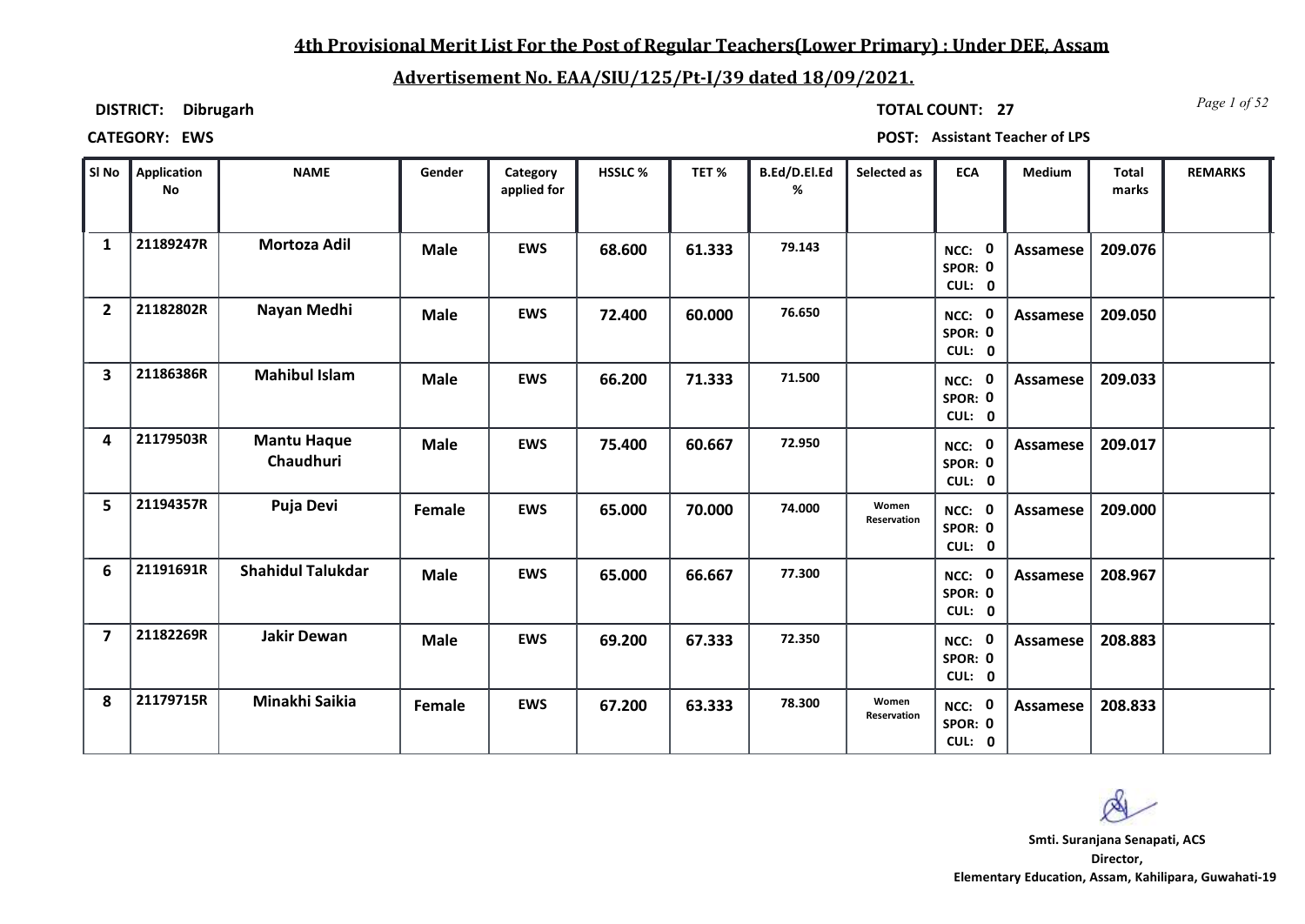| <b>DISTRICT:</b> | <b>Dibrugarh</b> |
|------------------|------------------|
|------------------|------------------|

*Page 2 of 52* **TOTAL COUNT: 27**

| SI No | Application<br>No | <b>NAME</b>                   | Gender      | Category<br>applied for | <b>HSSLC %</b> | TET%   | B.Ed/D.El.Ed<br>% | Selected as          | <b>ECA</b>                  | <b>Medium</b>   | <b>Total</b><br>marks | <b>REMARKS</b> |
|-------|-------------------|-------------------------------|-------------|-------------------------|----------------|--------|-------------------|----------------------|-----------------------------|-----------------|-----------------------|----------------|
| 9     | 21185500R         | <b>Dhonmoni Boruah</b>        | <b>Male</b> | <b>EWS</b>              | 69.200         | 64.667 | 74.950            |                      | NCC: 0<br>SPOR: 0<br>CUL: 0 | <b>Assamese</b> | 208.817               |                |
| 10    | 21206048R         | Jubahil Islam                 | <b>Male</b> | <b>EWS</b>              | 77.600         | 62.667 | 68.500            |                      | NCC: 0<br>SPOR: 0<br>CUL: 0 | Assamese        | 208.767               |                |
| 11    | 21176882R         | Jyotismita Kalita             | Female      | <b>EWS</b>              | 71.000         | 67.333 | 70.429            | Women<br>Reservation | NCC: 0<br>SPOR: 0<br>CUL: 0 | Assamese        | 208.762               |                |
| 12    | 21172383R         | <b>Omar Farooque</b><br>Ahmed | <b>Male</b> | <b>EWS</b>              | 63.000         | 69.333 | 76.429            |                      | NCC: 0<br>SPOR: 0<br>CUL: 0 | Assamese        | 208.762               |                |
| 13    | 21111328          | Jayanta Kakati                | <b>Male</b> | <b>EWS</b>              | 77.200         | 60.667 | 70.857            |                      | NCC: 0<br>SPOR: 0<br>CUL: 0 | <b>Assamese</b> | 208.724               |                |
| 14    | 21209595R         | <b>Mominur Akand</b>          | <b>Male</b> | <b>EWS</b>              | 58.600         | 62.667 | 87.400            |                      | NCC: 0<br>SPOR: 0<br>CUL: 0 | Assamese        | 208.667               |                |
| 15    | 21185330R         | Priyanka Baruah               | Female      | <b>EWS</b>              | 64.400         | 70.667 | 73.571            | Women<br>Reservation | NCC: 0<br>SPOR: 0<br>CUL: 0 | Assamese        | 208.638               |                |
| 16    | 21188639R         | Karabi Bharali                | Female      | <b>EWS</b>              | 71.200         | 67.333 | 70.100            | Women<br>Reservation | NCC: 0<br>SPOR: 0<br>CUL: 0 | <b>Assamese</b> | 208.633               |                |
| 17    | 21181408R         | <b>Amdadullah Ansary</b>      | <b>Male</b> | <b>EWS</b>              | 65.600         | 68.667 | 74.357            |                      | NCC: 0<br>SPOR: 0<br>CUL: 0 | <b>Assamese</b> | 208.624               |                |

 $\infty$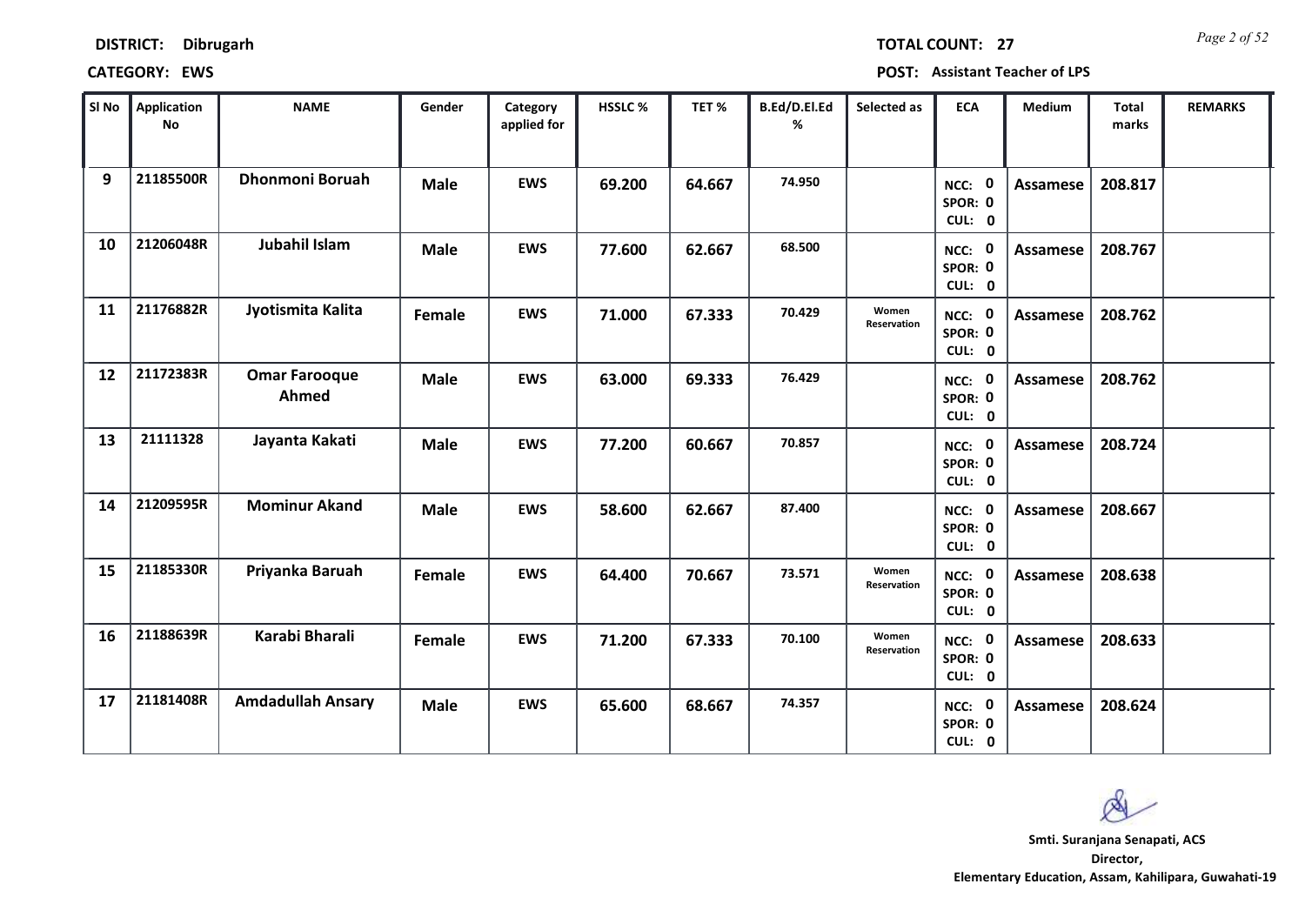*Page 3 of 52* **TOTAL COUNT: 27**

| SI <sub>No</sub> | <b>Application</b><br><b>No</b> | <b>NAME</b>          | Gender      | Category<br>applied for | HSSLC % | TET%   | B.Ed/D.El.Ed<br>% | Selected as          | <b>ECA</b>                  | Medium          | <b>Total</b><br>marks | <b>REMARKS</b> |
|------------------|---------------------------------|----------------------|-------------|-------------------------|---------|--------|-------------------|----------------------|-----------------------------|-----------------|-----------------------|----------------|
| 18               | 21172815R                       | Anabadya Kalita      | Female      | <b>EWS</b>              | 71.000  | 65.333 | 72.286            | Women<br>Reservation | NCC: 0<br>SPOR: 0<br>CUL: 0 | <b>Assamese</b> | 208.619               |                |
| 19               | 21201708R                       | Johirul Islam        | <b>Male</b> | <b>EWS</b>              | 72.200  | 62.667 | 73.750            |                      | NCC: 0<br>SPOR: 0<br>CUL: 0 | <b>Assamese</b> | 208.617               |                |
| 20               | 21190165R                       | Dibyakanti Sarbajna  | <b>Male</b> | <b>EWS</b>              | 72.800  | 64.000 | 71.750            |                      | NCC: 0<br>SPOR: 0<br>CUL: 0 | <b>Assamese</b> | 208.550               |                |
| 21               | 21204479R                       | <b>Halida Parbin</b> | Female      | <b>EWS</b>              | 62.200  | 60.000 | 86.300            | Women<br>Reservation | NCC: 0<br>SPOR: 0<br>CUL: 0 | Assamese        | 208.500               |                |
| 22               | 21170682R                       | <b>Aklima Parbin</b> | Female      | <b>EWS</b>              | 75.000  | 60.000 | 73.500            | Women<br>Reservation | NCC: 0<br>SPOR: 0<br>CUL: 0 | <b>Assamese</b> | 208.500               |                |
| 23               | 21178449R                       | <b>Samsun Nehar</b>  | Female      | <b>EWS</b>              | 79.400  | 60.667 | 68.429            |                      | NCC: 0<br>SPOR: 0<br>CUL: 0 | <b>Assamese</b> | 208.495               |                |
| 24               | 21178810R                       | <b>Mohibul Islam</b> | <b>Male</b> | <b>EWS</b>              | 65.800  | 67.333 | 75.357            |                      | NCC: 0<br>SPOR: 0<br>CUL: 0 | <b>Assamese</b> | 208.490               |                |
| 25               | 21207012R                       | Papali Tamuli        | Female      | <b>EWS</b>              | 78.000  | 61.333 | 69.143            |                      | NCC: 0<br>SPOR: 0<br>CUL: 0 | <b>Assamese</b> | 208.476               |                |
| 26               | 21178554R                       | Jyotiranjan Bez      | <b>Male</b> | <b>EWS</b>              | 75.000  | 60.000 | 73.450            |                      | NCC: 0<br>SPOR: 0<br>CUL: 0 | Assamese        | 208.450               |                |

 $\infty$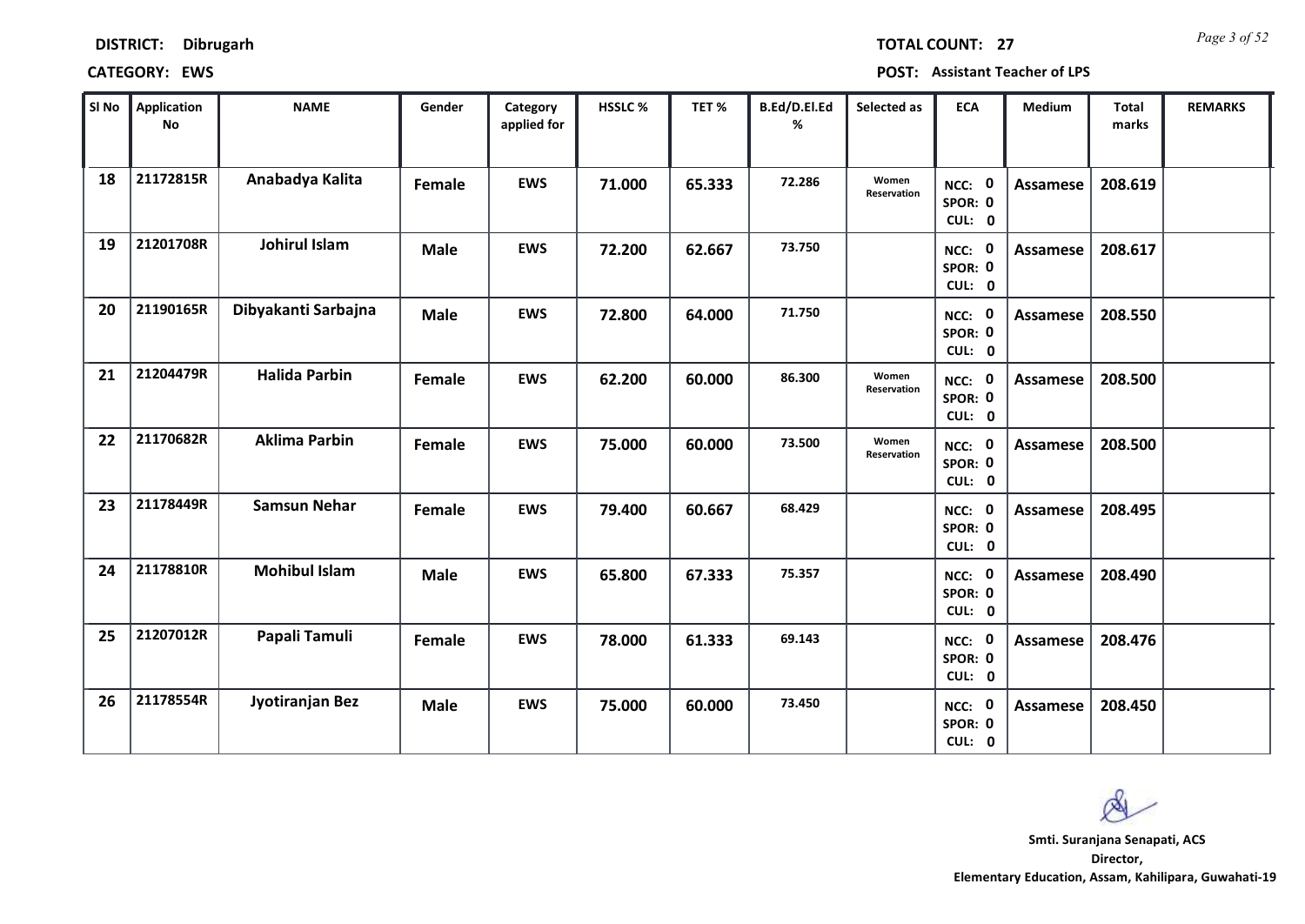*Page 4 of 52* **TOTAL COUNT: 27**

**DISTRICT: Dibrugarh**

**CATEGORY: EWS POST: Assistant Teacher of LPS**

| l SI No | <b>Application</b><br>No | <b>NAME</b>         | Gender        | Category<br>applied for | <b>HSSLC %</b> | TET %  | <b>B.Ed/D.El.Ed</b><br>% | Selected as | <b>ECA</b>                | Medium   | Total<br>marks | <b>REMARKS</b> |
|---------|--------------------------|---------------------|---------------|-------------------------|----------------|--------|--------------------------|-------------|---------------------------|----------|----------------|----------------|
| 27      | 21173142R                | Pallabi Chakraborty | <b>Female</b> | <b>EWS</b>              | 70.400         | 61.333 | 76.667                   |             | NCC:<br>SPOR: 0<br>CUL: 0 | Assamese | 208.400        |                |

 $\infty$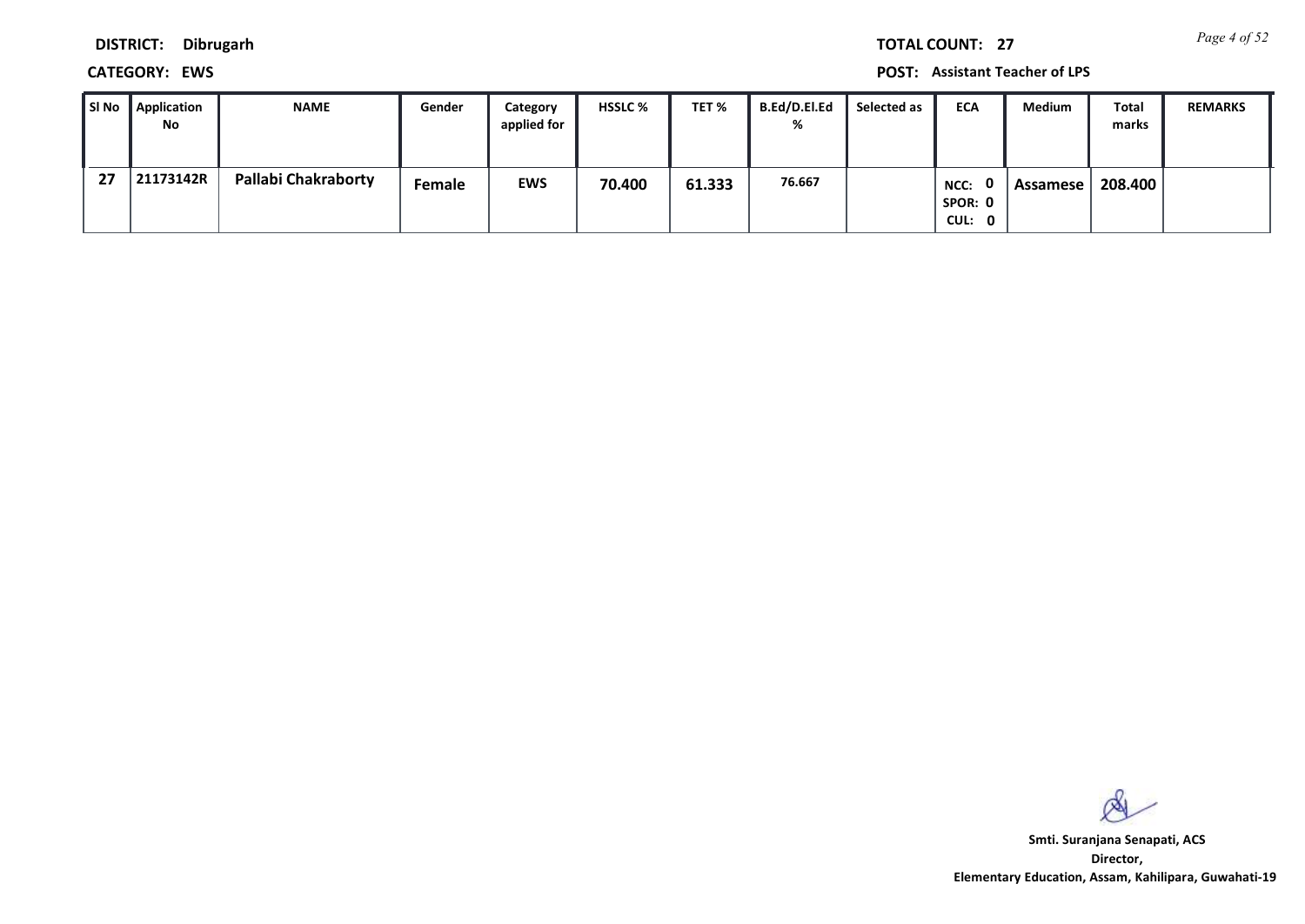*Page 5 of 52* **TOTAL COUNT: 1**

**DISTRICT: Dibrugarh**

**CATEGORY: EWS POST: Assistant Teacher of LPS**

| ∥ SI No | Application<br>No | <b>NAME</b>   | Gender      | Category<br>applied for | <b>HSSLC %</b> | TET %  | B.Ed/D.El.Ed<br>% | Selected as | <b>ECA</b>                | <b>Medium</b> | <b>Total</b><br>marks | <b>REMARKS</b> |
|---------|-------------------|---------------|-------------|-------------------------|----------------|--------|-------------------|-------------|---------------------------|---------------|-----------------------|----------------|
|         | 21197976R         | Sarfaraj Khan | <b>Male</b> | <b>EWS</b>              | 81.800         | 60.667 | 82.300            |             | NCC:<br>SPOR: 0<br>CUL: 0 | Hindi         | 224.767               |                |

 $\infty$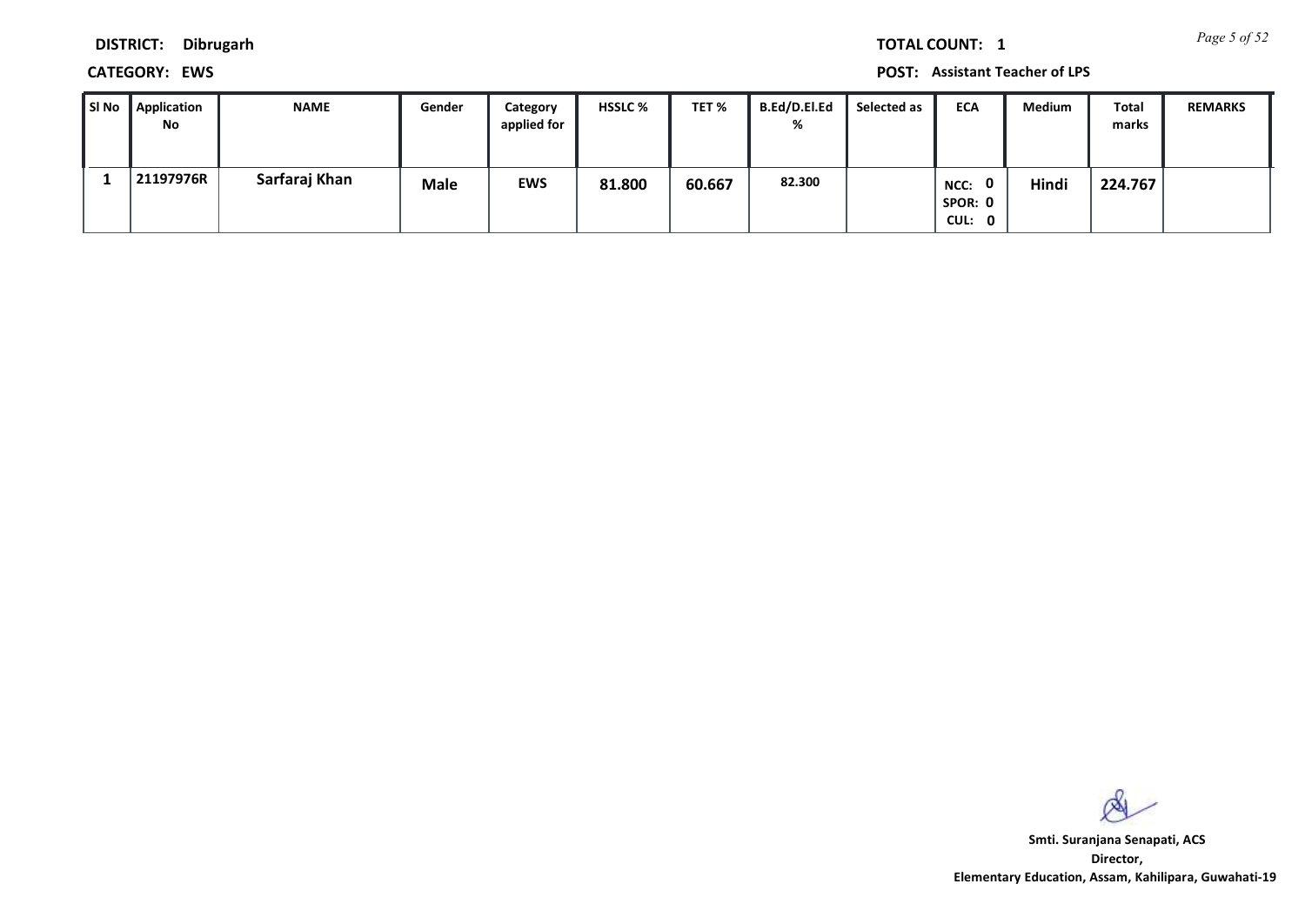| <b>TOTAL COUNT:</b> | 1 |
|---------------------|---|
|                     |   |

### **DISTRICT: Dibrugarh**

# **CATEGORY: OBC/MOBC POST: Assistant Teacher of LPS**

| SI No                   | <b>Application</b><br><b>No</b> | <b>NAME</b>               | Gender | Category<br>applied for | <b>HSSLC %</b> | TET %  | B.Ed/D.El.Ed<br>% | Selected as          | <b>ECA</b>                               | <b>Medium</b>   | <b>Total</b><br>marks | <b>REMARKS</b> |
|-------------------------|---------------------------------|---------------------------|--------|-------------------------|----------------|--------|-------------------|----------------------|------------------------------------------|-----------------|-----------------------|----------------|
| 1                       | 21110516                        | <b>Bithika Dutta</b>      | Female | OBC/MOBC                | 82.600         | 58.667 | 81.250            | Women<br>Reservation | NCC: 0<br>SPOR: 0<br>CUL: 0              | Assamese        | 222.517               |                |
| $\overline{2}$          | 21179031R                       | <b>Bulbuli Kalita</b>     | Female | OBC/MOBC                | 80.600         | 55.333 | 85.200            | Women<br>Reservation | NCC: 0<br>SPOR: 0<br>CUL: 0              | <b>Assamese</b> | 221.133               |                |
| 3                       | 21110720                        | Lakhi Priya Gogoi         | Female | OBC/MOBC                | 80.800         | 58.000 | 77.950            | Women<br>Reservation | NCC: 0<br>SPOR: 0<br>CUL: 0              | <b>Assamese</b> | 216.750               |                |
| 4                       | 21168322R                       | <b>Manalisha Dihingia</b> | Female | OBC/MOBC                | 81.400         | 55.333 | 77.860            | Women<br>Reservation | NCC: 0<br>SPOR: 0<br>CUL: 0              | <b>Assamese</b> | 214.594               |                |
| 5                       | 21114572                        | Pinki Rani Gogoi          | Female | OBC/MOBC                | 76.800         | 55.333 | 72.111            | Women<br>Reservation | NCC: 0<br>SPOR: 0<br><b>CUL: 10</b>      | Assamese        | 214.244               |                |
| 6                       | 21184686R                       | Parishmita Sensua         | Female | OBC/MOBC                | 75.200         | 58.667 | 79.400            |                      | NCC: 0<br>SPOR: 0<br>CUL: 0              | <b>Assamese</b> | 213.267               |                |
| $\overline{\mathbf{z}}$ | 21165474R                       | Gitamoni Changmai         | Female | OBC/MOBC                | 77.000         | 56.000 | 79.350            |                      | NCC: 0<br>SPOR: 0<br>CUL: 0              | <b>Assamese</b> | 212.350               |                |
| 8                       | 21146292                        | Gita Moni Changmai        | Female | OBC/MOBC                | 77.000         | 55.333 | 79.350            |                      | NCC: 0<br>SPOR: 0<br>CUL: 0              | <b>Assamese</b> | 211.683               |                |
| 9                       | 21178069R                       | Violina Gogoi             | Female | OBC/MOBC                | 77.800         | 55.333 | 78.300            |                      | $\mathbf 0$<br>NCC:<br>SPOR: 0<br>CUL: 0 | <b>Assamese</b> | 211.433               |                |

 $\infty$ 

**16** *Page 6 of 52*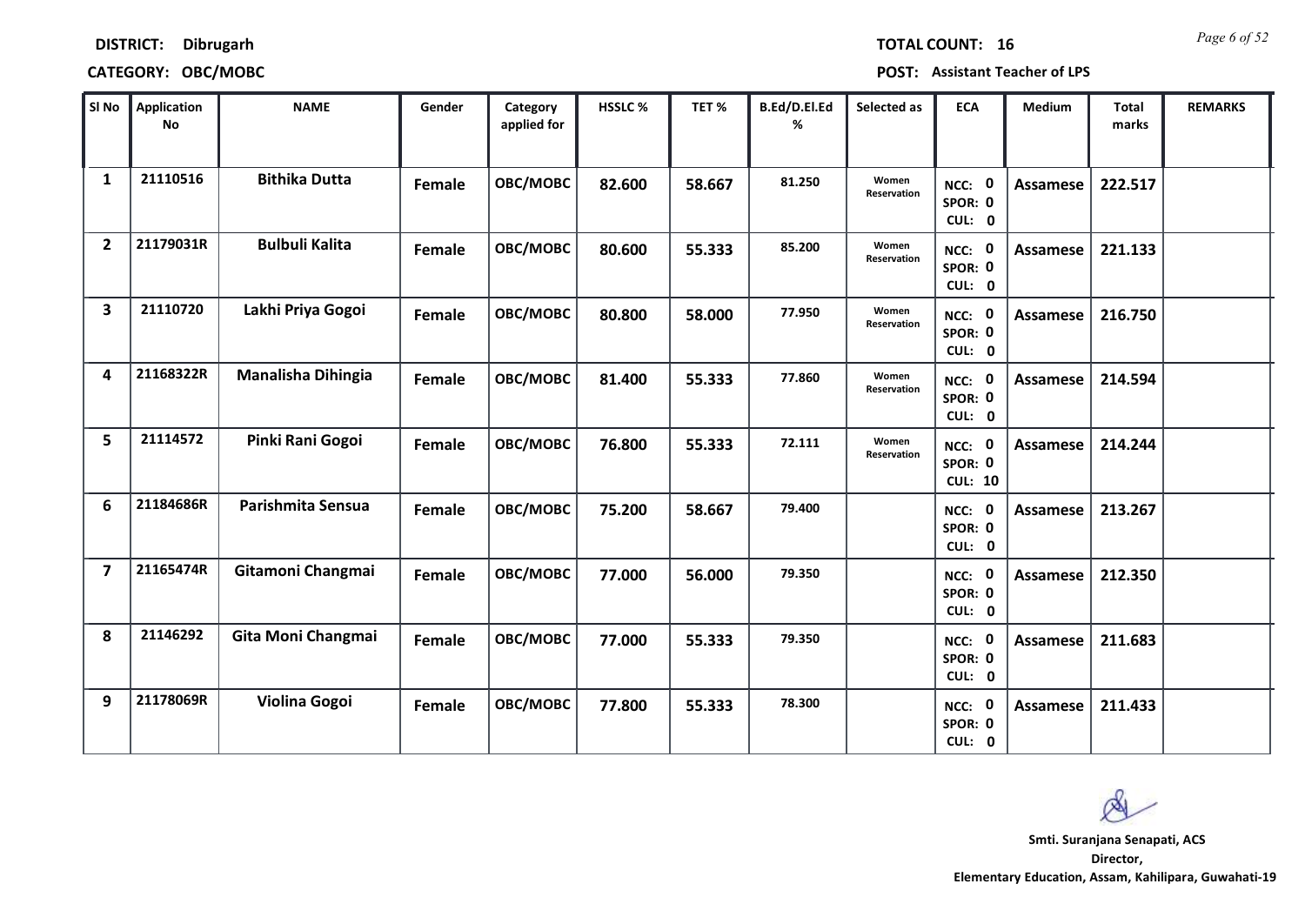|  | <b>TOTAL COUNT:</b> |
|--|---------------------|
|  |                     |
|  |                     |

### **DISTRICT: Dibrugarh**

# **CATEGORY: OBC/MOBC POST: Assistant Teacher of LPS**

| SI No | Application<br>No | <b>NAME</b>               | Gender      | Category<br>applied for | HSSLC% | TET %  | B.Ed/D.El.Ed<br>% | Selected as | <b>ECA</b>                               | Medium          | <b>Total</b><br>marks | <b>REMARKS</b> |
|-------|-------------------|---------------------------|-------------|-------------------------|--------|--------|-------------------|-------------|------------------------------------------|-----------------|-----------------------|----------------|
| 10    | 21179043R         | <b>Abhijit Phukon</b>     | <b>Male</b> | <b>OBC/MOBC</b>         | 72.400 | 58.667 | 79.800            |             | 0<br>NCC:<br>SPOR: 0<br>CUL: 0           | <b>Assamese</b> | 210.867               |                |
| 11    | 21192758R         | Popy Bhuyan               | Female      | OBC/MOBC                | 79.400 | 59.333 | 71.929            |             | $\mathbf 0$<br>NCC:<br>SPOR: 0<br>CUL: 0 | <b>Assamese</b> | 210.662               |                |
| 12    | 21171446R         | Himshikha Khanikar        | Female      | OBC/MOBC                | 80.200 | 55.333 | 74.950            |             | NCC: 0<br>SPOR: 0<br>CUL: 0              | Assamese        | 210.483               |                |
| 13    | 21179687R         | Ranipriya Dutta           | Female      | OBC/MOBC                | 79.600 | 57.333 | 73.300            |             | $\mathbf 0$<br>NCC:<br>SPOR: 0<br>CUL: 0 | <b>Assamese</b> | 210.233               |                |
| 14    | 21104924          | <b>Monika Boruah</b>      | Female      | OBC/MOBC                | 77.800 | 55.333 | 77.000            |             | $\mathbf 0$<br>NCC:<br>SPOR: 0<br>CUL: 0 | <b>Assamese</b> | 210.133               |                |
| 15    | 21174745R         | <b>Biswajit Arandhara</b> | <b>Male</b> | OBC/MOBC                | 70.000 | 63.333 | 75.750            |             | $\mathbf 0$<br>NCC:<br>SPOR: 0<br>CUL: 0 | <b>Assamese</b> | 209.083               |                |
| 16    | 21193228R         | <b>Anupom Dutta</b>       | <b>Male</b> | OBC/MOBC                | 62.600 | 73.333 | 73.143            |             | 0<br>NCC:<br>SPOR: 0<br>CUL: 0           | <b>Assamese</b> | 209.076               |                |

 $\infty$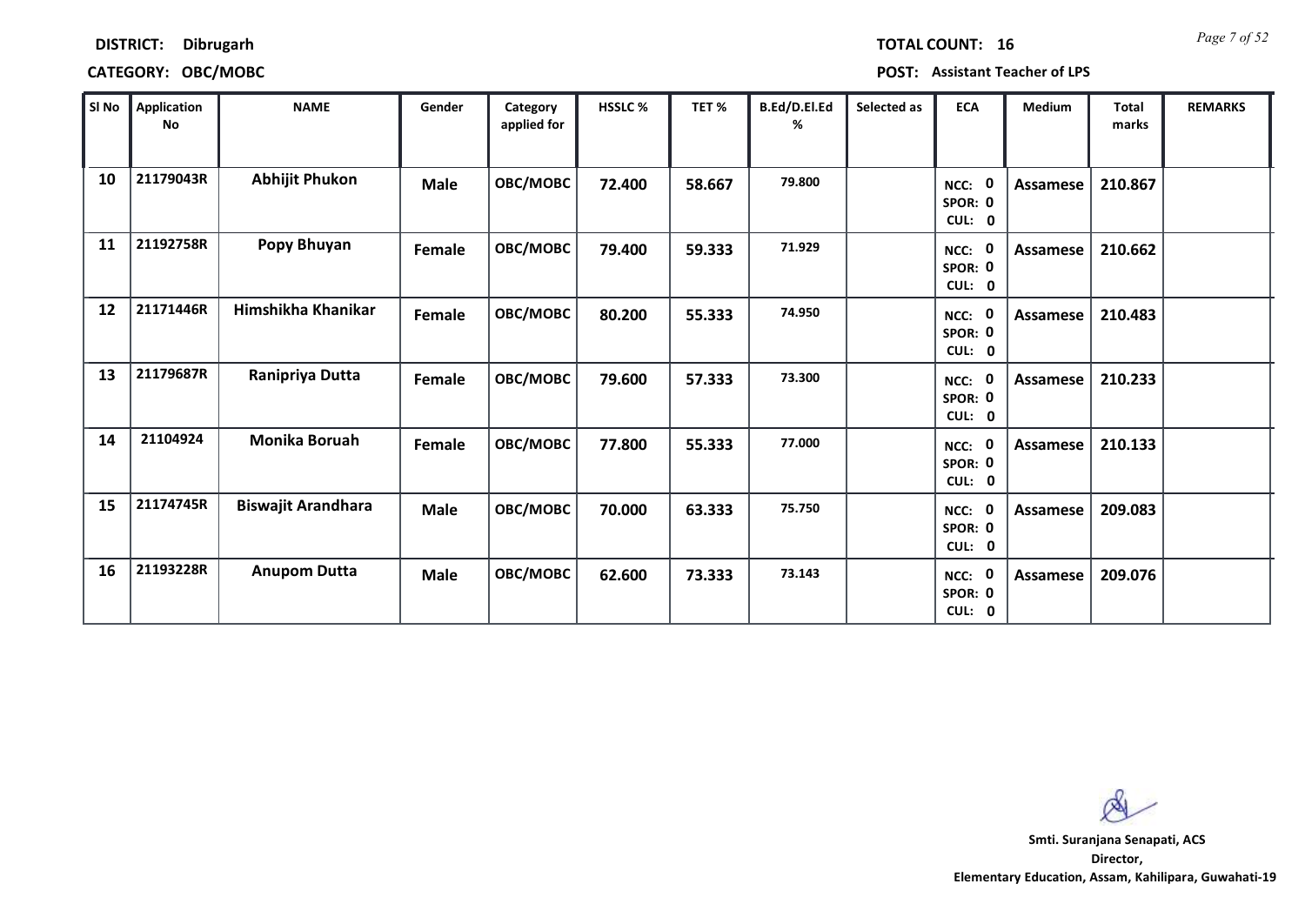*Page 8 of 52* **TOTAL COUNT: 4**

### **DISTRICT: Dibrugarh**

### **CATEGORY: OBC/MOBC POST: Assistant Teacher of LPS**

| SI No          | <b>Application</b><br>No | <b>NAME</b>         | Gender      | Category<br>applied for | <b>HSSLC %</b> | TET%   | B.Ed/D.El.Ed<br>% | Selected as          | <b>ECA</b>                               | <b>Medium</b> | <b>Total</b><br>marks | <b>REMARKS</b> |
|----------------|--------------------------|---------------------|-------------|-------------------------|----------------|--------|-------------------|----------------------|------------------------------------------|---------------|-----------------------|----------------|
|                | 21168665R                | <b>Mukesh Yadav</b> | <b>Male</b> | <b>OBC/MOBC</b>         | 90.000         | 59.333 | 91.469            |                      | 0<br>NCC:<br>SPOR: 0<br>CUL: 0           | Hindi         | 240.802               | Withheld       |
| $\overline{2}$ | 21184634R                | <b>Purabi Dey</b>   | Female      | OBC/MOBC                | 89.800         | 57.333 | 82.700            | Women<br>Reservation | - 0<br>NCC:<br>SPOR: 0<br>CUL: 0         | Hindi         | 229.833               |                |
| 3              | 21112372                 | <b>Arpita Nath</b>  | Female      | <b>OBC/MOBC</b>         | 73.000         | 75.333 | 74.714            |                      | $\mathbf 0$<br>NCC:<br>SPOR: 0<br>CUL: 0 | Hindi         | 223.048               |                |
| 4              | 21132679                 | <b>Arpita Paul</b>  | Female      | <b>OBC/MOBC</b>         | 77.200         | 62.667 | 83.176            |                      | 0<br>NCC:<br>SPOR: 0<br>CUL: 0           | Hindi         | 223.043               |                |

Ø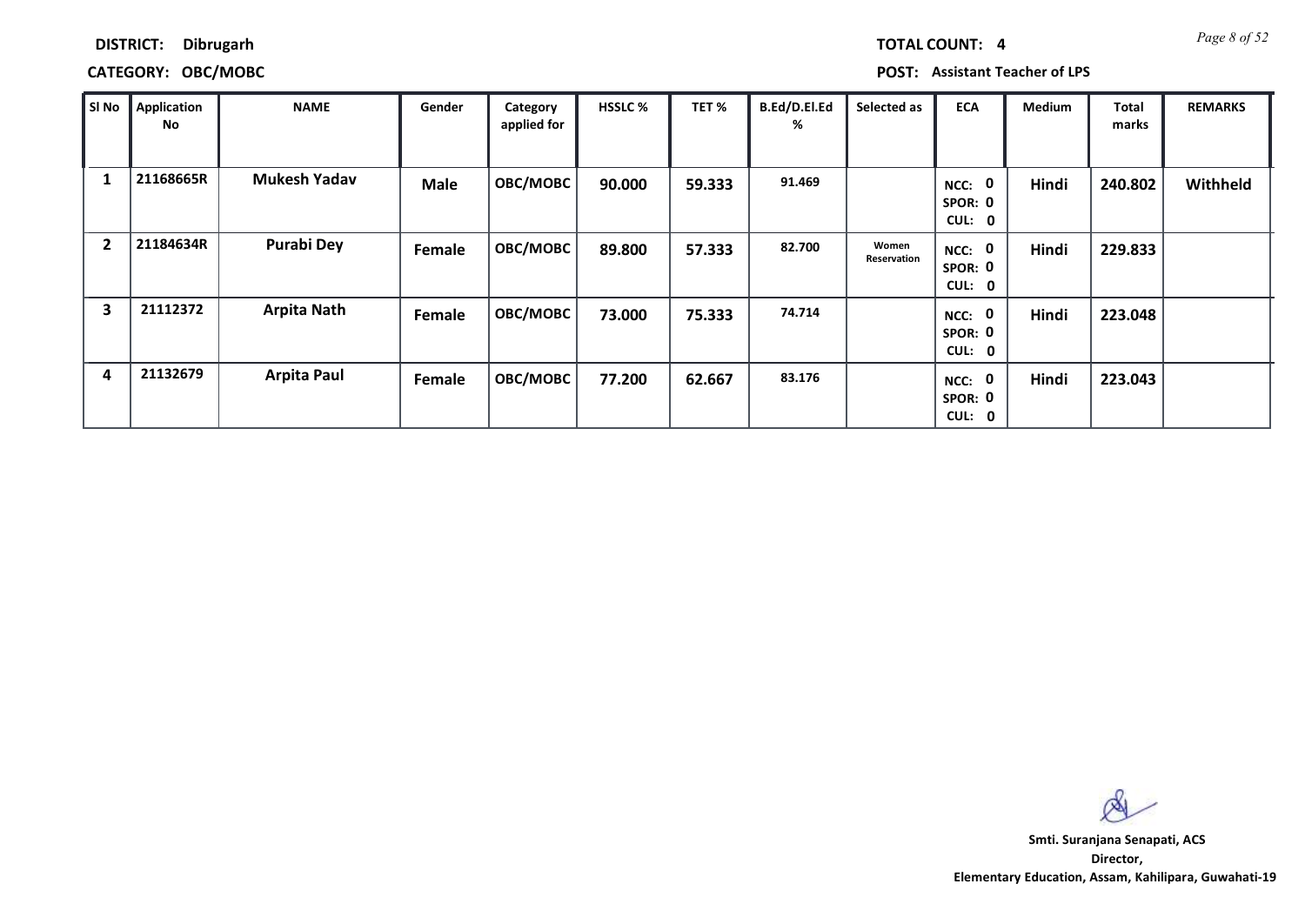| <b>DISTRICT:</b> | <b>Dibrugarh</b> |
|------------------|------------------|
|------------------|------------------|

*Page 9 of 52* **TOTAL COUNT: 8**

**CATEGORY: PwD POST: Assistant Teacher of LPS**

| SI <sub>No</sub>        | Application<br><b>No</b> | <b>NAME</b>                | Gender      | Category<br>applied for | HSSLC % | TET %  | B.Ed/D.El.Ed<br>% | Selected as | <b>ECA</b>                     | <b>Medium</b>   | <b>Total</b><br>marks | <b>REMARKS</b>         |
|-------------------------|--------------------------|----------------------------|-------------|-------------------------|---------|--------|-------------------|-------------|--------------------------------|-----------------|-----------------------|------------------------|
| $\mathbf{1}$            | 21180290R                | <b>Hirok Jyoti Sonowal</b> | <b>Male</b> | <b>STP</b><br>PwD       | 79.600  | 59.333 | 74.350            |             | NCC: 0<br>SPOR: 0<br>CUL: 0    | Assamese        | 213.283               | <b>PwD</b><br>Withheld |
| $\overline{2}$          | 21165606R                | <b>Md Ashadul Islam</b>    | <b>Male</b> | <b>EWS</b><br>PwD       | 62.000  | 64.667 | 76.286            |             | NCC: 0<br>SPOR: 0<br>CUL: 0    | Assamese        | 202.952               |                        |
| $\overline{\mathbf{3}}$ | 21199904R                | <b>Md Moner Uddin</b>      | <b>Male</b> | <b>UR</b><br>PwD        | 60.200  | 69.333 | 71.443            |             | NCC: 0<br>SPOR: 0<br>CUL: 0    | <b>Assamese</b> | 200.976               | PwD<br>Withheld        |
| 4                       | 21179603R                | <b>Monir Uddin Ahmed</b>   | <b>Male</b> | <b>EWS</b><br>PwD       | 51.200  | 56.000 | 72.143            |             | NCC: 0<br>SPOR: 0<br>CUL: 0    | <b>Assamese</b> | 179.343               | <b>PwD</b><br>Withheld |
| 5                       | 21107916                 | <b>Babul Das</b>           | <b>Male</b> | <b>SC</b><br>PwD        | 51.200  | 56.000 | 69.600            |             | NCC: 0<br>SPOR: 0<br>CUL: 0    | <b>Assamese</b> | 176.800               | <b>PwD</b><br>Withheld |
| 6                       | 21122159                 | Dharma Narayan Nath        | <b>Male</b> | OBC/MOBC<br>PwD         | 45.800  | 61.333 | 67.571            |             | NCC: 0<br>SPOR: 0<br>CUL: 0    | Assamese        | 174.705               | <b>PwD</b><br>Withheld |
| $\overline{\mathbf{z}}$ | 21201277R                | <b>Abdul Wahab</b>         | <b>Male</b> | <b>EWS</b><br>PwD       | 55.200  | 60.667 | 56.917            |             | 0<br>NCC:<br>SPOR: 0<br>CUL: 0 | Assamese        | 172.783               | PwD<br>Withheld        |
| 8                       | 21172512R                | <b>Gajen Pegu</b>          | <b>Male</b> | <b>STP</b><br>PwD       | 47.000  | 56.667 | 68.929            |             | NCC: 0<br>SPOR: 0<br>CUL: 0    | Assamese        | 172.595               | PwD<br>Withheld        |

 $\infty$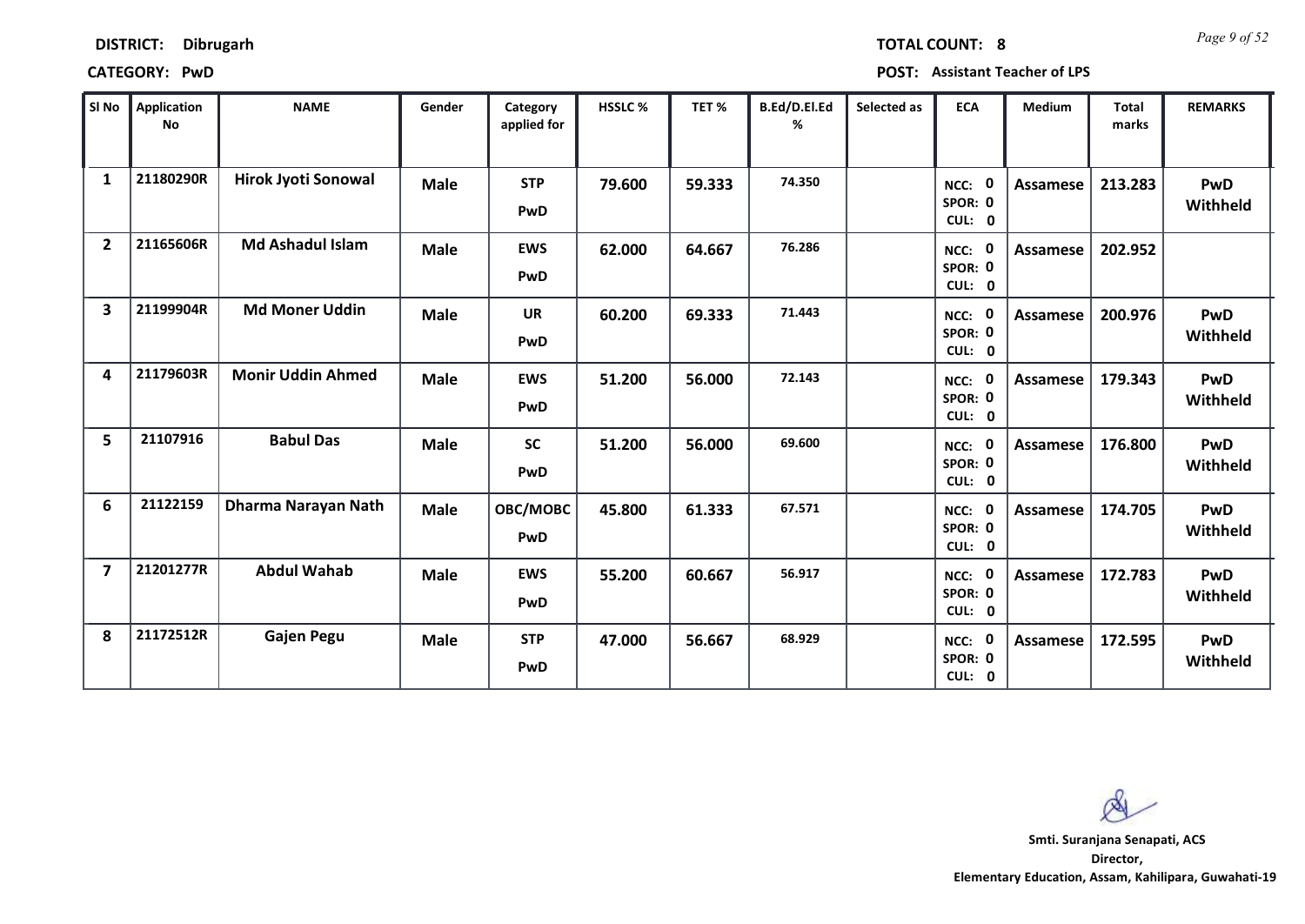*Page 10 of 52* **TOTAL COUNT: 1**

**DISTRICT: Dibrugarh**

**CATEGORY: PwD POST: Assistant Teacher of LPS**

| l SI No | Application<br>No | <b>NAME</b>               | Gender      | Category<br>applied for | <b>HSSLC %</b> | TET %  | B.Ed/D.El.Ed<br>% | Selected as | <b>ECA</b>                | Medium | Total<br>marks | <b>REMARKS</b>  |
|---------|-------------------|---------------------------|-------------|-------------------------|----------------|--------|-------------------|-------------|---------------------------|--------|----------------|-----------------|
|         | 21166477R         | <b>Shankar Deb Sharma</b> | <b>Male</b> | UR<br>PwD               | 50.400         | 56.667 | 75.000            |             | NCC:<br>SPOR: 0<br>CUL: 0 | Hindi  | 182.067        | PwD<br>Withheld |

 $\infty$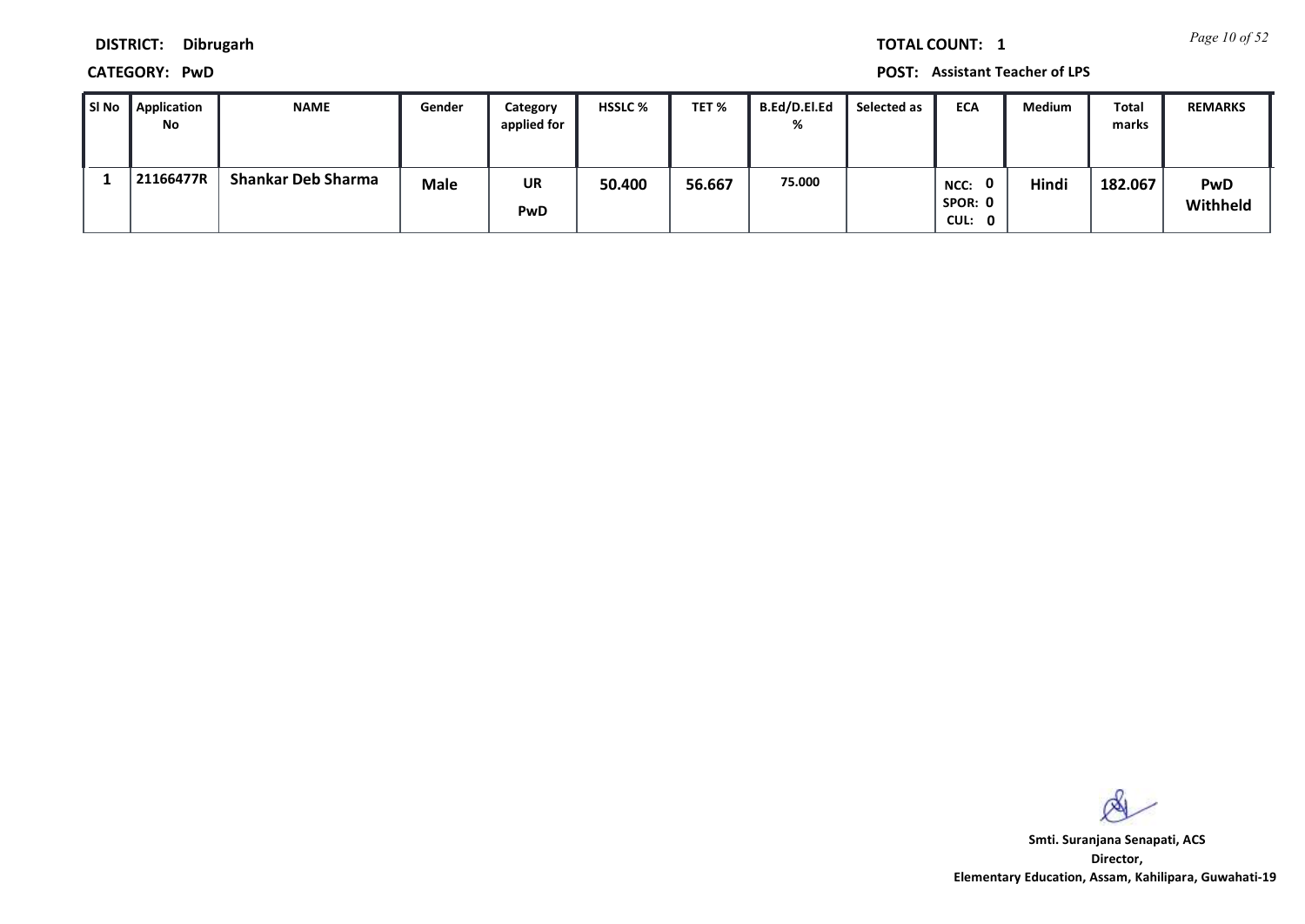*Page 11 of 52* **TOTAL COUNT: 29**

| SI <sub>No</sub>        | Application<br>No | <b>NAME</b>             | Gender      | Category<br>applied for | <b>HSSLC %</b> | TET %  | B.Ed/D.El.Ed<br>% | Selected as          | <b>ECA</b>                  | <b>Medium</b>   | <b>Total</b><br>marks | <b>REMARKS</b> |
|-------------------------|-------------------|-------------------------|-------------|-------------------------|----------------|--------|-------------------|----------------------|-----------------------------|-----------------|-----------------------|----------------|
| $\mathbf{1}$            | 21174084R         | <b>Bornali Das</b>      | Female      | <b>SC</b>               | 72.000         | 58.667 | 77.650            | Women<br>Reservation | NCC: 0<br>SPOR: 0<br>CUL: 0 | Assamese        | 208.317               |                |
| $\overline{2}$          | 21179680R         | <b>Puneswar Das</b>     | <b>Male</b> | <b>SC</b>               | 69.600         | 61.333 | 77.300            |                      | NCC: 0<br>SPOR: 0<br>CUL: 0 | <b>Assamese</b> | 208.233               |                |
| $\overline{\mathbf{3}}$ | 21189586R         | Subarna Biswas          | Female      | <b>SC</b>               | 63.600         | 68.000 | 76.600            | Women<br>Reservation | NCC: 0<br>SPOR: 0<br>CUL: 0 | <b>Assamese</b> | 208.200               |                |
| 4                       | 21110600          | Silpishikha Das         | Female      | <b>SC</b>               | 63.200         | 66.667 | 78.100            | Women<br>Reservation | NCC: 0<br>SPOR: 0<br>CUL: 0 | <b>Assamese</b> | 207.967               |                |
| 5                       | 21174602R         | <b>Rima Das</b>         | Female      | <b>SC</b>               | 66.000         | 60.000 | 81.150            | Women<br>Reservation | NCC: 0<br>SPOR: 0<br>CUL: 0 | <b>Assamese</b> | 207.150               |                |
| 6                       | 21188401R         | Manju Bania             | Female      | <b>SC</b>               | 70.000         | 58.667 | 74.750            | Women<br>Reservation | NCC: 0<br>SPOR: 0<br>CUL: 0 | Assamese        | 203.417               |                |
| $\overline{7}$          | 21193732R         | <b>Pompy Das</b>        | Female      | <b>SC</b>               | 70.800         | 61.333 | 71.143            | Women<br>Reservation | NCC: 0<br>SPOR: 0<br>CUL: 0 | Assamese        | 203.276               |                |
| 8                       | 21196030R         | <b>Monisha Sarkar</b>   | Female      | <b>SC</b>               | 69.200         | 60.000 | 73.850            | Women<br>Reservation | NCC: 0<br>SPOR: 0<br>CUL: 0 | <b>Assamese</b> | 203.050               |                |
| 9                       | 21154077          | <b>Parimal Mazumdar</b> | <b>Male</b> | <b>SC</b>               | 70.400         | 62.667 | 69.950            |                      | NCC: 0<br>SPOR: 0<br>CUL: 0 | Assamese        | 203.017               |                |

 $\infty$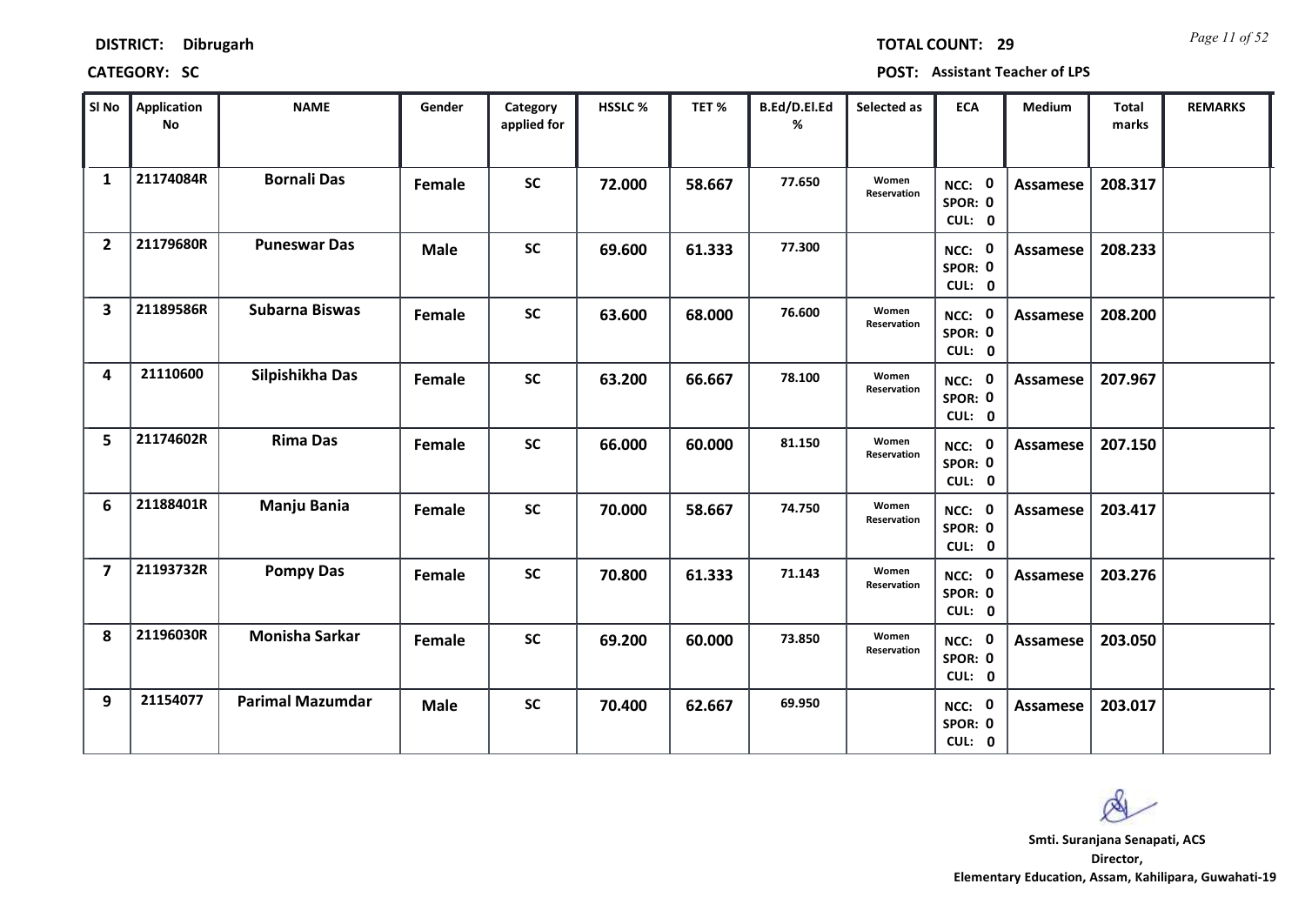*Page 12 of 52* **TOTAL COUNT: 29**

| SI No | Application<br>No | <b>NAME</b>             | Gender      | Category<br>applied for | <b>HSSLC %</b> | TET %  | B.Ed/D.El.Ed<br>% | Selected as          | <b>ECA</b>                  | <b>Medium</b>   | <b>Total</b><br>marks | <b>REMARKS</b> |
|-------|-------------------|-------------------------|-------------|-------------------------|----------------|--------|-------------------|----------------------|-----------------------------|-----------------|-----------------------|----------------|
| 10    | 21170997R         | <b>Madhuri Das</b>      | Female      | <b>SC</b>               | 70.600         | 55.333 | 76.900            | Women<br>Reservation | NCC: 0<br>SPOR: 0<br>CUL: 0 | Assamese        | 202.833               |                |
| 11    | 21186702R         | <b>Mrinalini Pathak</b> | Female      | <b>SC</b>               | 67.400         | 58.667 | 76.500            | Women<br>Reservation | NCC: 0<br>SPOR: 0<br>CUL: 0 | Assamese        | 202.567               |                |
| 12    | 21200341R         | Pompi Talukdar          | Female      | <b>SC</b>               | 68.000         | 62.667 | 71.786            |                      | NCC: 0<br>SPOR: 0<br>CUL: 0 | <b>Assamese</b> | 202.452               |                |
| 13    | 21103407          | <b>Pranab Kr Das</b>    | <b>Male</b> | <b>SC</b>               | 72.200         | 59.333 | 70.786            |                      | NCC: 0<br>SPOR: 0<br>CUL: 0 | Assamese        | 202.319               |                |
| 14    | 21191986R         | <b>Pranjal Haloi</b>    | <b>Male</b> | <b>SC</b>               | 71.800         | 67.333 | 63.050            |                      | NCC: 0<br>SPOR: 0<br>CUL: 0 | Assamese        | 202.183               |                |
| 15    | 21183884R         | <b>Trishna Das</b>      | Female      | <b>SC</b>               | 67.600         | 59.333 | 75.150            |                      | NCC: 0<br>SPOR: 0<br>CUL: 0 | Assamese        | 202.083               |                |
| 16    | 21180897R         | <b>Kanmani Das</b>      | <b>Male</b> | <b>SC</b>               | 75.800         | 55.333 | 70.857            |                      | NCC: 0<br>SPOR: 0<br>CUL: 0 | Assamese        | 201.990               |                |
| 17    | 21166930R         | <b>Udhwab Das</b>       | <b>Male</b> | <b>SC</b>               | 68.800         | 59.333 | 73.714            |                      | NCC: 0<br>SPOR: 0<br>CUL: 0 | <b>Assamese</b> | 201.848               |                |
| 18    | 21207670R         | <b>Archana Das</b>      | Female      | <b>SC</b>               | 76.800         | 61.333 | 63.643            |                      | NCC: 0<br>SPOR: 0<br>CUL: 0 | Assamese        | 201.776               |                |

 $\infty$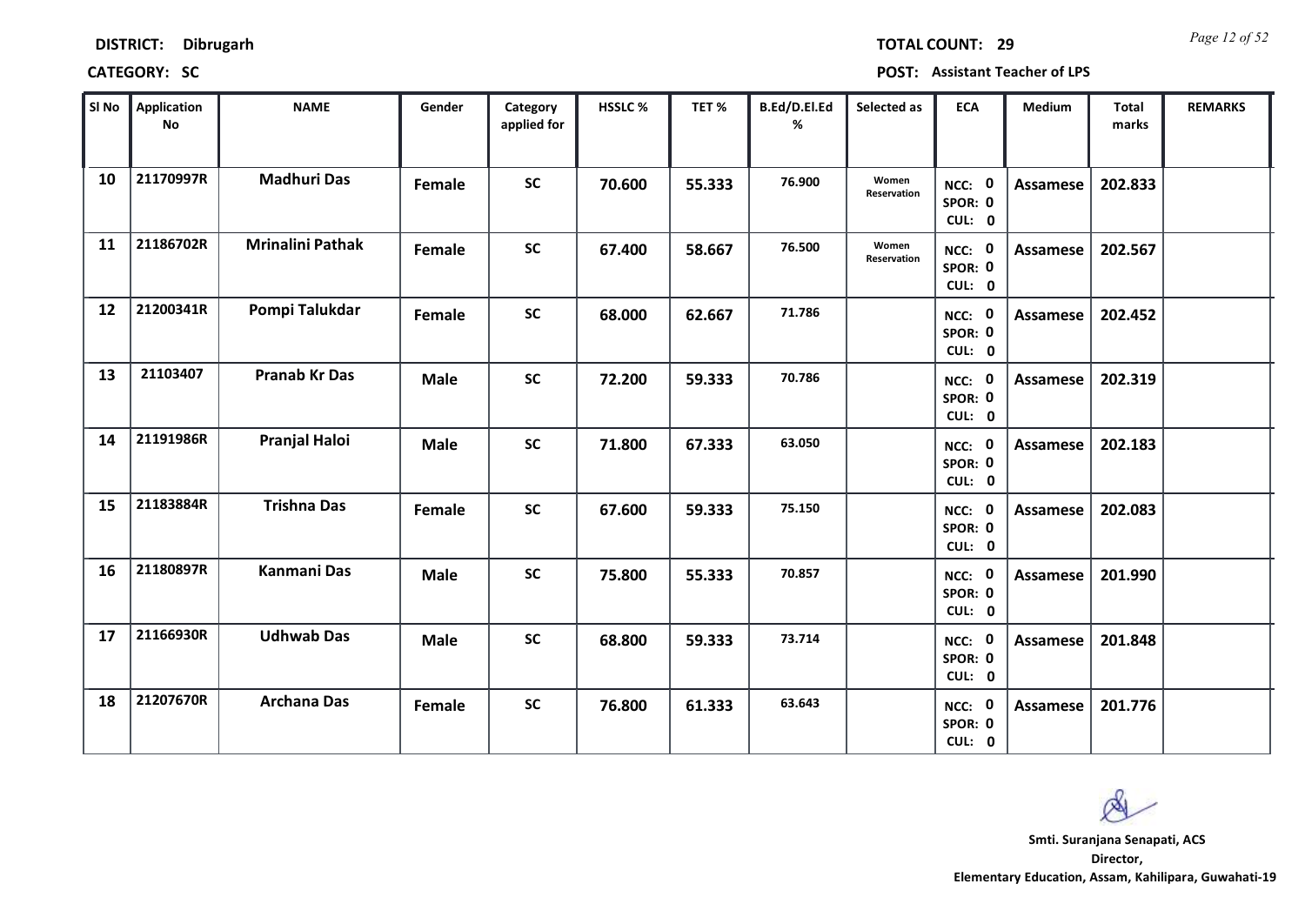| <b>DISTRICT:</b> | <b>Dibrugarh</b> |
|------------------|------------------|
|------------------|------------------|

*Page 13 of 52* **TOTAL COUNT: 29**

| SI No | Application<br>No | <b>NAME</b>           | Gender      | Category<br>applied for | <b>HSSLC%</b> | TET %  | B.Ed/D.El.Ed<br>% | Selected as | <b>ECA</b>                  | <b>Medium</b>   | <b>Total</b><br>marks | <b>REMARKS</b> |
|-------|-------------------|-----------------------|-------------|-------------------------|---------------|--------|-------------------|-------------|-----------------------------|-----------------|-----------------------|----------------|
| 19    | 21178333R         | Rimpi Baishya         | Female      | <b>SC</b>               | 70.800        | 56.000 | 74.900            |             | NCC: 0<br>SPOR: 0<br>CUL: 0 | <b>Assamese</b> | 201.700               |                |
| 20    | 21187310R         | <b>Raju Das</b>       | <b>Male</b> | <b>SC</b>               | 72.600        | 55.333 | 73.714            |             | NCC: 0<br>SPOR: 0<br>CUL: 0 | Assamese        | 201.648               |                |
| 21    | 21193596R         | <b>Mrigen Malakar</b> | <b>Male</b> | <b>SC</b>               | 69.400        | 57.333 | 74.900            |             | NCC: 0<br>SPOR: 0<br>CUL: 0 | <b>Assamese</b> | 201.633               |                |
| 22    | 21177001R         | <b>Sweety Borah</b>   | Female      | <b>SC</b>               | 63.600        | 60.667 | 77.300            |             | NCC: 0<br>SPOR: 0<br>CUL: 0 | Assamese        | 201.567               |                |
| 23    | 21108019          | <b>Pinki Das</b>      | Female      | <b>SC</b>               | 74.400        | 59.333 | 67.667            |             | NCC: 0<br>SPOR: 0<br>CUL: 0 | Assamese        | 201.400               |                |
| 24    | 21194650R         | Jitumani Deka         | <b>Male</b> | <b>SC</b>               | 67.800        | 58.667 | 74.900            |             | NCC: 0<br>SPOR: 0<br>CUL: 0 | <b>Assamese</b> | 201.367               |                |
| 25    | 21193626R         | <b>Ananta Das</b>     | <b>Male</b> | <b>SC</b>               | 70.200        | 59.333 | 71.700            |             | NCC: 0<br>SPOR: 0<br>CUL: 0 | <b>Assamese</b> | 201.233               |                |
| 26    | 21172805R         | <b>Nirmali Das</b>    | Female      | <b>SC</b>               | 66.800        | 62.000 | 72.357            |             | NCC: 0<br>SPOR: 0<br>CUL: 0 | Assamese        | 201.157               |                |
| 27    | 21202486R         | Silpi Sarkar          | Female      | <b>SC</b>               | 70.200        | 59.333 | 71.571            |             | NCC: 0<br>SPOR: 0<br>CUL: 0 | <b>Assamese</b> | 201.105               |                |

 $\infty$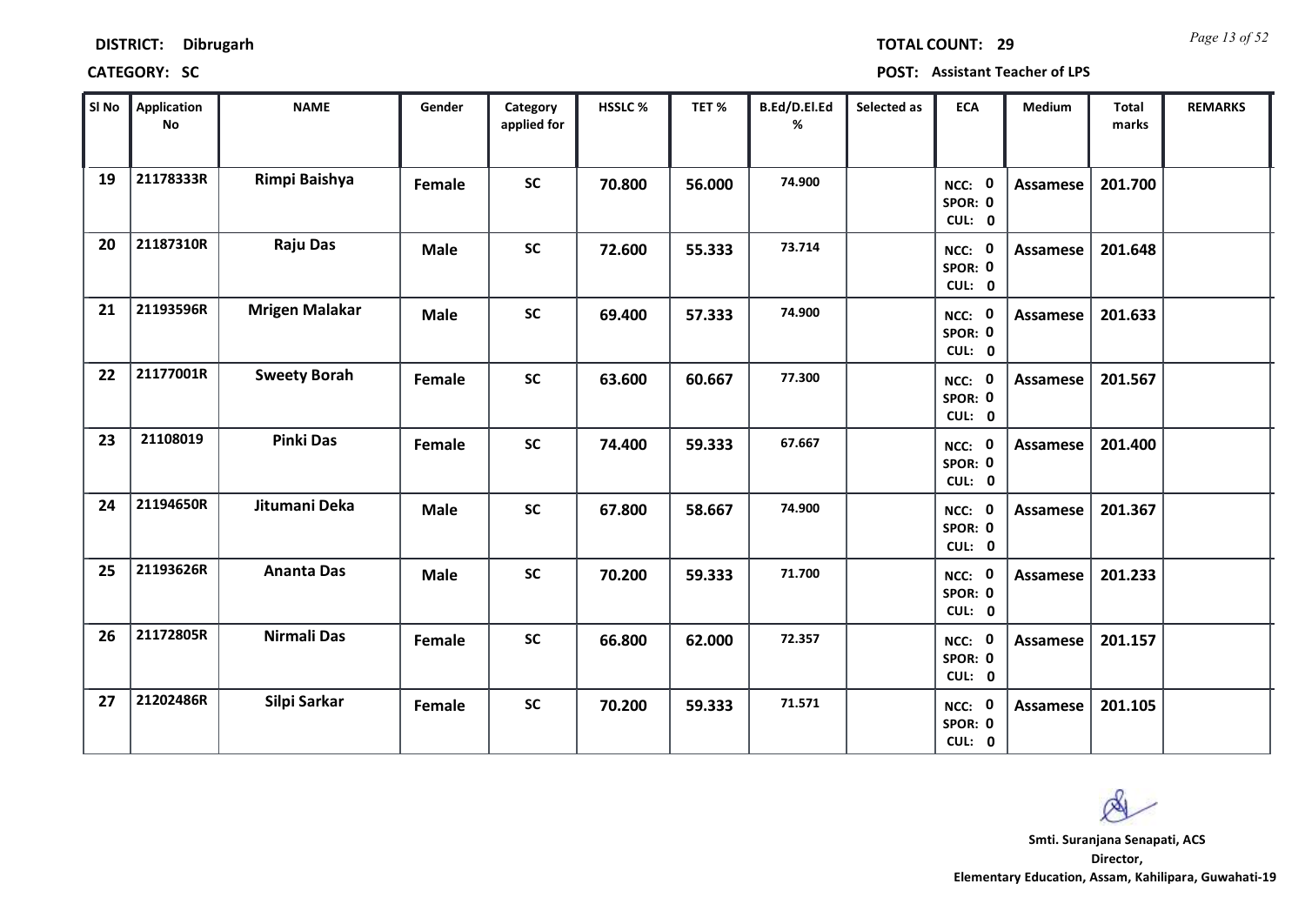*Page 14 of 52* **TOTAL COUNT: 29**

**DISTRICT: Dibrugarh**

**CATEGORY: SC POST: Assistant Teacher of LPS**

| l SI No | <b>Application</b><br>No | <b>NAME</b>           | Gender      | Category<br>applied for | <b>HSSLC %</b> | TET %  | <b>B.Ed/D.El.Ed</b><br>% | Selected as | <b>ECA</b>                                | Medium   | Total<br>marks | <b>REMARKS</b> |
|---------|--------------------------|-----------------------|-------------|-------------------------|----------------|--------|--------------------------|-------------|-------------------------------------------|----------|----------------|----------------|
| 28      | 21177264R                | <b>Abhijit Pathak</b> | <b>Male</b> | <b>SC</b>               | 67.400         | 56.667 | 77.000                   |             | $\mathbf{0}$<br>NCC:<br>SPOR: 0<br>CUL: 0 | Assamese | 201.067        |                |
| 29      | 21182984R                | <b>Bapon Biswas</b>   | <b>Male</b> | <b>SC</b>               | 69.800         | 68.000 | 63.257                   |             | NCC: 0<br>SPOR: 0<br>CUL: 0               | Assamese | 201.057        |                |

 $\infty$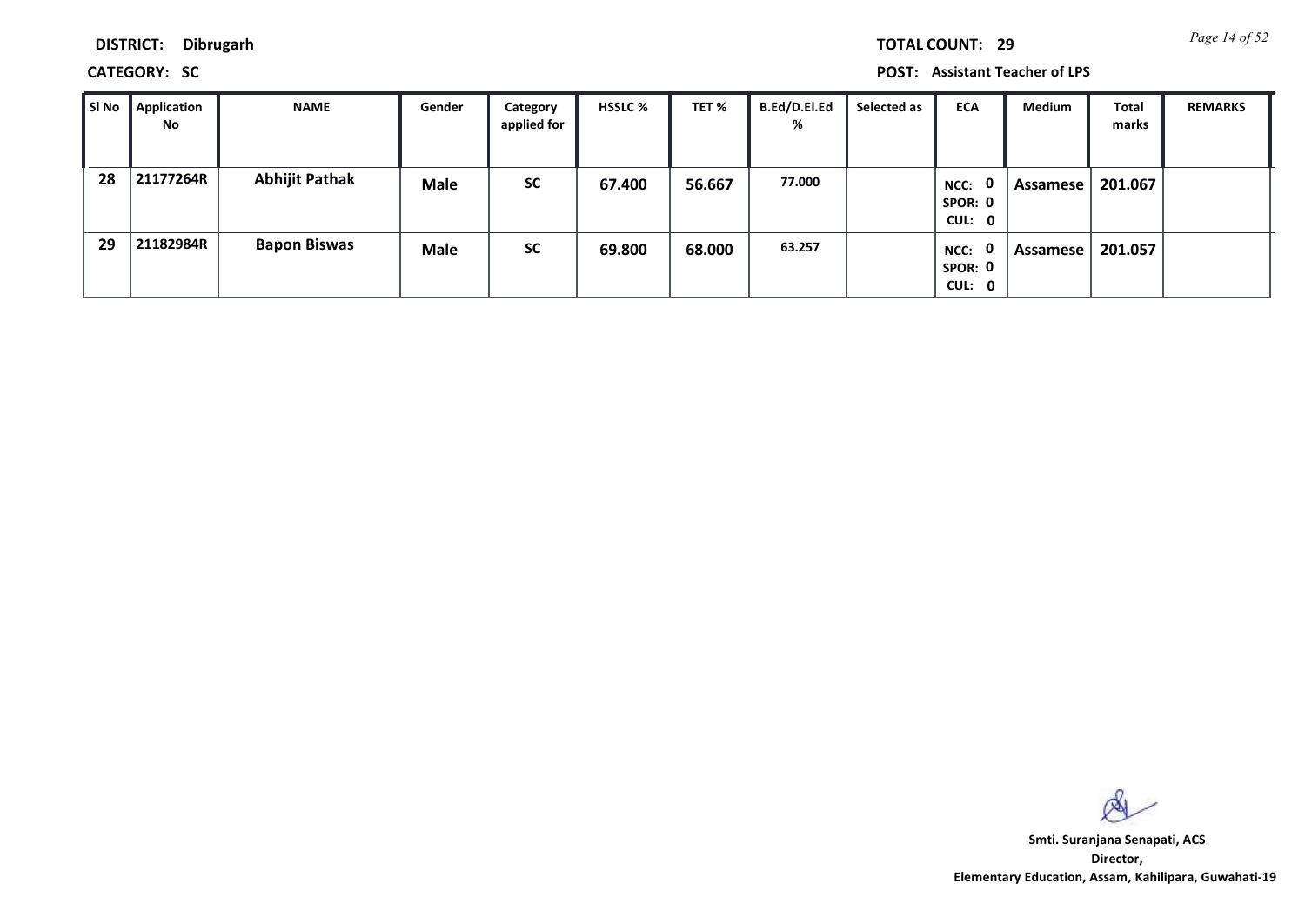*Page 15 of 52* **TOTAL COUNT: 1**

**DISTRICT: Dibrugarh**

**CATEGORY: SC POST: Assistant Teacher of LPS**

| ∥ SI No | <b>Application</b><br>No | <b>NAME</b>   | Gender      | Category<br>applied for | <b>HSSLC %</b> | TET %  | B.Ed/D.El.Ed<br>% | Selected as | <b>ECA</b>                | Medium | Total<br>marks | <b>REMARKS</b> |
|---------|--------------------------|---------------|-------------|-------------------------|----------------|--------|-------------------|-------------|---------------------------|--------|----------------|----------------|
|         | 21207756R                | Nobojyoti Das | <b>Male</b> | SC                      | 81.000         | 70.000 | 67.895            |             | NCC:<br>SPOR: 0<br>CUL: 0 | Hindi  | 223.895        |                |

 $\infty$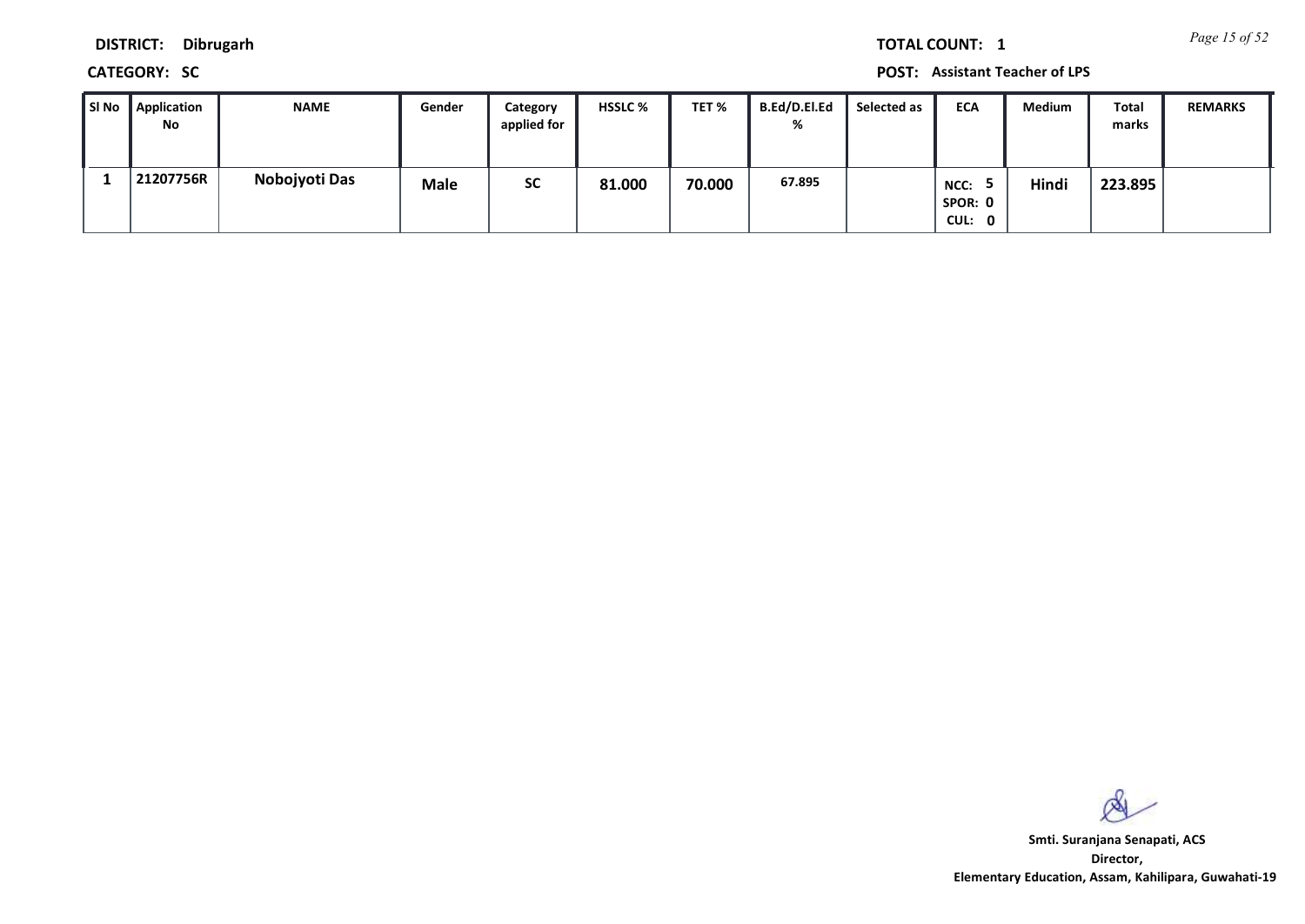*Page 16 of 52* **TOTAL COUNT: 1**

**DISTRICT: Dibrugarh**

**CATEGORY: STH POST: Assistant Teacher of LPS**

| ∥SI No | Application<br><b>No</b> | <b>NAME</b>            | Gender | Category<br>applied for | <b>HSSLC %</b> | TET %  | B.Ed/D.El.Ed<br>% | Selected as          | <b>ECA</b>                  | Medium   | Total<br>marks | <b>REMARKS</b> |
|--------|--------------------------|------------------------|--------|-------------------------|----------------|--------|-------------------|----------------------|-----------------------------|----------|----------------|----------------|
|        | 21171907R                | <b>Kocheng Ronrang</b> | Female | <b>STH</b>              | 77.200         | 59.333 | 77.350            | Women<br>Reservation | NCC: 0<br>SPOR: 0<br>CUL: 0 | Assamese | 213.883        |                |

 $\infty$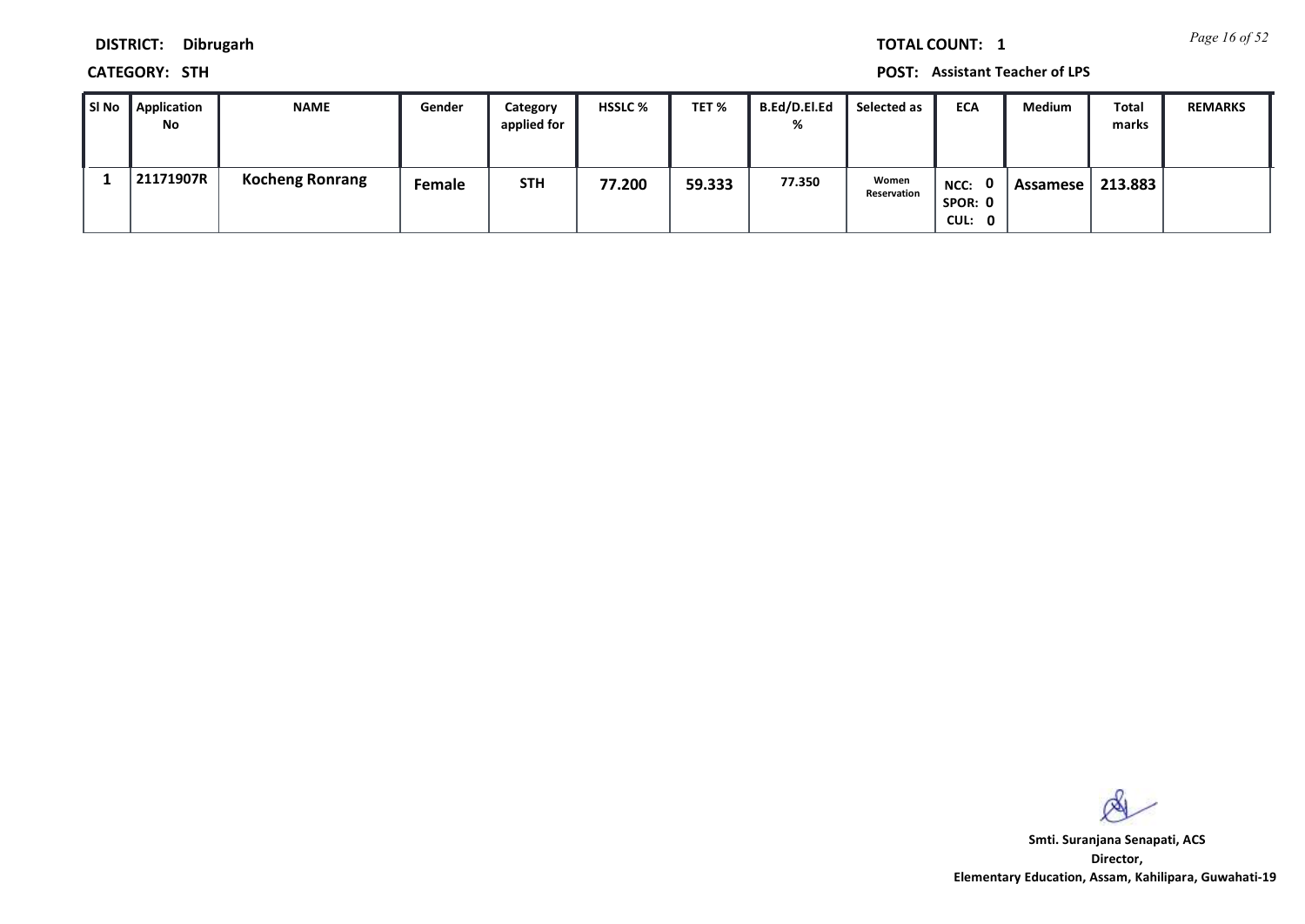*Page 17 of 52* **TOTAL COUNT: 1**

**DISTRICT: Dibrugarh**

**CATEGORY: STH POST: Assistant Teacher of LPS**

| SI No | <b>Application</b><br>No | <b>NAME</b>                      | Gender | Category<br>applied for | <b>HSSLC %</b> | TET %  | B.Ed/D.El.Ed<br>% | Selected as | <b>ECA</b>                     | Medium | Total<br>marks | <b>REMARKS</b> |
|-------|--------------------------|----------------------------------|--------|-------------------------|----------------|--------|-------------------|-------------|--------------------------------|--------|----------------|----------------|
|       | 21168352R                | Jefani Lalbiektluong<br>Changsan | Female | <b>STH</b>              | 66.400         | 62.000 | 73.600            |             | NCC:<br>0<br>SPOR: 0<br>CUL: 0 | Hindi  | 202.000        |                |

 $\infty$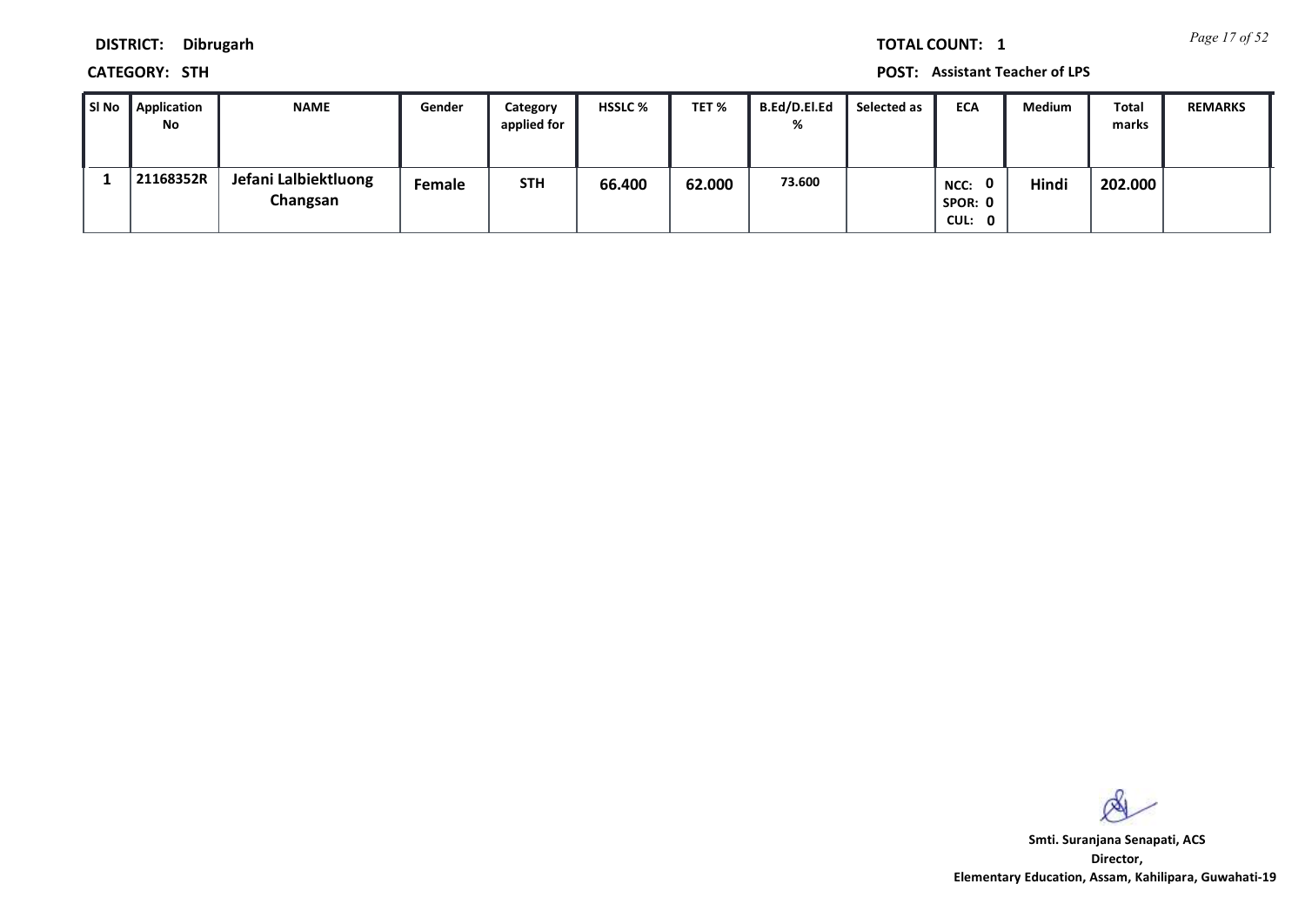*Page 18 of 52* **TOTAL COUNT: 27**

| SI No                   | Application<br>No | <b>NAME</b>               | Gender      | Category<br>applied for | HSSLC % | TET%   | B.Ed/D.El.Ed<br>% | Selected as          | <b>ECA</b>                  | <b>Medium</b>   | <b>Total</b><br>marks | <b>REMARKS</b> |
|-------------------------|-------------------|---------------------------|-------------|-------------------------|---------|--------|-------------------|----------------------|-----------------------------|-----------------|-----------------------|----------------|
| $\mathbf{1}$            | 21183989R         | Priyanka Sonowal          | Female      | <b>STP</b>              | 71.000  | 60.667 | 77.100            | Women<br>Reservation | NCC: 0<br>SPOR: 0<br>CUL: 0 | <b>Assamese</b> | 208.767               |                |
| $\overline{2}$          | 21182270R         | Kankana Sonowal           | Female      | <b>STP</b>              | 84.600  | 58.000 | 63.444            | Women<br>Reservation | NCC: 0<br>SPOR: 0<br>CUL: 0 | <b>Assamese</b> | 206.044               |                |
| 3                       | 21182165R         | <b>Kajal Sonowal</b>      | Female      | <b>STP</b>              | 70.000  | 60.000 | 75.600            | Women<br>Reservation | NCC: 0<br>SPOR: 0<br>CUL: 0 | <b>Assamese</b> | 205.600               |                |
| 4                       | 21181086R         | Dibyajyoti Sonowal        | <b>Male</b> | <b>STP</b>              | 64.800  | 61.333 | 78.150            |                      | NCC: 0<br>SPOR: 0<br>CUL: 0 | <b>Assamese</b> | 204.283               |                |
| 5                       | 21195378R         | <b>Bornali Pegu</b>       | Female      | <b>STP</b>              | 62.200  | 65.333 | 75.857            | Women<br>Reservation | NCC: 0<br>SPOR: 0<br>CUL: 0 | <b>Assamese</b> | 203.390               |                |
| 6                       | 21191145R         | <b>Hiranmoyee Panyang</b> | Female      | <b>STP</b>              | 76.000  | 55.333 | 71.000            | Women<br>Reservation | NCC: 0<br>SPOR: 0<br>CUL: 0 | <b>Assamese</b> | 202.333               |                |
| $\overline{\mathbf{z}}$ | 21107688          | <b>Dharmajit Kardong</b>  | <b>Male</b> | <b>STP</b>              | 63.600  | 56.667 | 81.165            |                      | NCC: 0<br>SPOR: 0<br>CUL: 0 | <b>Assamese</b> | 201.431               |                |
| 8                       | 21112943          | Papori Saikia             | Female      | <b>STP</b>              | 67.400  | 58.000 | 75.850            | Women<br>Reservation | NCC: 0<br>SPOR: 0<br>CUL: 0 | <b>Assamese</b> | 201.250               |                |
| 9                       | 21170691R         | Nayanjit Sonowal          | <b>Male</b> | <b>STP</b>              | 61.600  | 64.000 | 75.250            |                      | NCC: 0<br>SPOR: 0<br>CUL: 0 | Assamese        | 200.850               |                |

 $\infty$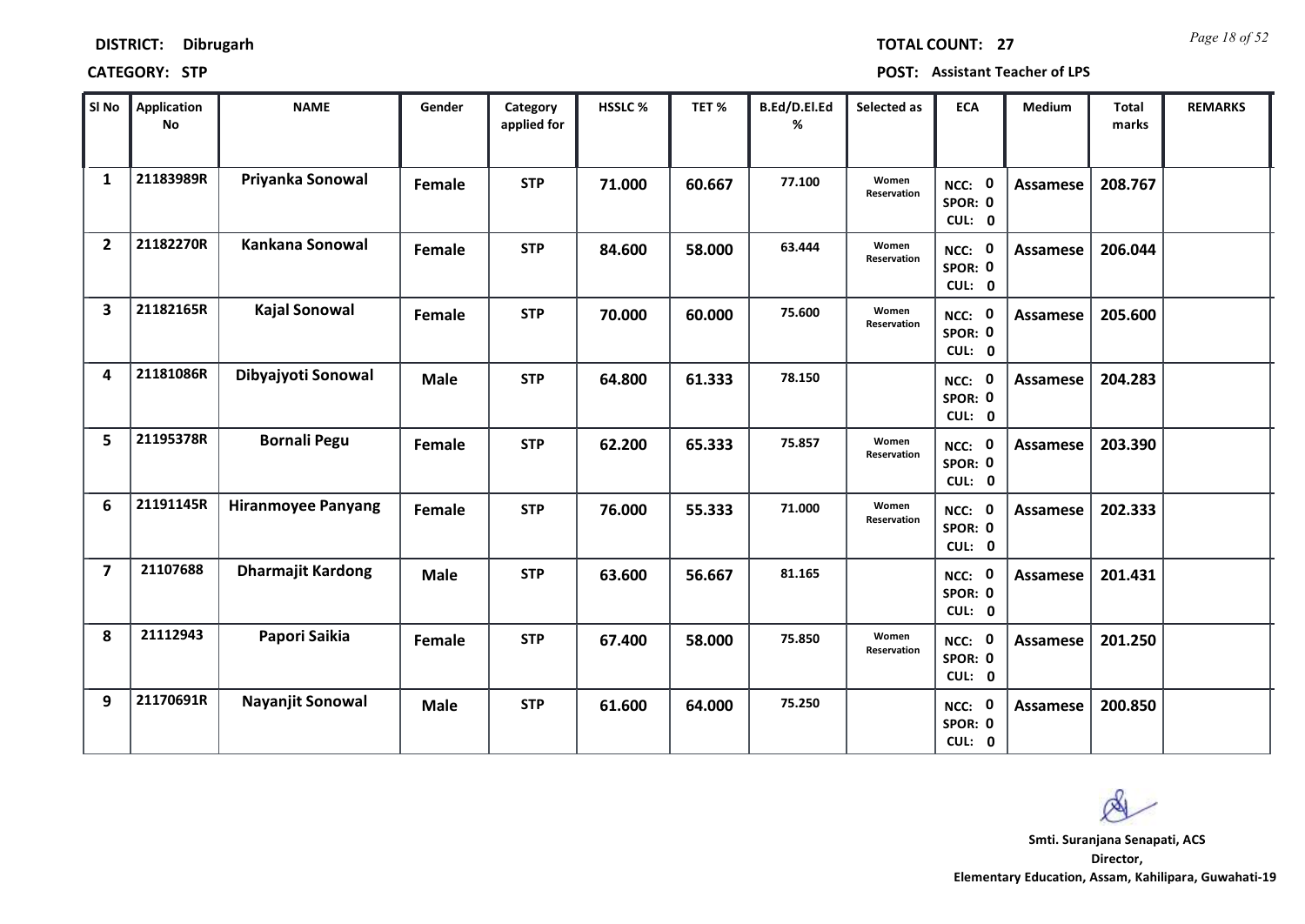| <b>DISTRICT:</b> | Dibrugarh |
|------------------|-----------|
|------------------|-----------|

*Page 19 of 52* **TOTAL COUNT: 27**

| SI No | <b>Application</b><br>No | <b>NAME</b>                             | Gender      | Category<br>applied for | <b>HSSLC %</b> | TET %  | B.Ed/D.El.Ed<br>% | Selected as          | <b>ECA</b>                  | <b>Medium</b>   | <b>Total</b><br>marks | <b>REMARKS</b> |
|-------|--------------------------|-----------------------------------------|-------------|-------------------------|----------------|--------|-------------------|----------------------|-----------------------------|-----------------|-----------------------|----------------|
| 10    | 21107600                 | <b>Rajeev Doley</b>                     | <b>Male</b> | <b>STP</b>              | 56.600         | 66.000 | 77.429            |                      | NCC: 0<br>SPOR: 0<br>CUL: 0 | <b>Assamese</b> | 200.029               |                |
| 11    | 21184316R                | Nibash Kuli                             | <b>Male</b> | <b>STP</b>              | 64.800         | 66.667 | 68.000            |                      | NCC: 0<br>SPOR: 0<br>CUL: 0 | Assamese        | 199.467               |                |
| 12    | 21110563                 | Pallobi Borah                           | Female      | <b>STP</b>              | 55.200         | 66.000 | 77.929            | Women<br>Reservation | NCC: 0<br>SPOR: 0<br>CUL: 0 | Assamese        | 199.129               |                |
| 13    | 21125655                 | <b>Parul Saikia</b>                     | Female      | <b>STP</b>              | 57.000         | 69.333 | 72.286            | Women<br>Reservation | NCC: 0<br>SPOR: 0<br>CUL: 0 | Assamese        | 198.619               |                |
| 14    | 21179044R                | <b>Bhabani Deori</b>                    | Female      | <b>STP</b>              | 62.000         | 62.667 | 73.643            |                      | NCC: 0<br>SPOR: 0<br>CUL: 0 | Assamese        | 198.310               |                |
| 15    | 21128308                 | Tarali Kachari                          | Female      | <b>STP</b>              | 60.400         | 60.667 | 76.857            |                      | NCC: 0<br>SPOR: 0<br>CUL: 0 | Assamese        | 197.924               |                |
| 16    | 21194473R                | <b>Gilbort Pegu</b>                     | <b>Male</b> | <b>STP</b>              | 65.600         | 64.667 | 67.550            |                      | NCC: 0<br>SPOR: 0<br>CUL: 0 | Assamese        | 197.817               |                |
| 17    | 21125978                 | <b>Chandramallika</b><br>Saikia Sonowal | Female      | <b>STP</b>              | 60.000         | 62.667 | 74.286            |                      | NCC: 0<br>SPOR: 0<br>CUL: 0 | Assamese        | 196.952               |                |
| 18    | 21125222                 | Swarnali Dhadumia                       | Female      | <b>STP</b>              | 56.800         | 62.667 | 77.214            |                      | NCC: 0<br>SPOR: 0<br>CUL: 0 | Assamese        | 196.681               |                |

 $\infty$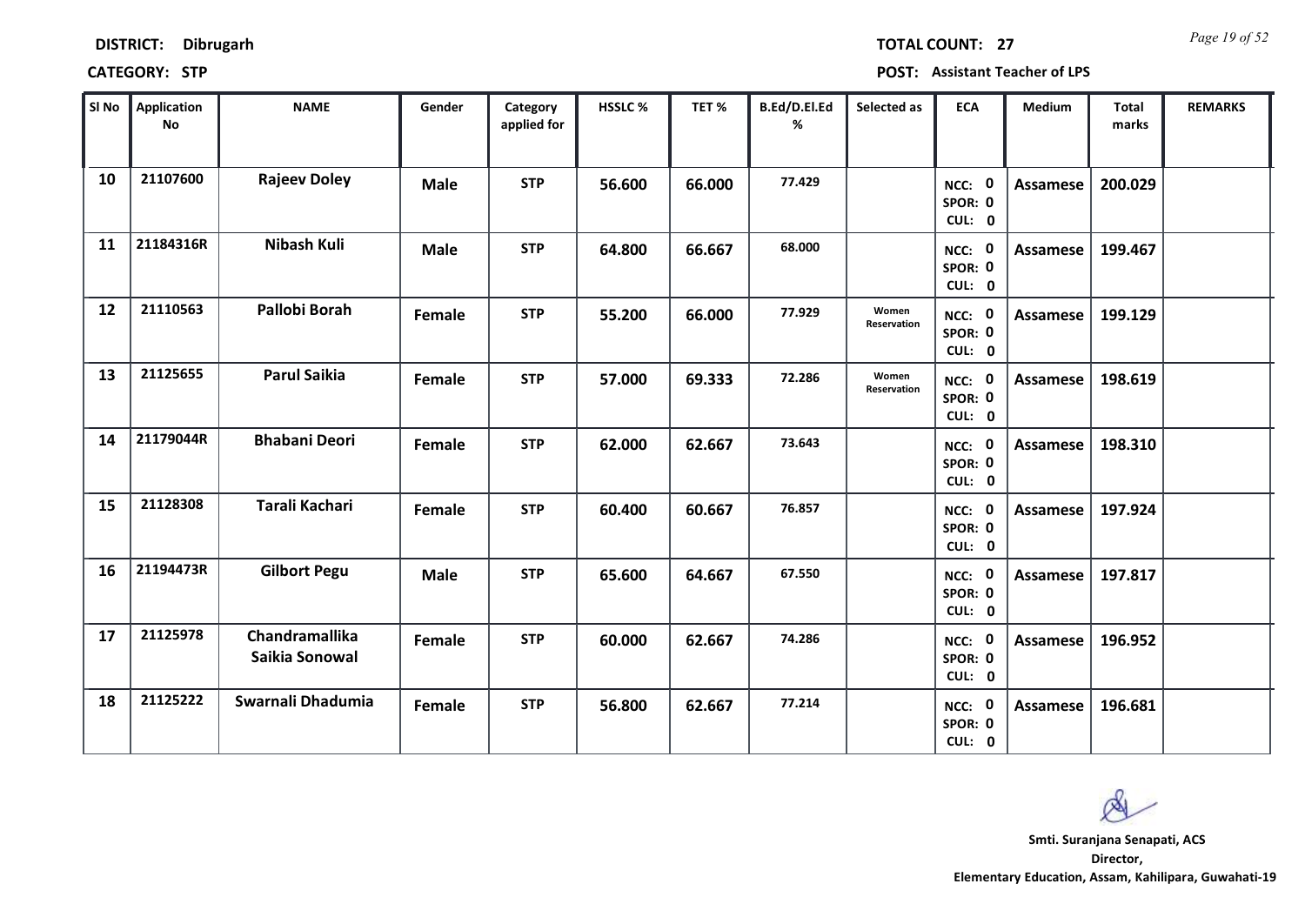| <b>DISTRICT:</b><br><b>Dibrugarh</b> |
|--------------------------------------|
|--------------------------------------|

*Page 20 of 52* **TOTAL COUNT: 27**

| SI No | Application<br>No | <b>NAME</b>                                         | Gender      | Category<br>applied for | <b>HSSLC %</b> | TET %  | B.Ed/D.El.Ed<br>% | Selected as | <b>ECA</b>                  | <b>Medium</b>   | <b>Total</b><br>marks | <b>REMARKS</b> |
|-------|-------------------|-----------------------------------------------------|-------------|-------------------------|----------------|--------|-------------------|-------------|-----------------------------|-----------------|-----------------------|----------------|
| 19    | 21116291          | Jayanta Saikia                                      | <b>Male</b> | <b>STP</b>              | 53.000         | 66.667 | 76.786            |             | NCC: 0<br>SPOR: 0<br>CUL: 0 | Assamese        | 196.452               |                |
| 20    | 21106483          | Purnima Kuli                                        | Female      | <b>STP</b>              | 61.800         | 61.333 | 73.286            |             | NCC: 0<br>SPOR: 0<br>CUL: 0 | Assamese        | 196.419               |                |
| 21    | 21183763R         | <b>Urbashree Sonowal</b>                            | Female      | <b>STP</b>              | 68.400         | 60.667 | 67.050            |             | NCC: 0<br>SPOR: 0<br>CUL: 0 | <b>Assamese</b> | 196.117               |                |
| 22    | 21101990          | <b>Lopa Mudra Pangging</b><br><b>Mudra Pangging</b> | Female      | <b>STP</b>              | 51.600         | 66.667 | 77.286            |             | NCC: 0<br>SPOR: 0<br>CUL: 0 | Assamese        | 195.552               |                |
| 23    | 21181369R         | Tarulata Saikia Gogoi                               | Female      | <b>STP</b>              | 65.800         | 57.333 | 72.000            |             | NCC: 0<br>SPOR: 0<br>CUL: 0 | Assamese        | 195.133               |                |
| 24    | 21122607          | Pallabi Sonowal                                     | Female      | <b>STP</b>              | 56.000         | 62.000 | 76.857            |             | NCC: 0<br>SPOR: 0<br>CUL: 0 | Assamese        | 194.857               |                |
| 25    | 21103453          | <b>Binanda Mili</b>                                 | <b>Male</b> | <b>STP</b>              | 58.800         | 62.667 | 73.286            |             | NCC: 0<br>SPOR: 0<br>CUL: 0 | Assamese        | 194.752               |                |
| 26    | 21106402          | <b>Mithumoni Das</b>                                | Female      | <b>STP</b>              | 63.000         | 56.667 | 74.571            |             | NCC: 0<br>SPOR: 0<br>CUL: 0 | <b>Assamese</b> | 194.238               |                |
| 27    | 21205631R         | <b>Barbie Saikia</b>                                | Female      | <b>STP</b>              | 57.800         | 62.000 | 74.400            |             | NCC: 0<br>SPOR: 0<br>CUL: 0 | Assamese        | 194.200               |                |

 $\infty$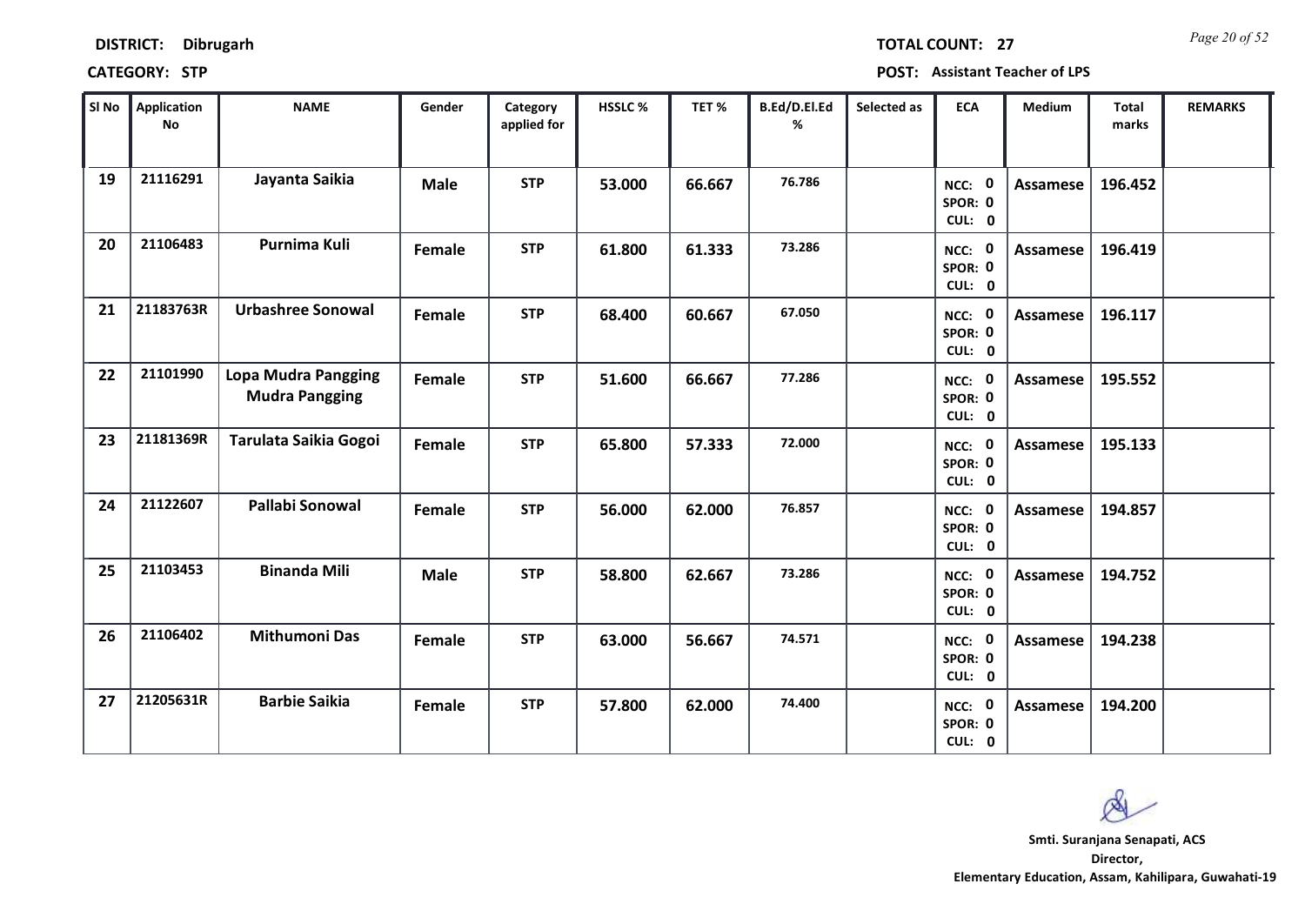*Page 21 of 52* **TOTAL COUNT: 2**

**DISTRICT: Dibrugarh**

**CATEGORY: STP POST: Assistant Teacher of LPS**

| l SI No | Application<br>No | <b>NAME</b>        | Gender | Category<br>applied for | <b>HSSLC %</b> | TET %  | <b>B.Ed/D.El.Ed</b><br>% | Selected as          | <b>ECA</b>                  | Medium | Total<br>marks | <b>REMARKS</b> |
|---------|-------------------|--------------------|--------|-------------------------|----------------|--------|--------------------------|----------------------|-----------------------------|--------|----------------|----------------|
|         | 21169382R         | <b>Binita Boro</b> | Female | <b>STP</b>              | 81.200         | 55.333 | 78.643                   | Women<br>Reservation | NCC: 0<br>SPOR: 0<br>CUL: 0 | Hindi  | 215.176        |                |
|         | 21168515R         | Kirti Basumatary   | Female | <b>STP</b>              | 75.600         | 60.000 | 78.414                   |                      | NCC: 0<br>SPOR: 0<br>CUL: 0 | Hindi  | 214.014        |                |

 $\infty$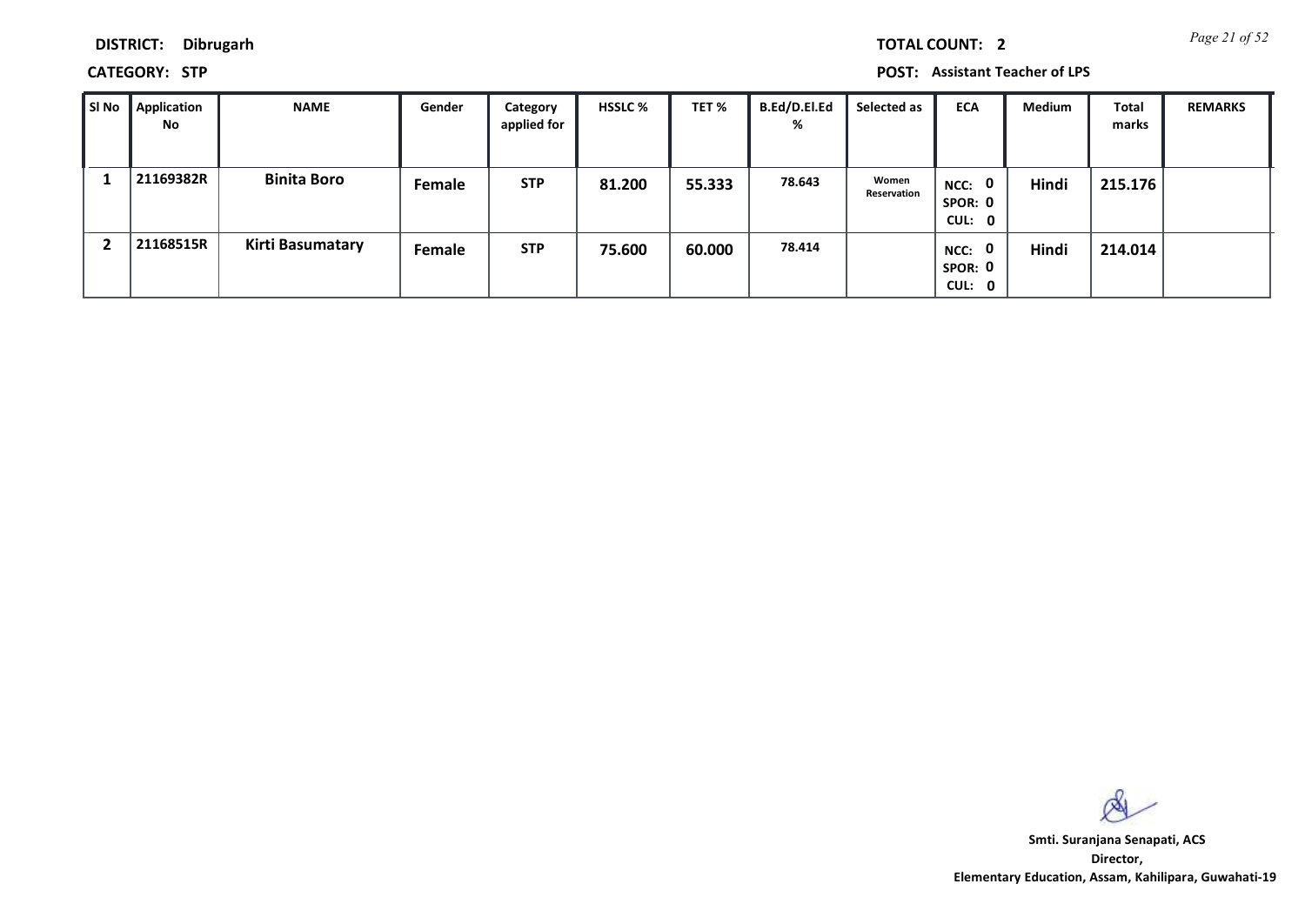*Page 22 of 52* **TOTAL COUNT: 270**

| SI No                   | <b>Application</b><br>No | <b>NAME</b>              | Gender        | Category<br>applied for | <b>HSSLC%</b> | TET%   | B.Ed/D.El.Ed<br>% | Selected as          | <b>ECA</b>                  | <b>Medium</b>   | <b>Total</b><br>marks | <b>REMARKS</b> |
|-------------------------|--------------------------|--------------------------|---------------|-------------------------|---------------|--------|-------------------|----------------------|-----------------------------|-----------------|-----------------------|----------------|
| $\mathbf{1}$            | 21197537R                | Deepshikha Sarma         | <b>Female</b> | <b>UR</b>               | 88.000        | 61.333 | 84.875            | Women<br>Reservation | NCC: 0<br>SPOR: 0<br>CUL: 0 | <b>Assamese</b> | 234.208               |                |
| $\overline{2}$          | 21187308R                | <b>Rakesh Yadav</b>      | <b>Male</b>   | OBC/MOBC                | 75.800        | 70.667 | 84.050            |                      | NCC: 0<br>SPOR: 0<br>CUL: 0 | Assamese        | 230.517               |                |
| $\overline{\mathbf{3}}$ | 21180047R                | Haripriya Phukan         | <b>Female</b> | OBC/MOBC                | 84.400        | 62.000 | 82.600            | Women<br>Reservation | NCC: 0<br>SPOR: 0<br>CUL: 0 | Assamese        | 229.000               |                |
| 4                       | 21174682R                | Pahari Gogoi             | Female        | OBC/MOBC                | 78.200        | 68.667 | 81.350            | Women<br>Reservation | NCC: 0<br>SPOR: 0<br>CUL: 0 | <b>Assamese</b> | 228.217               |                |
| 5                       | 21179437R                | Polash Jyoti Dutta       | <b>Male</b>   | OBC/MOBC                | 77.800        | 66.000 | 84.400            |                      | NCC: 0<br>SPOR: 0<br>CUL: 0 | <b>Assamese</b> | 228.200               |                |
| 6                       | 21196875R                | Nairita Mukherjee        | Female        | <b>UR</b>               | 78.000        | 61.333 | 88.450            | Women<br>Reservation | NCC: 0<br>SPOR: 0<br>CUL: 0 | <b>Assamese</b> | 227.783               |                |
| $\overline{\mathbf{z}}$ | 21195498R                | <b>Mrinmoy Chutia</b>    | <b>Male</b>   | OBC/MOBC                | 80.800        | 68.667 | 76.550            |                      | NCC: 0<br>SPOR: 0<br>CUL: 0 | Assamese        | 226.017               |                |
| 8                       | 21197927R                | <b>Dhanada Choudhury</b> | Female        | <b>UR</b>               | 82.200        | 67.333 | 76.286            | Women<br>Reservation | NCC: 0<br>SPOR: 0<br>CUL: 0 | Assamese        | 225.819               |                |
| 9                       | 21193578R                | <b>Parishmita Montry</b> | Female        | OBC/MOBC                | 85.200        | 60.667 | 78.750            | Women<br>Reservation | NCC: 0<br>SPOR: 0<br>CUL: 0 | Assamese        | 224.617               |                |

 $\infty$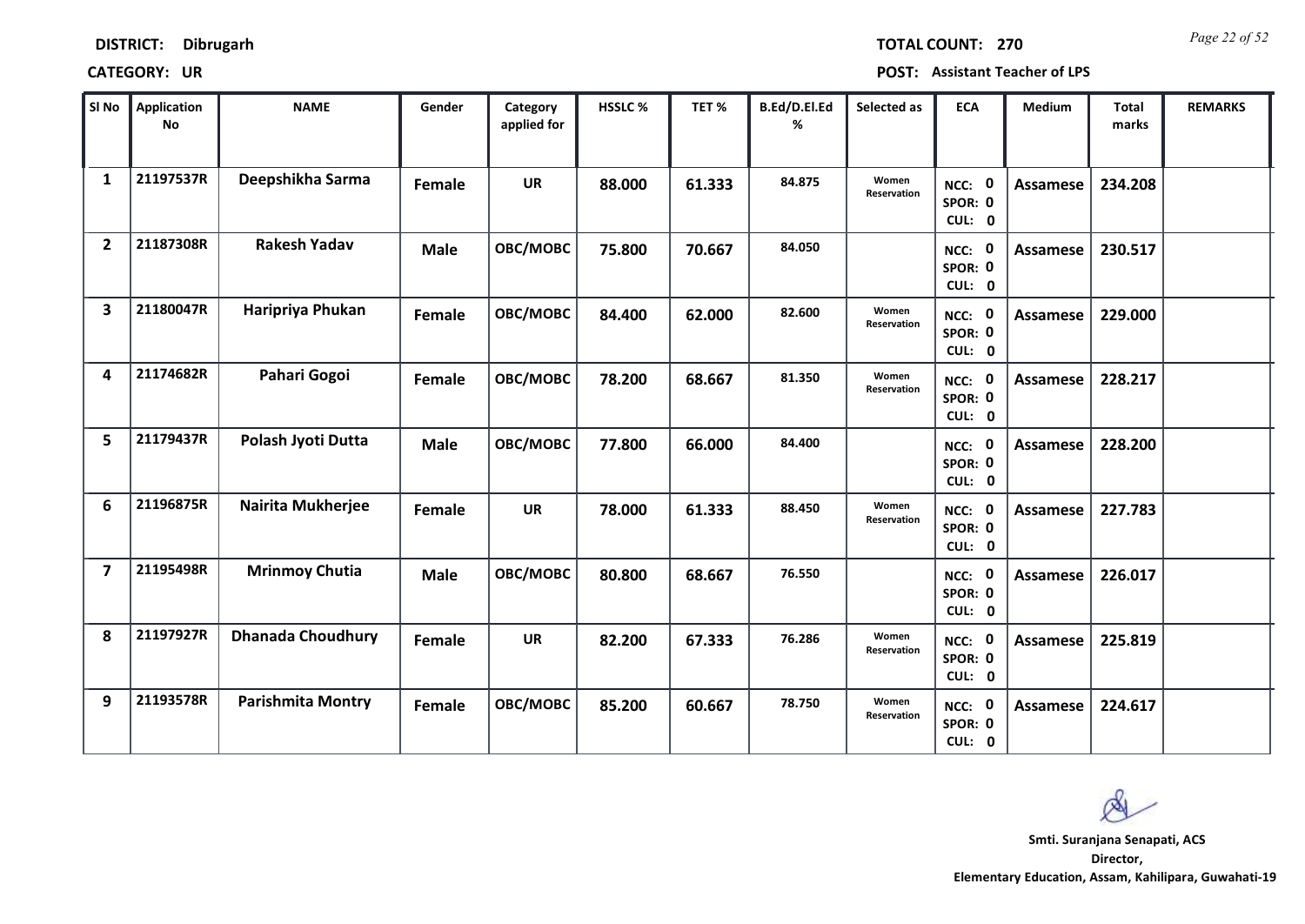*Page 23 of 52* **TOTAL COUNT: 270**

| SI No | <b>Application</b><br>No | <b>NAME</b>             | Gender      | Category<br>applied for | HSSLC % | TET %  | B.Ed/D.El.Ed<br>% | Selected as          | <b>ECA</b>                  | <b>Medium</b>   | <b>Total</b><br>marks | <b>REMARKS</b> |
|-------|--------------------------|-------------------------|-------------|-------------------------|---------|--------|-------------------|----------------------|-----------------------------|-----------------|-----------------------|----------------|
| 10    | 21195990R                | <b>Hafizur Rahman</b>   | <b>Male</b> | <b>UR</b>               | 71.800  | 62.000 | 90.100            |                      | NCC: 0<br>SPOR: 0<br>CUL: 0 | <b>Assamese</b> | 223.900               | Withheld       |
| 11    | 21179394R                | <b>Bondita Gogoi</b>    | Female      | OBC/MOBC                | 79.400  | 65.333 | 78.000            | Women<br>Reservation | NCC: 0<br>SPOR: 0<br>CUL: 0 | Assamese        | 222.733               |                |
| 12    | 21190379R                | Puja Dey                | Female      | <b>UR</b>               | 74.600  | 66.667 | 81.350            | Women<br>Reservation | NCC: 0<br>SPOR: 0<br>CUL: 0 | Assamese        | 222.617               |                |
| 13    | 21174341R                | Rima Koya               | Female      | OBC/MOBC                | 77.200  | 69.333 | 75.600            | Women<br>Reservation | NCC: 0<br>SPOR: 0<br>CUL: 0 | Assamese        | 222.133               |                |
| 14    | 21183891R                | <b>Udipta Borgohain</b> | Female      | OBC/MOBC                | 87.600  | 62.000 | 72.444            | Women<br>Reservation | NCC: 0<br>SPOR: 0<br>CUL: 0 | <b>Assamese</b> | 222.044               |                |
| 15    | 21180072R                | Mamu Lukhurakhan        | Female      | OBC/MOBC                | 69.200  | 71.333 | 81.250            | Women<br>Reservation | NCC: 0<br>SPOR: 0<br>CUL: 0 | <b>Assamese</b> | 221.783               |                |
| 16    | 21168990R                | <b>Mili Devi</b>        | Female      | <b>UR</b>               | 78.000  | 64.667 | 79.100            | Women<br>Reservation | NCC: 0<br>SPOR: 0<br>CUL: 0 | Assamese        | 221.767               |                |
| 17    | 21200818R                | Raj Barman              | <b>Male</b> | <b>EWS</b>              | 79.400  | 69.333 | 73.000            |                      | NCC: 0<br>SPOR: 0<br>CUL: 0 | <b>Assamese</b> | 221.733               |                |
| 18    | 21193916R                | <b>Asmina Begum</b>     | Female      | <b>EWS</b>              | 81.000  | 66.667 | 73.850            | Women<br>Reservation | NCC: 0<br>SPOR: 0<br>CUL: 0 | Assamese        | 221.517               |                |

 $\infty$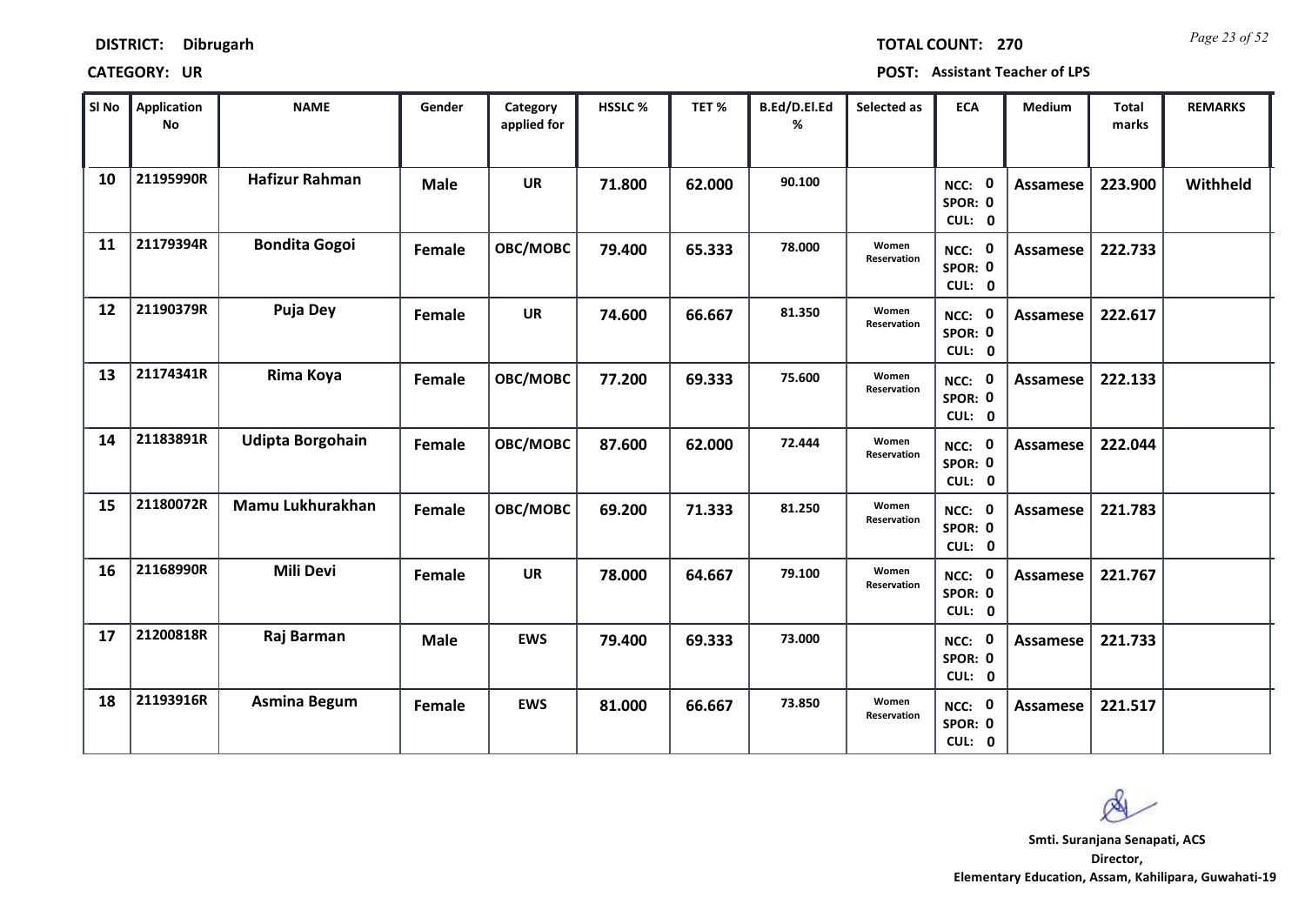*Page 24 of 52* **TOTAL COUNT: 270**

| SI No | <b>Application</b><br><b>No</b> | <b>NAME</b>             | Gender      | Category<br>applied for | HSSLC % | TET%   | B.Ed/D.El.Ed<br>% | Selected as          | <b>ECA</b>                  | Medium          | Total<br>marks | <b>REMARKS</b> |
|-------|---------------------------------|-------------------------|-------------|-------------------------|---------|--------|-------------------|----------------------|-----------------------------|-----------------|----------------|----------------|
| 19    | 21115244                        | Kapil Ranjan Deka       | <b>Male</b> | <b>UR</b>               | 74.000  | 64.000 | 83.333            |                      | NCC: 0<br>SPOR: 0<br>CUL: 0 | <b>Assamese</b> | 221.333        |                |
| 20    | 21103322                        | <b>Bikash Tinikuria</b> | <b>Male</b> | OBC/MOBC                | 83.800  | 60.667 | 76.500            |                      | NCC: 0<br>SPOR: 0<br>CUL: 0 | Assamese        | 220.967        |                |
| 21    | 21187920R                       | Paromita Nag            | Female      | <b>EWS</b>              | 77.400  | 63.333 | 79.750            | Women<br>Reservation | NCC: 0<br>SPOR: 0<br>CUL: 0 | Assamese        | 220.483        |                |
| 22    | 21169035R                       | Moonmi Lahkar           | Female      | UR                      | 81.800  | 65.333 | 73.286            | Women<br>Reservation | NCC: 0<br>SPOR: 0<br>CUL: 0 | <b>Assamese</b> | 220.419        |                |
| 23    | 21207182R                       | <b>Jimlee Phukon</b>    | Female      | <b>EWS</b>              | 81.000  | 64.667 | 74.643            | Women<br>Reservation | NCC: 0<br>SPOR: 0<br>CUL: 0 | <b>Assamese</b> | 220.310        |                |
| 24    | 21201171R                       | Diganta Sharma          | <b>Male</b> | <b>UR</b>               | 73.800  | 64.000 | 82.300            |                      | NCC: 0<br>SPOR: 0<br>CUL: 0 | <b>Assamese</b> | 220.100        |                |
| 25    | 21178921R                       | <b>Bandita Talukdar</b> | Female      | <b>UR</b>               | 80.000  | 60.000 | 80.000            | Women<br>Reservation | NCC: 0<br>SPOR: 0<br>CUL: 0 | Assamese        | 220.000        |                |
| 26    | 21117072                        | <b>Prity Kalita</b>     | Female      | <b>UR</b>               | 71.200  | 70.000 | 78.650            | Women<br>Reservation | NCC: 0<br>SPOR: 0<br>CUL: 0 | <b>Assamese</b> | 219.850        |                |
| 27    | 21179612R                       | Anuradha Phukan         | Female      | <b>EWS</b>              | 68.400  | 66.667 | 84.700            | Women<br>Reservation | NCC: 0<br>SPOR: 0<br>CUL: 0 | Assamese        | 219.767        |                |

os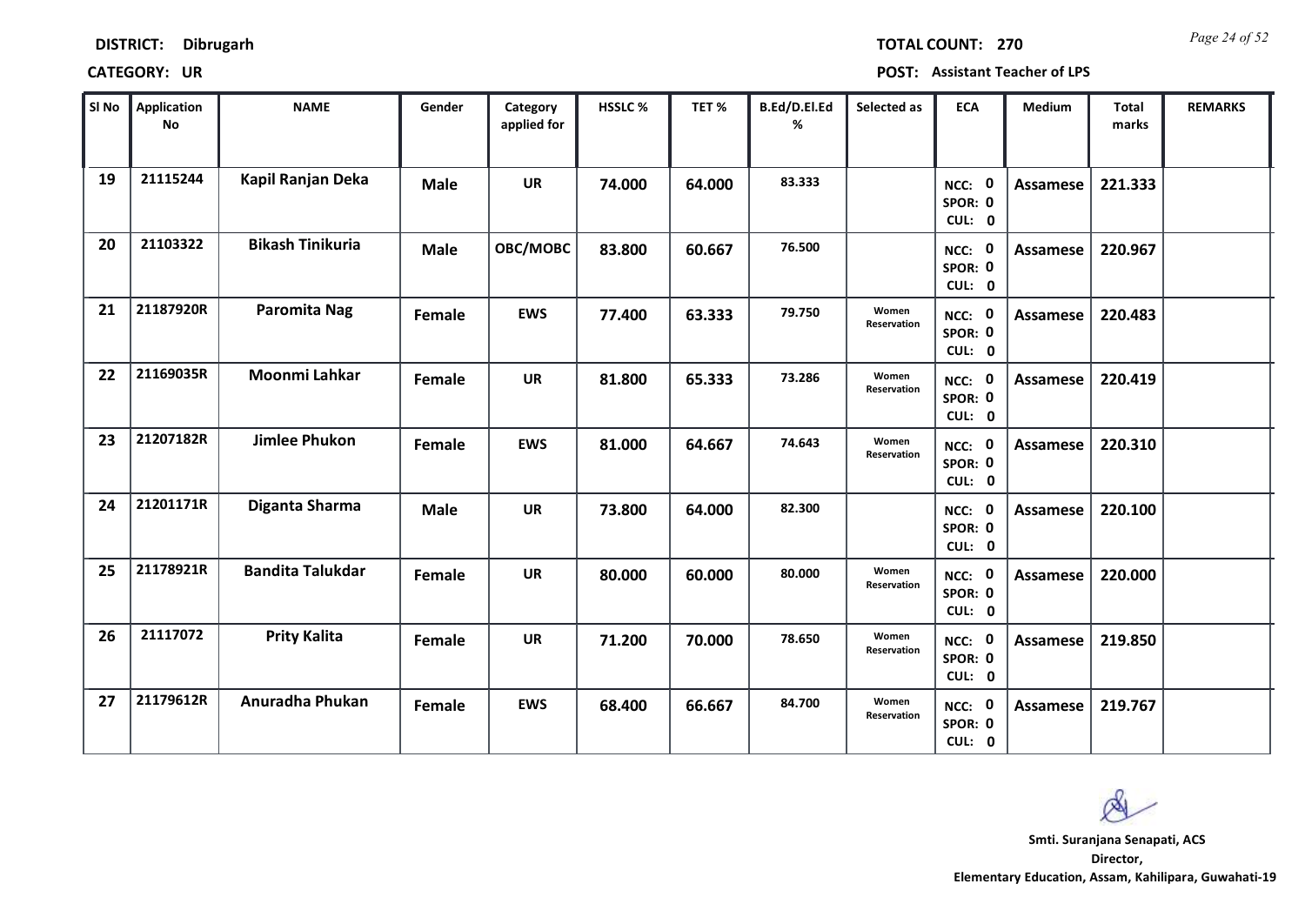| DISTRICT: | Dibrugarh |
|-----------|-----------|
|-----------|-----------|

*Page 25 of 52* **TOTAL COUNT: 270**

| SI No | <b>Application</b><br>No | <b>NAME</b>          | Gender      | Category<br>applied for | <b>HSSLC %</b> | TET %  | B.Ed/D.El.Ed<br>% | Selected as          | <b>ECA</b>                  | <b>Medium</b>   | <b>Total</b><br>marks | <b>REMARKS</b> |
|-------|--------------------------|----------------------|-------------|-------------------------|----------------|--------|-------------------|----------------------|-----------------------------|-----------------|-----------------------|----------------|
| 28    | 21169794R                | <b>Bhaskar Borah</b> | <b>Male</b> | OBC/MOBC                | 75.200         | 67.333 | 76.800            |                      | NCC: 0<br>SPOR: 0<br>CUL: 0 | <b>Assamese</b> | 219.333               |                |
| 29    | 21180168R                | <b>Kuwali Deka</b>   | Female      | <b>EWS</b>              | 77.400         | 64.000 | 77.500            | Women<br>Reservation | NCC: 0<br>SPOR: 0<br>CUL: 0 | Assamese        | 218.900               |                |
| 30    | 21194996R                | Rayhana Khandakar    | Female      | <b>EWS</b>              | 64.400         | 61.333 | 92.800            | Women<br>Reservation | NCC: 0<br>SPOR: 0<br>CUL: 0 | <b>Assamese</b> | 218.533               | Withheld       |
| 31    | 21169060R                | Pallabi Handique     | Female      | OBC/MOBC                | 83.800         | 68.000 | 66.700            | Women<br>Reservation | NCC: 0<br>SPOR: 0<br>CUL: 0 | Assamese        | 218.500               |                |
| 32    | 21189469R                | Priyanka Hazarika    | Female      | <b>UR</b>               | 80.800         | 62.000 | 75.600            | Women<br>Reservation | NCC: 0<br>SPOR: 0<br>CUL: 0 | <b>Assamese</b> | 218.400               |                |
| 33    | 21179733R                | Gitali Gogoi         | Female      | OBC/MOBC                | 74.000         | 65.333 | 79.050            | Women<br>Reservation | NCC: 0<br>SPOR: 0<br>CUL: 0 | <b>Assamese</b> | 218.383               |                |
| 34    | 21172853R                | Nabanita Borah       | Female      | OBC/MOBC                | 77.600         | 61.333 | 79.357            | Women<br>Reservation | NCC: 0<br>SPOR: 0<br>CUL: 0 | Assamese        | 218.290               |                |
| 35    | 21172311R                | Niharika Gogoi       | Female      | OBC/MOBC                | 76.200         | 60.000 | 81.950            | Women<br>Reservation | NCC: 0<br>SPOR: 0<br>CUL: 0 | <b>Assamese</b> | 218.150               |                |
| 36    | 21210202R                | Parishmita Rajkhowa  | Female      | OBC/MOBC                | 82.000         | 60.000 | 75.929            | Women<br>Reservation | NCC: 0<br>SPOR: 0<br>CUL: 0 | Assamese        | 217.929               |                |

 $\infty$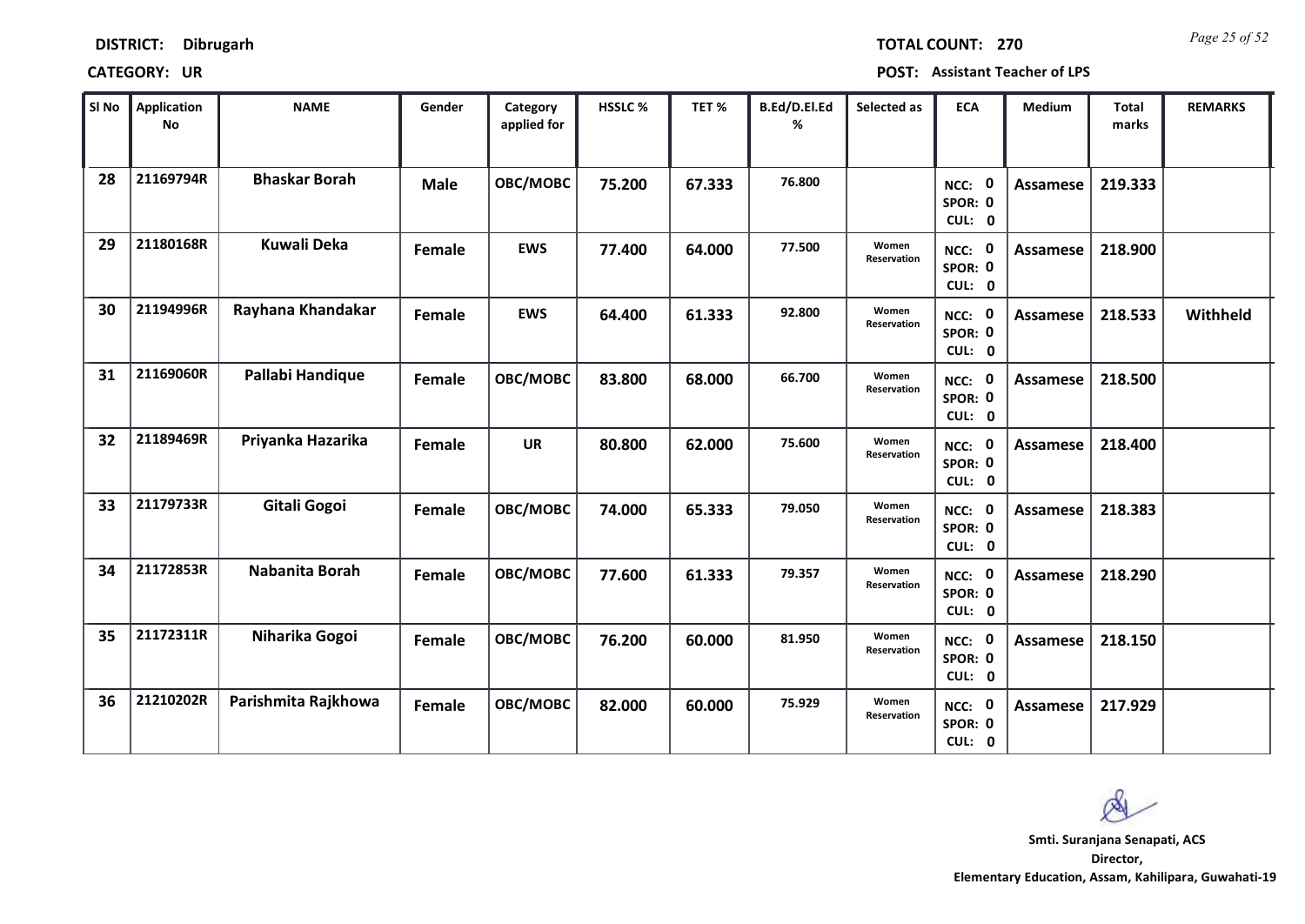*Page 26 of 52* **TOTAL COUNT: 270**

| SI No | <b>Application</b><br>No | <b>NAME</b>               | Gender      | Category<br>applied for | HSSLC % | TET %  | B.Ed/D.El.Ed<br>% | Selected as          | <b>ECA</b>                  | Medium          | Total<br>marks | <b>REMARKS</b> |
|-------|--------------------------|---------------------------|-------------|-------------------------|---------|--------|-------------------|----------------------|-----------------------------|-----------------|----------------|----------------|
| 37    | 21173775R                | <b>Noor Nehar Khanam</b>  | Female      | <b>EWS</b>              | 74.400  | 70.667 | 72.850            | Women<br>Reservation | NCC: 0<br>SPOR: 0<br>CUL: 0 | Assamese        | 217.917        |                |
| 38    | 21192363R                | Aparna Barman             | Female      | <b>UR</b>               | 80.600  | 60.000 | 77.214            | Women<br>Reservation | NCC: 0<br>SPOR: 0<br>CUL: 0 | Assamese        | 217.814        |                |
| 39    | 21169653R                | <b>Meghali Devi</b>       | Female      | <b>EWS</b>              | 72.600  | 68.667 | 76.500            | Women<br>Reservation | NCC: 0<br>SPOR: 0<br>CUL: 0 | <b>Assamese</b> | 217.767        |                |
| 40    | 21178185R                | <b>Porishmita Dowerah</b> | Female      | OBC/MOBC                | 75.000  | 63.333 | 79.400            | Women<br>Reservation | NCC: 0<br>SPOR: 0<br>CUL: 0 | Assamese        | 217.733        |                |
| 41    | 21194805R                | Nabanita Gogoi            | Female      | OBC/MOBC                | 71.600  | 67.333 | 78.700            | Women<br>Reservation | NCC: 0<br>SPOR: 0<br>CUL: 0 | <b>Assamese</b> | 217.633        |                |
| 42    | 21195428R                | Anuradha Gogoi            | Female      | OBC/MOBC                | 76.000  | 66.667 | 74.950            | Women<br>Reservation | NCC: 0<br>SPOR: 0<br>CUL: 0 | Assamese        | 217.617        |                |
| 43    | 21174094R                | Parag Jyoti Lahan         | <b>Male</b> | OBC/MOBC                | 69.200  | 65.333 | 82.950            |                      | NCC: 0<br>SPOR: 0<br>CUL: 0 | Assamese        | 217.483        |                |
| 44    | 21191276R                | <b>Rupam Kotoky</b>       | <b>Male</b> | OBC/MOBC                | 75.400  | 64.667 | 77.200            |                      | NCC: 0<br>SPOR: 0<br>CUL: 0 | <b>Assamese</b> | 217.267        |                |
| 45    | 21178801R                | Purnima Bajgain           | Female      | OBC/MOBC                | 69.800  | 69.333 | 77.850            | Women<br>Reservation | NCC: 0<br>SPOR: 0<br>CUL: 0 | Assamese        | 216.983        |                |

 $\infty$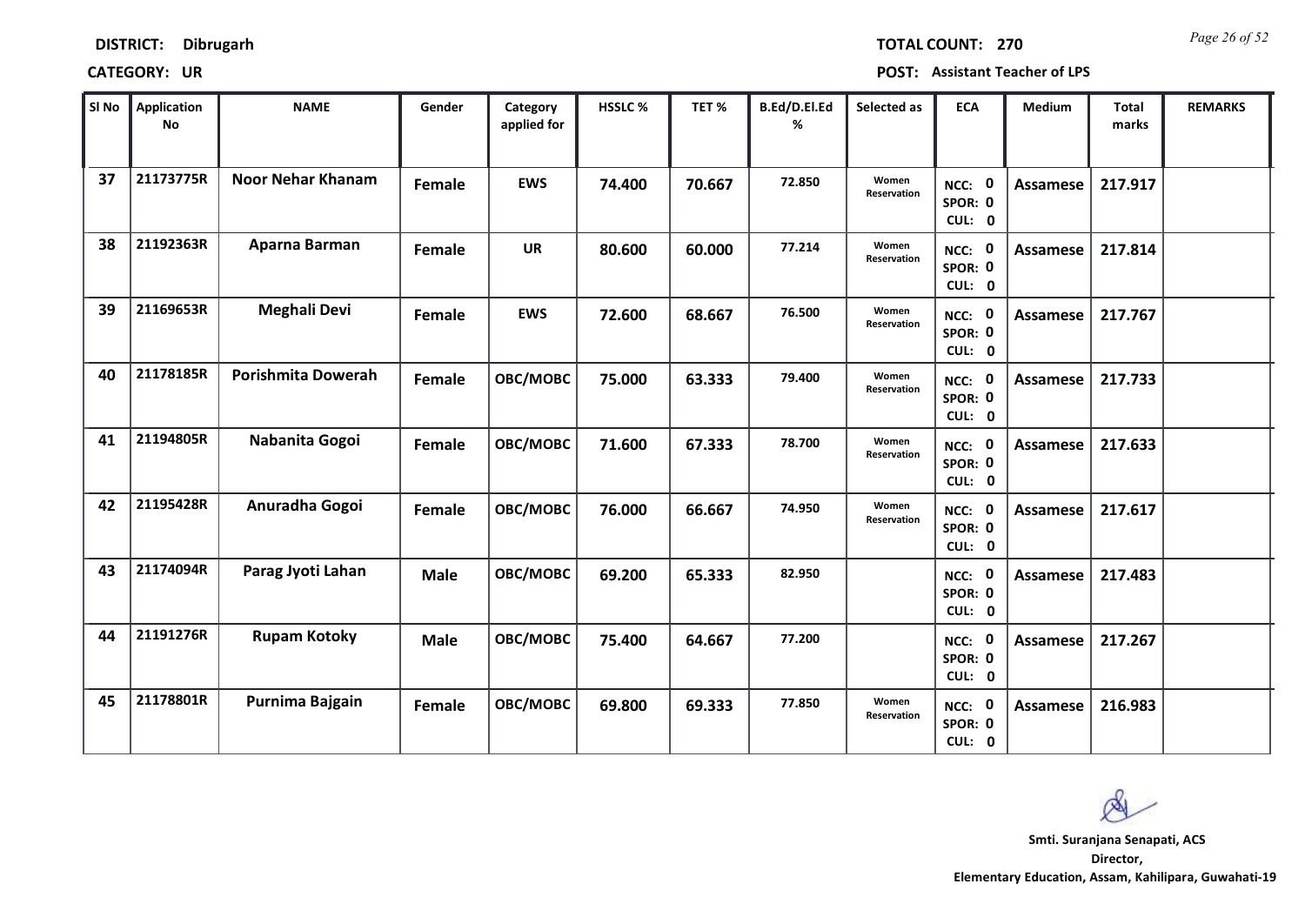*Page 27 of 52* **TOTAL COUNT: 270**

| SI No | <b>Application</b><br>No | <b>NAME</b>                    | Gender      | Category<br>applied for | <b>HSSLC %</b> | TET %  | B.Ed/D.El.Ed<br>% | Selected as          | <b>ECA</b>                               | <b>Medium</b>   | <b>Total</b><br>marks | <b>REMARKS</b> |
|-------|--------------------------|--------------------------------|-------------|-------------------------|----------------|--------|-------------------|----------------------|------------------------------------------|-----------------|-----------------------|----------------|
| 46    | 21108010                 | <b>Promita Limboo</b>          | Female      | OBC/MOBC                | 68.600         | 68.667 | 79.550            | Women<br>Reservation | NCC: 0<br>SPOR: 0<br>CUL: 0              | <b>Assamese</b> | 216.817               |                |
| 47    | 21192641R                | Nikumoni Boruah                | Female      | OBC/MOBC                | 77.400         | 60.667 | 78.650            | Women<br>Reservation | NCC: 0<br>SPOR: 0<br>CUL: 0              | Assamese        | 216.717               |                |
| 48    | 21103615                 | Parichita Saha                 | Female      | <b>UR</b>               | 67.800         | 72.000 | 76.786            | Women<br>Reservation | NCC: 0<br>SPOR: 0<br>CUL: 0              | Assamese        | 216.586               |                |
| 49    | 21183790R                | <b>Pratul Kalita</b>           | <b>Male</b> | <b>UR</b>               | 61.400         | 76.667 | 78.429            |                      | $\mathbf 0$<br>NCC:<br>SPOR: 0<br>CUL: 0 | Assamese        | 216.495               |                |
| 50    | 21171116R                | <b>Ushmita</b><br>Darabdhariya | Female      | OBC/MOBC                | 84.400         | 64.000 | 68.000            | Women<br>Reservation | NCC: 0<br>SPOR: 0<br>CUL: 0              | Assamese        | 216.400               |                |
| 51    | 21169112R                | Sumi Kalita                    | Female      | <b>UR</b>               | 75.400         | 63.333 | 77.643            | Women<br>Reservation | NCC: 0<br>SPOR: 0<br>CUL: 0              | <b>Assamese</b> | 216.376               |                |
| 52    | 21183324R                | <b>Rekha Mahanta</b>           | Female      | <b>UR</b>               | 76.000         | 60.000 | 80.350            | Women<br>Reservation | NCC: 0<br>SPOR: 0<br>CUL: 0              | Assamese        | 216.350               |                |
| 53    | 21210381R                | Silpi Sikha Sarmah             | Female      | <b>EWS</b>              | 82.000         | 62.000 | 72.286            | Women<br>Reservation | NCC: 0<br>SPOR: 0<br>CUL: 0              | <b>Assamese</b> | 216.286               |                |
| 54    | 21175062R                | <b>Karan Sorari</b>            | <b>Male</b> | OBC/MOBC                | 69.800         | 73.333 | 73.150            |                      | NCC: 0<br>SPOR: 0<br>CUL: 0              | <b>Assamese</b> | 216.283               |                |

 $\infty$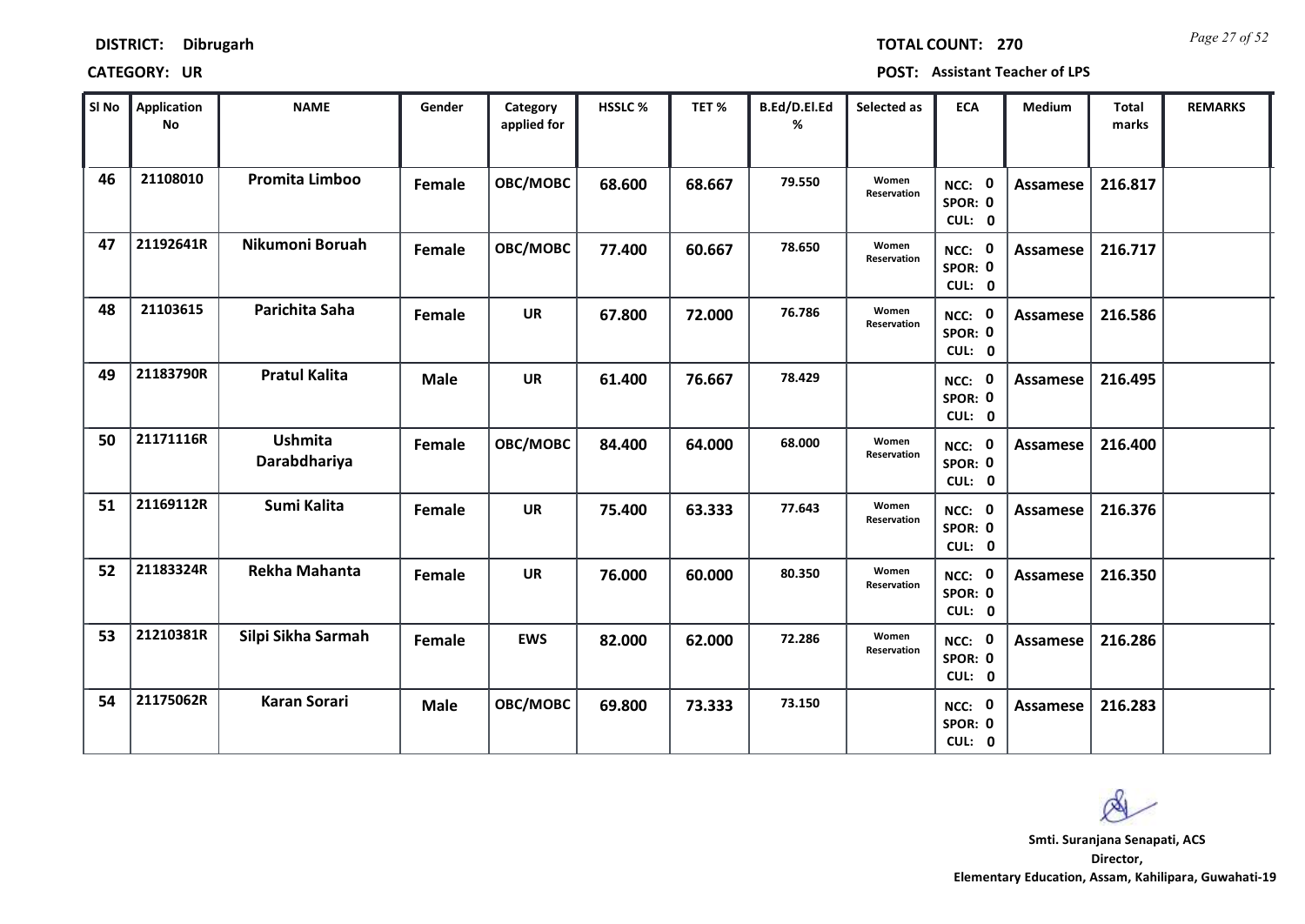*Page 28 of 52* **TOTAL COUNT: 270**

| SI No | <b>Application</b><br>No | <b>NAME</b>               | Gender      | Category<br>applied for | <b>HSSLC %</b> | TET%   | B.Ed/D.El.Ed<br>% | Selected as          | <b>ECA</b>                  | <b>Medium</b>   | <b>Total</b><br>marks | <b>REMARKS</b> |
|-------|--------------------------|---------------------------|-------------|-------------------------|----------------|--------|-------------------|----------------------|-----------------------------|-----------------|-----------------------|----------------|
| 55    | 21203866R                | <b>Chinmoyee Dehingia</b> | Female      | OBC/MOBC                | 81.000         | 66.000 | 69.222            | Women<br>Reservation | NCC: 0<br>SPOR: 0<br>CUL: 0 | Assamese        | 216.222               |                |
| 56    | 21195699R                | Daisy Saikia              | Female      | OBC/MOBC                | 67.600         | 68.000 | 80.450            | Women<br>Reservation | NCC: 0<br>SPOR: 0<br>CUL: 0 | Assamese        | 216.050               |                |
| 57    | 21202827R                | <b>Ratul Sarma</b>        | <b>Male</b> | <b>EWS</b>              | 83.800         | 60.000 | 72.143            |                      | NCC: 0<br>SPOR: 0<br>CUL: 0 | Assamese        | 215.943               |                |
| 58    | 21181599R                | <b>Himanshu Borah</b>     | <b>Male</b> | OBC/MOBC                | 79.800         | 64.000 | 72.111            |                      | NCC: 0<br>SPOR: 0<br>CUL: 0 | Assamese        | 215.911               |                |
| 59    | 21184139R                | Jonali Saikia             | Female      | <b>EWS</b>              | 71.200         | 65.333 | 79.350            | Women<br>Reservation | NCC: 0<br>SPOR: 0<br>CUL: 0 | Assamese        | 215.883               |                |
| 60    | 21184931R                | Hiranya Gogoi             | <b>Male</b> | OBC/MOBC                | 66.400         | 67.333 | 82.100            |                      | NCC: 0<br>SPOR: 0<br>CUL: 0 | Assamese        | 215.833               |                |
| 61    | 21167986R                | <b>Bondita Chetia</b>     | Female      | OBC/MOBC                | 73.400         | 62.667 | 79.700            | Women<br>Reservation | NCC: 0<br>SPOR: 0<br>CUL: 0 | Assamese        | 215.767               |                |
| 62    | 21170754R                | <b>Nilamoni Neog</b>      | <b>Male</b> | <b>UR</b>               | 72.400         | 62.000 | 81.350            |                      | NCC: 0<br>SPOR: 0<br>CUL: 0 | <b>Assamese</b> | 215.750               |                |
| 63    | 21198137R                | <b>Trishna Saikia</b>     | Female      | <b>EWS</b>              | 82.600         | 60.667 | 72.300            | Women<br>Reservation | NCC: 0<br>SPOR: 0<br>CUL: 0 | Assamese        | 215.567               |                |

 $\infty$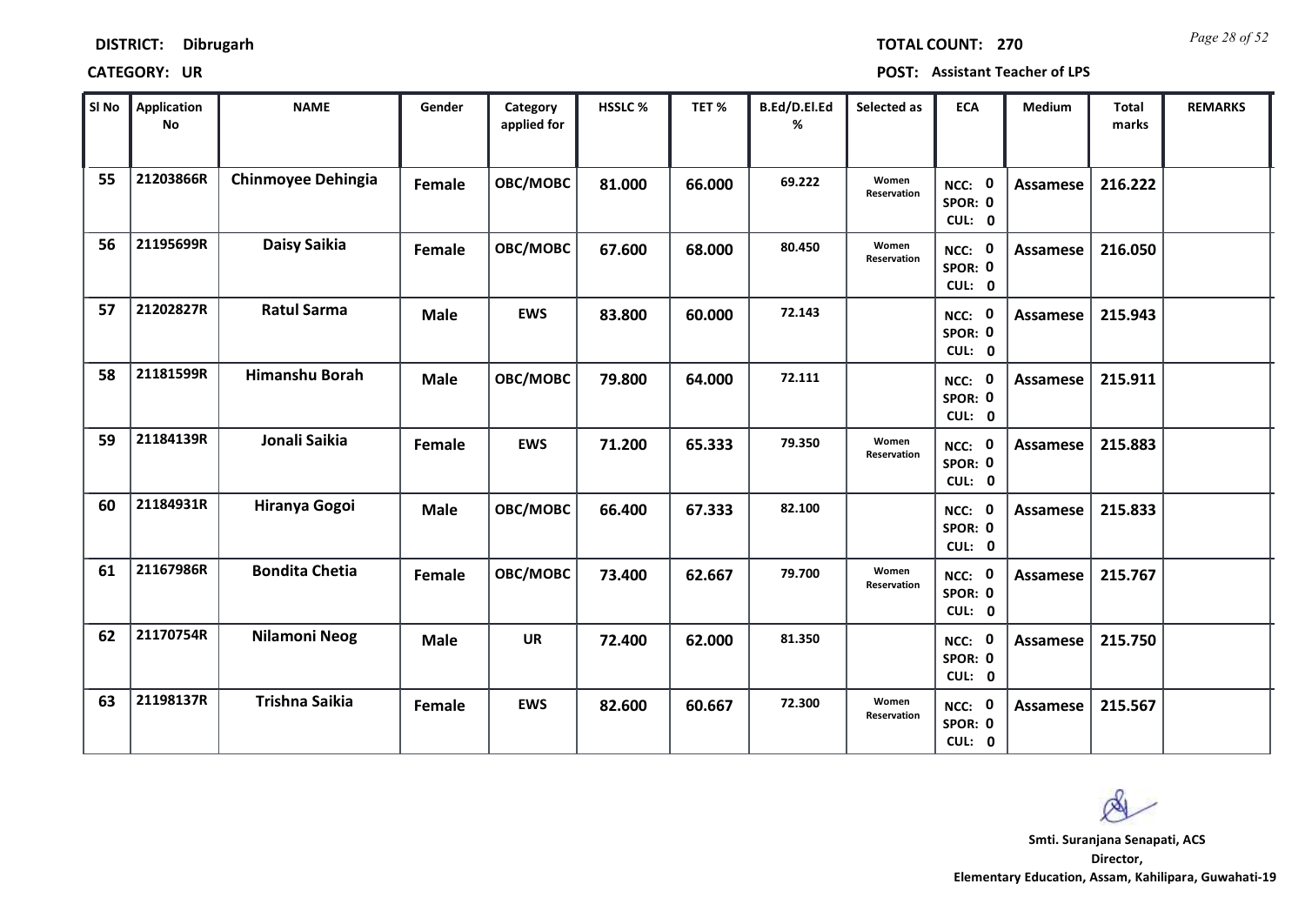| <b>DISTRICT:</b> | <b>Dibrugarh</b> |
|------------------|------------------|
|------------------|------------------|

*Page 29 of 52* **TOTAL COUNT: 270**

| SI No | <b>Application</b><br>No | <b>NAME</b>          | Gender      | Category<br>applied for | HSSLC% | TET%   | B.Ed/D.El.Ed<br>% | Selected as          | <b>ECA</b>                  | Medium          | Total<br>marks | <b>REMARKS</b> |
|-------|--------------------------|----------------------|-------------|-------------------------|--------|--------|-------------------|----------------------|-----------------------------|-----------------|----------------|----------------|
| 64    | 21185781R                | Parinita Baruah      | Female      | <b>UR</b>               | 82.200 | 62.000 | 71.286            | Women<br>Reservation | NCC: 0<br>SPOR: 0<br>CUL: 0 | Assamese        | 215.486        |                |
| 65    | 21113304                 | Suman Upadhyaya      | <b>Male</b> | <b>EWS</b>              | 83.800 | 60.000 | 71.357            |                      | NCC: 0<br>SPOR: 0<br>CUL: 0 | Assamese        | 215.157        |                |
| 66    | 21199947R                | <b>Chandan Sahu</b>  | <b>Male</b> | OBC/MOBC                | 83.600 | 63.333 | 68.222            |                      | NCC: 0<br>SPOR: 0<br>CUL: 0 | <b>Assamese</b> | 215.156        |                |
| 67    | 21186540R                | Priyakhi Boruah      | Female      | OBC/MOBC                | 67.600 | 67.333 | 80.100            | Women<br>Reservation | NCC: 0<br>SPOR: 0<br>CUL: 0 | Assamese        | 215.033        |                |
| 68    | 21169881R                | Krishna Gogoi        | <b>Male</b> | OBC/MOBC                | 79.200 | 62.000 | 73.800            |                      | NCC: 0<br>SPOR: 0<br>CUL: 0 | <b>Assamese</b> | 215.000        |                |
| 69    | 21182480R                | <b>Silpa Dubey</b>   | Female      | <b>EWS</b>              | 72.600 | 64.667 | 77.550            | Women<br>Reservation | NCC: 0<br>SPOR: 0<br>CUL: 0 | <b>Assamese</b> | 214.817        |                |
| 70    | 21179494R                | <b>Pallabi Dutta</b> | Female      | OBC/MOBC                | 68.400 | 62.000 | 84.400            | Women<br>Reservation | NCC: 0<br>SPOR: 0<br>CUL: 0 | <b>Assamese</b> | 214.800        |                |
| 71    | 21169862R                | Sajid Anowar Laskar  | <b>Male</b> | <b>EWS</b>              | 74.000 | 70.000 | 70.714            |                      | NCC: 0<br>SPOR: 0<br>CUL: 0 | <b>Assamese</b> | 214.714        |                |
| 72    | 21201741R                | Parishmita Dutta     | Female      | <b>UR</b>               | 71.000 | 63.333 | 80.286            | Women<br>Reservation | NCC: 0<br>SPOR: 0<br>CUL: 0 | Assamese        | 214.619        |                |

 $\infty$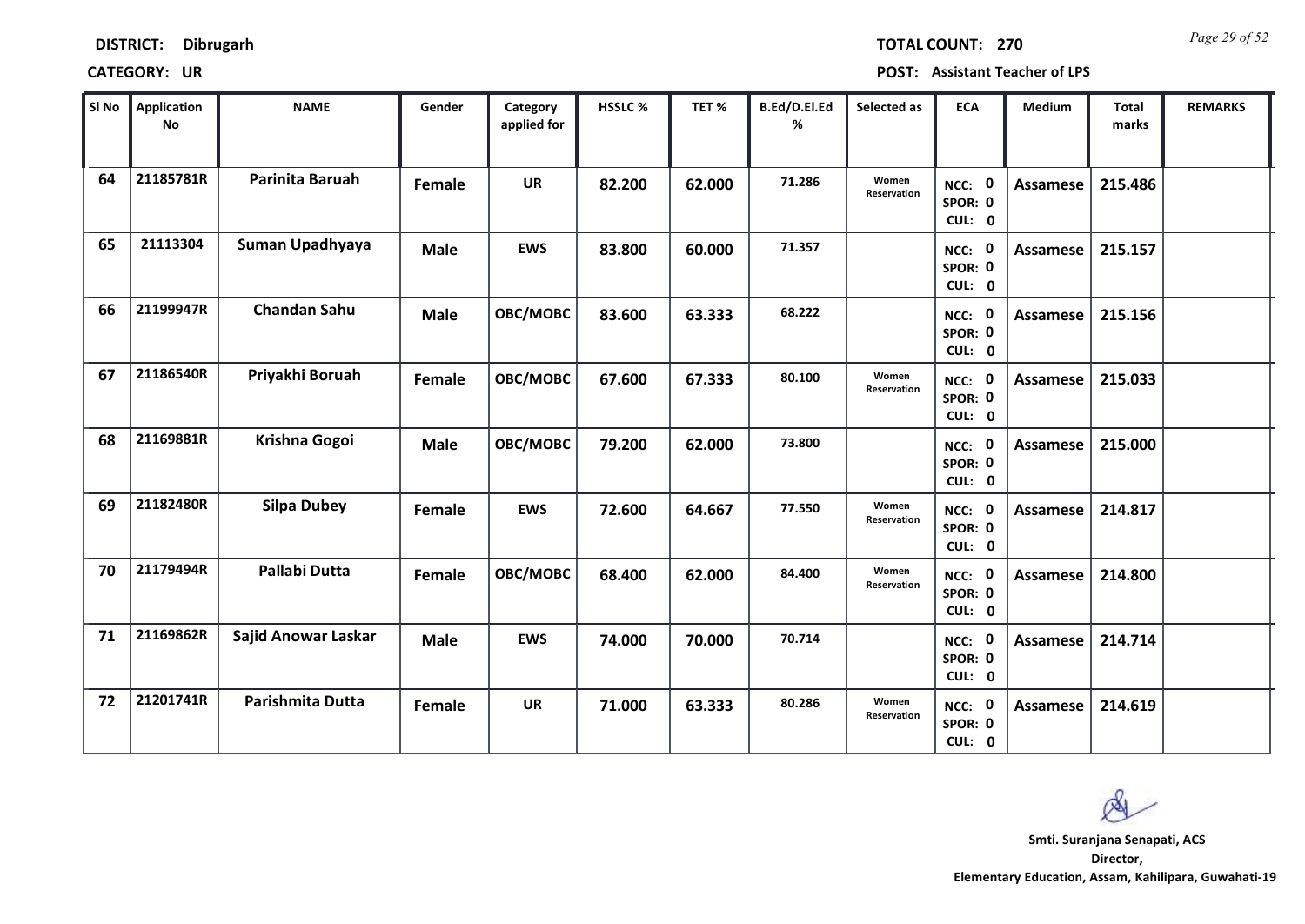*Page 30 of 52* **TOTAL COUNT: 270**

| SI No | <b>Application</b><br>No | <b>NAME</b>             | Gender      | Category<br>applied for | HSSLC % | TET%   | B.Ed/D.El.Ed<br>% | Selected as          | <b>ECA</b>                  | Medium          | Total<br>marks | <b>REMARKS</b> |
|-------|--------------------------|-------------------------|-------------|-------------------------|---------|--------|-------------------|----------------------|-----------------------------|-----------------|----------------|----------------|
| 73    | 21177680R                | Mrigakshi Goswami       | Female      | <b>UR</b>               | 74.600  | 69.333 | 70.667            | Women<br>Reservation | NCC: 0<br>SPOR: 0<br>CUL: 0 | Assamese        | 214.600        |                |
| 74    | 21202511R                | Simi Phukan             | Female      | OBC/MOBC                | 79.200  | 60.667 | 74.700            | Women<br>Reservation | NCC: 0<br>SPOR: 0<br>CUL: 0 | Assamese        | 214.567        |                |
| 75    | 21172839R                | Priyanka Sahariah       | Female      | <b>EWS</b>              | 73.200  | 64.000 | 77.286            | Women<br>Reservation | NCC: 0<br>SPOR: 0<br>CUL: 0 | <b>Assamese</b> | 214.486        |                |
| 76    | 21171317R                | <b>Bornali Gogoi</b>    | Female      | OBC/MOBC                | 75.000  | 66.667 | 72.800            | Women<br>Reservation | NCC: 0<br>SPOR: 0<br>CUL: 0 | Assamese        | 214.467        |                |
| 77    | 21178448R                | Jayashree Talukdar      | Female      | <b>UR</b>               | 70.800  | 66.667 | 76.929            | Women<br>Reservation | NCC: 0<br>SPOR: 0<br>CUL: 0 | <b>Assamese</b> | 214.395        |                |
| 78    | 21172107R                | <b>Md Didar Hossain</b> | <b>Male</b> | <b>EWS</b>              | 63.000  | 61.333 | 90.000            |                      | NCC: 0<br>SPOR: 0<br>CUL: 0 | <b>Assamese</b> | 214.333        | Withheld       |
| 79    | 21181693R                | <b>Kaberi Devi</b>      | Female      | UR                      | 81.200  | 60.000 | 73.071            | Women<br>Reservation | NCC: 0<br>SPOR: 0<br>CUL: 0 | Assamese        | 214.271        |                |
| 80    | 21175336R                | Saniwara Khatun         | Female      | <b>EWS</b>              | 75.000  | 60.667 | 78.600            | Women<br>Reservation | NCC: 0<br>SPOR: 0<br>CUL: 0 | <b>Assamese</b> | 214.267        |                |
| 81    | 21175104R                | Dibyangona Borah        | Female      | <b>UR</b>               | 83.000  | 64.000 | 67.214            | Women<br>Reservation | NCC: 0<br>SPOR: 0<br>CUL: 0 | Assamese        | 214.214        |                |

 $\infty$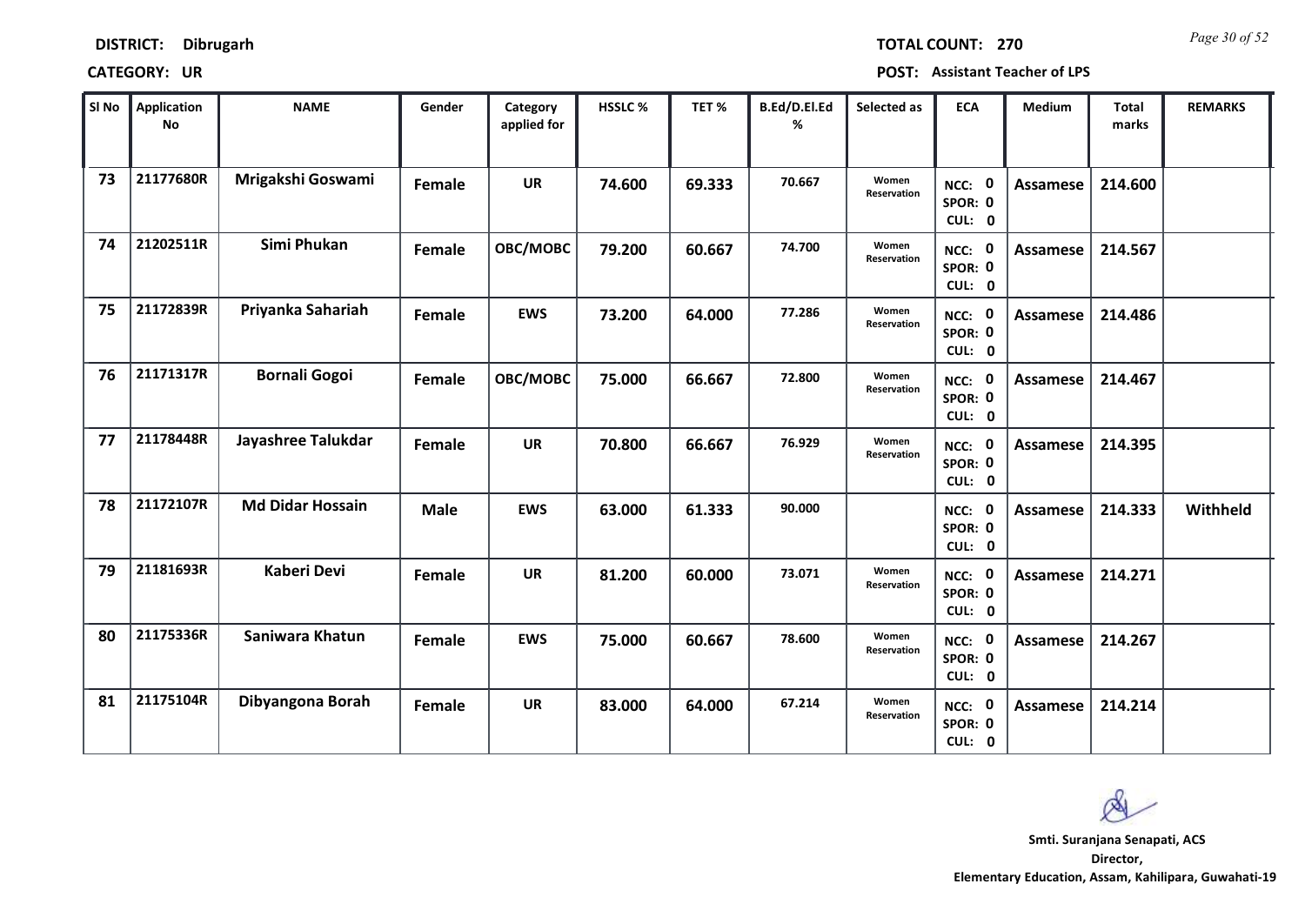| <b>DISTRICT:</b> | Dibrugarh |
|------------------|-----------|
|------------------|-----------|

*Page 31 of 52* **TOTAL COUNT: 270**

| SI No | <b>Application</b><br>No | <b>NAME</b>                    | Gender      | Category<br>applied for | <b>HSSLC %</b> | TET %  | B.Ed/D.El.Ed<br>% | Selected as          | <b>ECA</b>                  | <b>Medium</b>   | <b>Total</b><br>marks | <b>REMARKS</b> |
|-------|--------------------------|--------------------------------|-------------|-------------------------|----------------|--------|-------------------|----------------------|-----------------------------|-----------------|-----------------------|----------------|
| 82    | 21166335R                | <b>Rima Deka</b>               | Female      | <b>EWS</b>              | 73.600         | 60.667 | 79.857            | Women<br>Reservation | NCC: 0<br>SPOR: 0<br>CUL: 0 | <b>Assamese</b> | 214.124               |                |
| 83    | 21208744R                | <b>Hasmat Ali</b>              | <b>Male</b> | <b>UR</b>               | 80.000         | 62.000 | 72.071            |                      | NCC: 0<br>SPOR: 0<br>CUL: 0 | Assamese        | 214.071               |                |
| 84    | 21197106R                | <b>Md Shahajuddin</b><br>Ahmed | <b>Male</b> | <b>EWS</b>              | 65.000         | 75.333 | 73.643            |                      | NCC: 0<br>SPOR: 0<br>CUL: 0 | Assamese        | 213.976               |                |
| 85    | 21168376R                | <b>Prakash Chetri</b>          | <b>Male</b> | OBC/MOBC                | 74.200         | 64.667 | 75.050            |                      | NCC: 0<br>SPOR: 0<br>CUL: 0 | Assamese        | 213.917               |                |
| 86    | 21173461R                | <b>Abdul Samad</b>             | <b>Male</b> | <b>EWS</b>              | 68.200         | 67.333 | 78.350            |                      | NCC: 0<br>SPOR: 0<br>CUL: 0 | Assamese        | 213.883               |                |
| 87    | 21190043R                | Kangkana Borah                 | Female      | <b>STP</b>              | 76.200         | 61.333 | 76.250            | Women<br>Reservation | NCC: 0<br>SPOR: 0<br>CUL: 0 | Assamese        | 213.783               |                |
| 88    | 21179038R                | <b>Mehdi Alom</b>              | <b>Male</b> | <b>UR</b>               | 71.400         | 68.667 | 73.714            |                      | NCC: 0<br>SPOR: 0<br>CUL: 0 | Assamese        | 213.781               |                |
| 89    | 21189654R                | <b>Chandrima Barman</b>        | Female      | <b>EWS</b>              | 70.600         | 72.667 | 70.500            | Women<br>Reservation | NCC: 0<br>SPOR: 0<br>CUL: 0 | <b>Assamese</b> | 213.767               |                |
| 90    | 21174568R                | <b>Nima Tamang</b>             | Female      | OBC/MOBC                | 73.400         | 65.333 | 75.000            | Women<br>Reservation | NCC: 0<br>SPOR: 0<br>CUL: 0 | Assamese        | 213.733               |                |

 $\infty$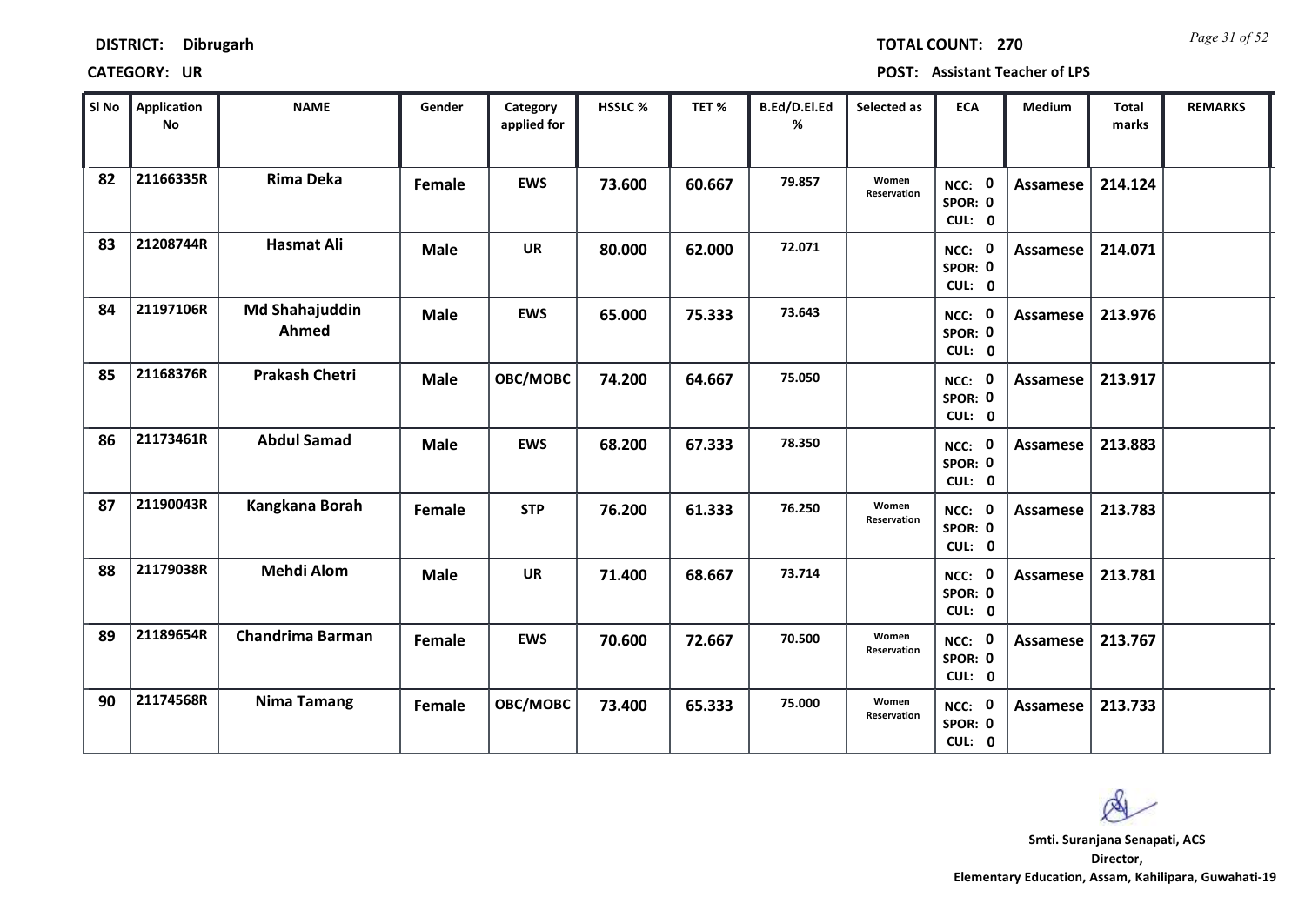| <b>DISTRICT:</b> | <b>Dibrugarh</b> |
|------------------|------------------|
|------------------|------------------|

*Page 32 of 52* **TOTAL COUNT: 270**

| SI No | <b>Application</b><br>No | <b>NAME</b>          | Gender      | Category<br>applied for | <b>HSSLC %</b> | TET %  | B.Ed/D.El.Ed<br>% | Selected as          | <b>ECA</b>                  | <b>Medium</b>   | <b>Total</b><br>marks | <b>REMARKS</b> |
|-------|--------------------------|----------------------|-------------|-------------------------|----------------|--------|-------------------|----------------------|-----------------------------|-----------------|-----------------------|----------------|
| 91    | 21176572R                | Dikheeta Boruah      | Female      | OBC/MOBC                | 77.600         | 66.000 | 70.111            | Women<br>Reservation | NCC: 0<br>SPOR: 0<br>CUL: 0 | <b>Assamese</b> | 213.711               |                |
| 92    | 21177654R                | Monjumoni Gogoi      | Female      | OBC/MOBC                | 74.600         | 60.667 | 78.400            | Women<br>Reservation | NCC: 0<br>SPOR: 0<br>CUL: 0 | Assamese        | 213.667               |                |
| 93    | 21177639R                | Bishnujyoti Konwar   | <b>Male</b> | OBC/MOBC                | 75.000         | 62.000 | 76.650            |                      | NCC: 0<br>SPOR: 0<br>CUL: 0 | <b>Assamese</b> | 213.650               |                |
| 94    | 21181164R                | Munmi Talukdar       | Female      | <b>UR</b>               | 76.600         | 60.667 | 76.357            | Women<br>Reservation | NCC: 0<br>SPOR: 0<br>CUL: 0 | Assamese        | 213.624               |                |
| 95    | 21166103R                | Sweeta Sawashi       | Female      | OBC/MOBC                | 82.200         | 62.000 | 69.350            | Women<br>Reservation | NCC: 0<br>SPOR: 0<br>CUL: 0 | Assamese        | 213.550               |                |
| 96    | 21169764R                | <b>Mainul Haque</b>  | <b>Male</b> | <b>UR</b>               | 75.200         | 63.333 | 75.000            |                      | NCC: 0<br>SPOR: 0<br>CUL: 0 | Assamese        | 213.533               |                |
| 97    | 21192345R                | Deepshikha Kalita    | Female      | <b>UR</b>               | 71.000         | 67.333 | 75.200            | Women<br>Reservation | NCC: 0<br>SPOR: 0<br>CUL: 0 | Assamese        | 213.533               |                |
| 98    | 21189410R                | <b>Rumu Khanikar</b> | Female      | OBC/MOBC                | 84.600         | 60.667 | 68.222            | Women<br>Reservation | NCC: 0<br>SPOR: 0<br>CUL: 0 | <b>Assamese</b> | 213.489               |                |
| 99    | 21194111R                | Phulasmita Barua     | Female      | <b>EWS</b>              | 74.600         | 60.667 | 78.143            | Women<br>Reservation | NCC: 0<br>SPOR: 0<br>CUL: 0 | Assamese        | 213.410               |                |

 $\infty$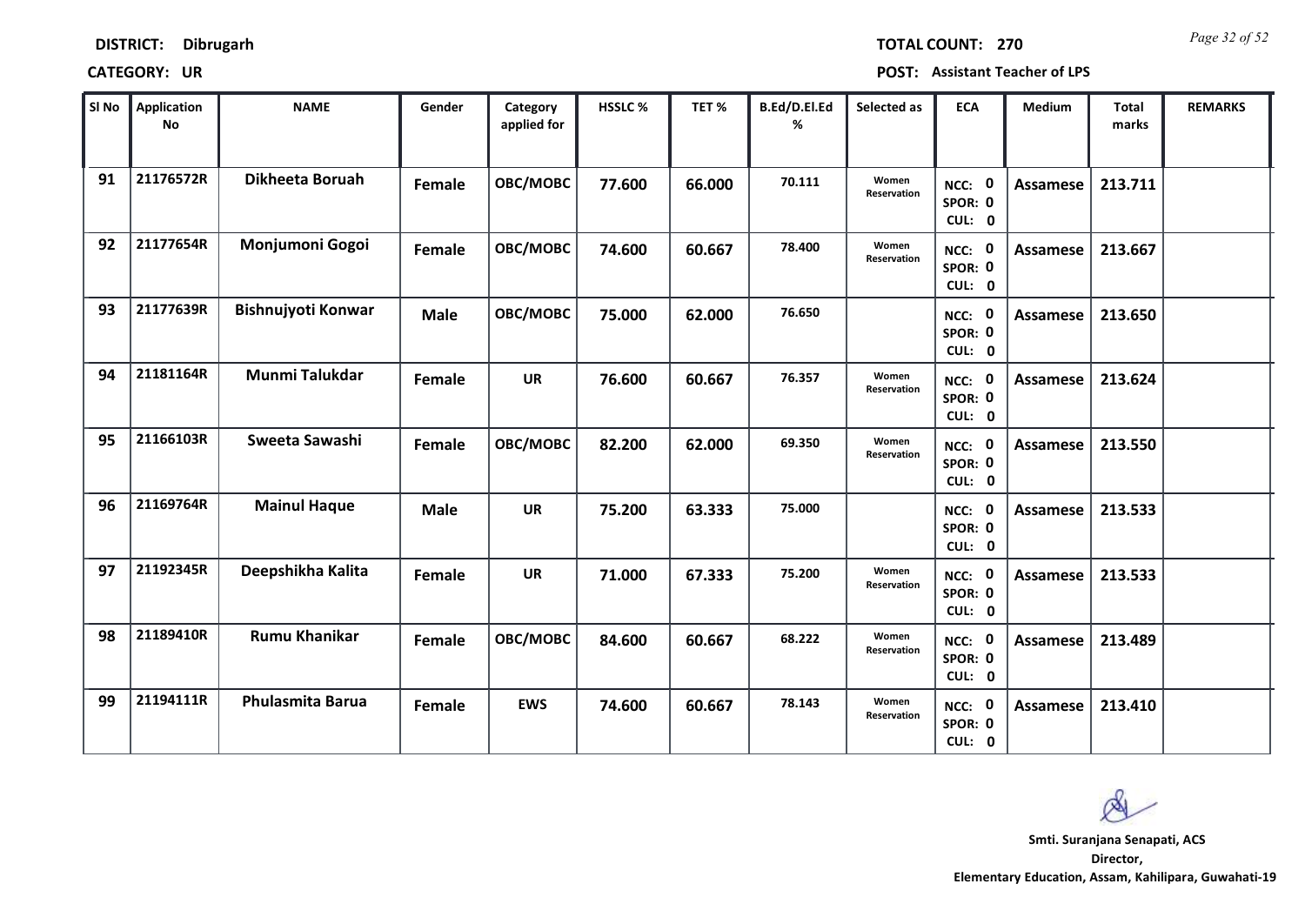*Page 33 of 52* **TOTAL COUNT: 270**

| SI No | <b>Application</b><br>No | <b>NAME</b>        | Gender      | Category<br>applied for | HSSLC % | TET%   | B.Ed/D.El.Ed<br>% | Selected as          | <b>ECA</b>                  | <b>Medium</b>   | <b>Total</b><br>marks | <b>REMARKS</b> |
|-------|--------------------------|--------------------|-------------|-------------------------|---------|--------|-------------------|----------------------|-----------------------------|-----------------|-----------------------|----------------|
| 100   | 21183679R                | Raju Khan          | <b>Male</b> | <b>UR</b>               | 77.000  | 60.000 | 76.400            |                      | NCC: 0<br>SPOR: 0<br>CUL: 0 | <b>Assamese</b> | 213.400               |                |
| 101   | 21174179R                | Parikshit Kakati   | <b>Male</b> | <b>EWS</b>              | 63.800  | 70.667 | 78.900            |                      | NCC: 0<br>SPOR: 0<br>CUL: 0 | Assamese        | 213.367               |                |
| 102   | 21169474R                | Rashmi Rekha Gogoi | Female      | OBC/MOBC                | 69.000  | 68.667 | 75.700            | Women<br>Reservation | NCC: 0<br>SPOR: 0<br>CUL: 0 | Assamese        | 213.367               |                |
| 103   | 21203220R                | Rituparna Gondhia  | Female      | <b>UR</b>               | 74.600  | 61.333 | 77.429            | Women<br>Reservation | NCC: 0<br>SPOR: 0<br>CUL: 0 | Assamese        | 213.362               |                |
| 104   | 21205732R                | <b>Suman Deb</b>   | <b>Male</b> | <b>EWS</b>              | 70.200  | 69.333 | 73.786            |                      | NCC: 0<br>SPOR: 0<br>CUL: 0 | Assamese        | 213.319               |                |
| 105   | 21168946R                | Jyotishmita Borah  | Female      | <b>UR</b>               | 75.200  | 62.667 | 75.400            | Women<br>Reservation | NCC: 0<br>SPOR: 0<br>CUL: 0 | Assamese        | 213.267               |                |
| 106   | 21167127R                | Akash Upadhyaya    | <b>Male</b> | <b>EWS</b>              | 76.600  | 65.333 | 71.300            |                      | NCC: 0<br>SPOR: 0<br>CUL: 0 | Assamese        | 213.233               |                |
| 107   | 21177047R                | Gitashree Kalita   | Female      | OBC/MOBC                | 75.600  | 62.000 | 75.550            | Women<br>Reservation | NCC: 0<br>SPOR: 0<br>CUL: 0 | <b>Assamese</b> | 213.150               |                |
| 108   | 21183647R                | Nujula Begum       | Female      | <b>UR</b>               | 77.200  | 60.000 | 75.900            | Women<br>Reservation | NCC: 0<br>SPOR: 0<br>CUL: 0 | Assamese        | 213.100               |                |

 $\infty$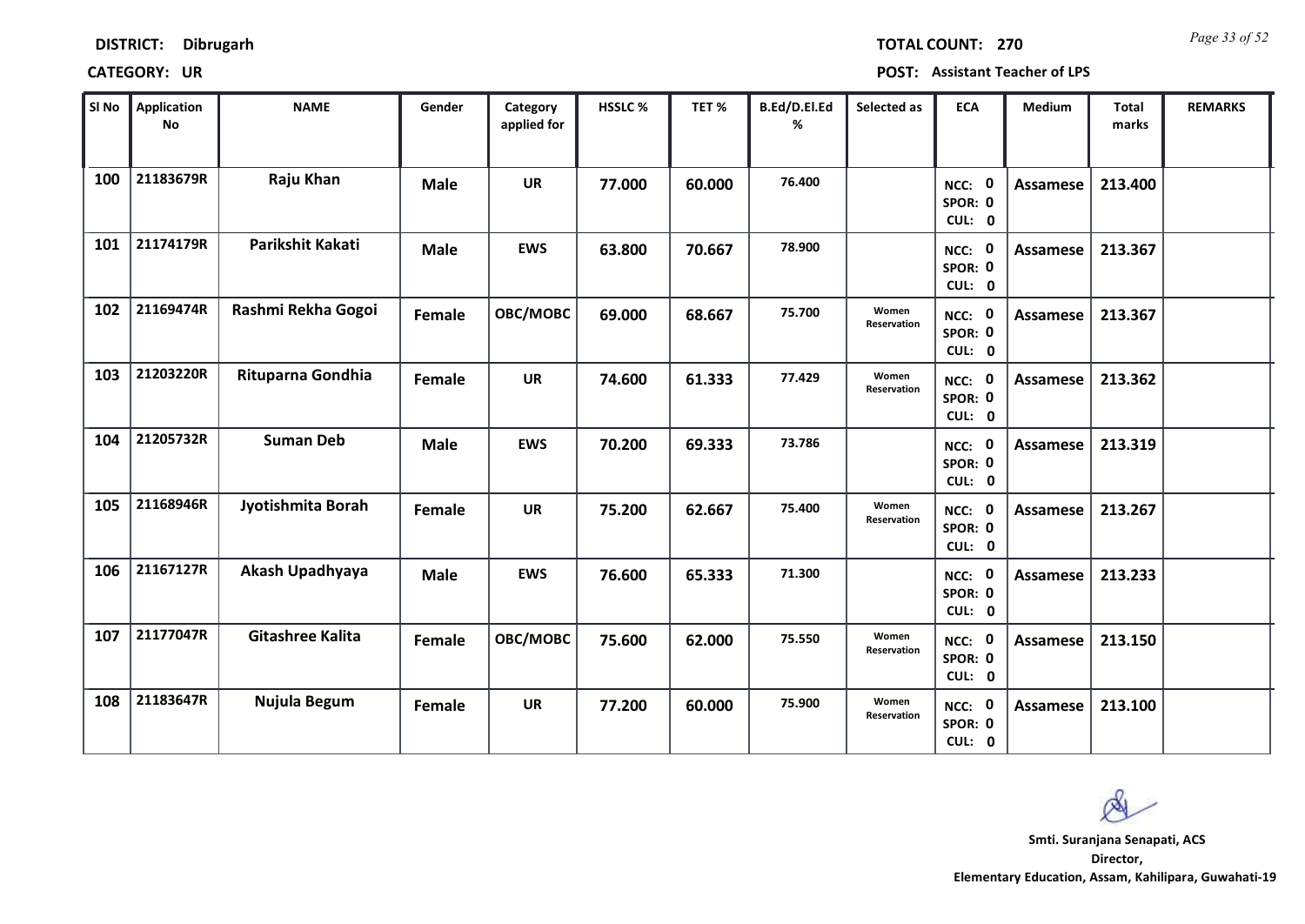| <b>DISTRICT:</b> | <b>Dibrugarh</b> |
|------------------|------------------|
|------------------|------------------|

*Page 34 of 52* **TOTAL COUNT: 270**

| SI No | <b>Application</b><br>No | <b>NAME</b>              | Gender      | Category<br>applied for | HSSLC % | TET%   | B.Ed/D.El.Ed<br>% | Selected as          | <b>ECA</b>                  | Medium          | Total<br>marks | <b>REMARKS</b> |
|-------|--------------------------|--------------------------|-------------|-------------------------|---------|--------|-------------------|----------------------|-----------------------------|-----------------|----------------|----------------|
| 109   | 21178178R                | Minakshi Kalita          | Female      | <b>UR</b>               | 73.400  | 60.667 | 79.000            | Women<br>Reservation | NCC: 0<br>SPOR: 0<br>CUL: 0 | Assamese        | 213.067        |                |
| 110   | 21117468                 | <b>Kaushik Bharadwaz</b> | <b>Male</b> | <b>UR</b>               | 70.400  | 62.667 | 80.000            |                      | NCC: 0<br>SPOR: 0<br>CUL: 0 | Assamese        | 213.067        |                |
| 111   | 21197283R                | <b>Mizanur Rahman</b>    | <b>Male</b> | <b>EWS</b>              | 76.400  | 60.000 | 76.643            |                      | NCC: 0<br>SPOR: 0<br>CUL: 0 | Assamese        | 213.043        |                |
| 112   | 21194077R                | <b>Bulbul Islam</b>      | <b>Male</b> | <b>EWS</b>              | 76.600  | 63.333 | 73.071            |                      | NCC: 0<br>SPOR: 0<br>CUL: 0 | <b>Assamese</b> | 213.005        |                |
| 113   | 21184637R                | <b>Uddipta Sarma</b>     | Female      | <b>UR</b>               | 77.200  | 60.000 | 75.786            | Women<br>Reservation | NCC: 0<br>SPOR: 0<br>CUL: 0 | <b>Assamese</b> | 212.986        |                |
| 114   | 21202090R                | <b>Nibedita Devi</b>     | Female      | <b>EWS</b>              | 73.200  | 62.000 | 77.750            | Women<br>Reservation | NCC: 0<br>SPOR: 0<br>CUL: 0 | Assamese        | 212.950        |                |
| 115   | 21198013R                | Jabedul Ali              | <b>Male</b> | <b>EWS</b>              | 76.600  | 62.667 | 73.650            |                      | NCC: 0<br>SPOR: 0<br>CUL: 0 | Assamese        | 212.917        |                |
| 116   | 21174828R                | Deepa Bhattacharyya      | Female      | <b>EWS</b>              | 73.400  | 63.333 | 76.150            | Women<br>Reservation | NCC: 0<br>SPOR: 0<br>CUL: 0 | <b>Assamese</b> | 212.883        |                |
| 117   | 21165409R                | <b>Shahruk Ahmed</b>     | <b>Male</b> | <b>EWS</b>              | 74.600  | 66.667 | 71.500            |                      | NCC: 0<br>SPOR: 0<br>CUL: 0 | Assamese        | 212.767        |                |

 $\infty$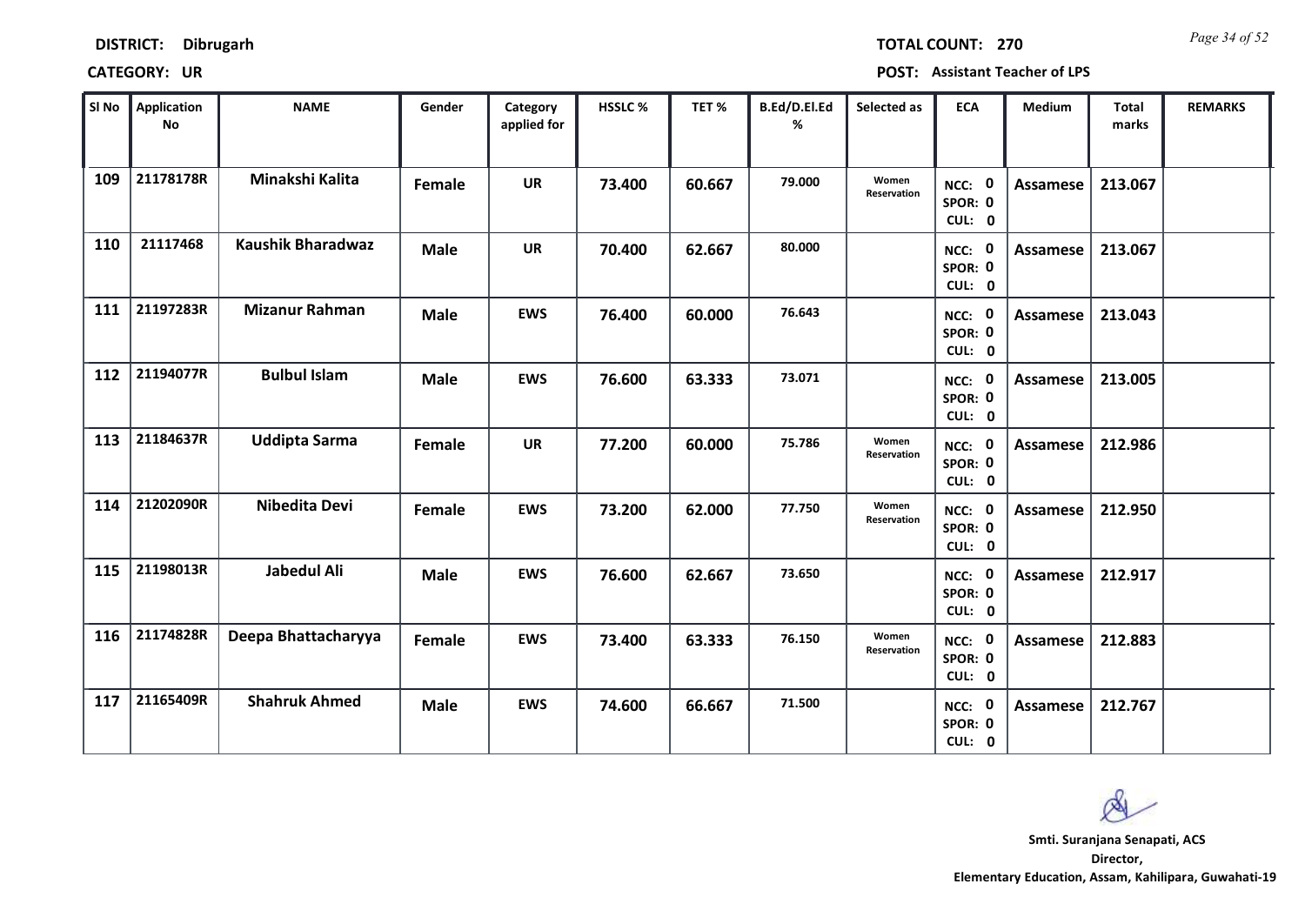*Page 35 of 52* **TOTAL COUNT: 270**

| SI No | <b>Application</b><br><b>No</b> | <b>NAME</b>          | Gender      | Category<br>applied for | HSSLC % | TET%   | B.Ed/D.El.Ed<br>% | Selected as          | <b>ECA</b>                  | <b>Medium</b>   | <b>Total</b><br>marks | <b>REMARKS</b> |
|-------|---------------------------------|----------------------|-------------|-------------------------|---------|--------|-------------------|----------------------|-----------------------------|-----------------|-----------------------|----------------|
| 118   | 21192139R                       | Monisha Changmai     | Female      | OBC/MOBC                | 75.000  | 60.000 | 77.750            | Women<br>Reservation | NCC: 0<br>SPOR: 0<br>CUL: 0 | <b>Assamese</b> | 212.750               |                |
| 119   | 21185977R                       | Madhurja Sarma       | <b>Male</b> | <b>EWS</b>              | 72.400  | 67.333 | 73.000            |                      | NCC: 0<br>SPOR: 0<br>CUL: 0 | Assamese        | 212.733               |                |
| 120   | 21182852R                       | Mukunda Sarma        | <b>Male</b> | <b>EWS</b>              | 76.200  | 68.667 | 67.850            |                      | NCC: 0<br>SPOR: 0<br>CUL: 0 | Assamese        | 212.717               |                |
| 121   | 21210262R                       | Debajit Sarma        | <b>Male</b> | <b>EWS</b>              | 70.400  | 64.000 | 78.286            |                      | NCC: 0<br>SPOR: 0<br>CUL: 0 | Assamese        | 212.686               |                |
| 122   | 21205170R                       | Sagarika Sarma       | Female      | <b>UR</b>               | 70.600  | 62.667 | 79.300            | Women<br>Reservation | NCC: 0<br>SPOR: 0<br>CUL: 0 | Assamese        | 212.567               |                |
| 123   | 21204346R                       | Priyanka Chetia      | Female      | OBC/MOBC                | 72.600  | 61.333 | 78.571            |                      | NCC: 0<br>SPOR: 0<br>CUL: 0 | Assamese        | 212.505               |                |
| 124   | 21206412R                       | Habiba Anjum         | Female      | <b>UR</b>               | 80.200  | 64.667 | 67.600            |                      | NCC: 0<br>SPOR: 0<br>CUL: 0 | Assamese        | 212.467               |                |
| 125   | 21200749R                       | <b>Mamoni Kalita</b> | Female      | <b>EWS</b>              | 77.000  | 62.667 | 72.714            |                      | NCC: 0<br>SPOR: 0<br>CUL: 0 | <b>Assamese</b> | 212.381               |                |
| 126   | 21178844R                       | Nitumoni Borpatra    | Female      | OBC/MOBC                | 71.400  | 62.667 | 78.300            |                      | NCC: 0<br>SPOR: 0<br>CUL: 0 | Assamese        | 212.367               |                |

 $\infty$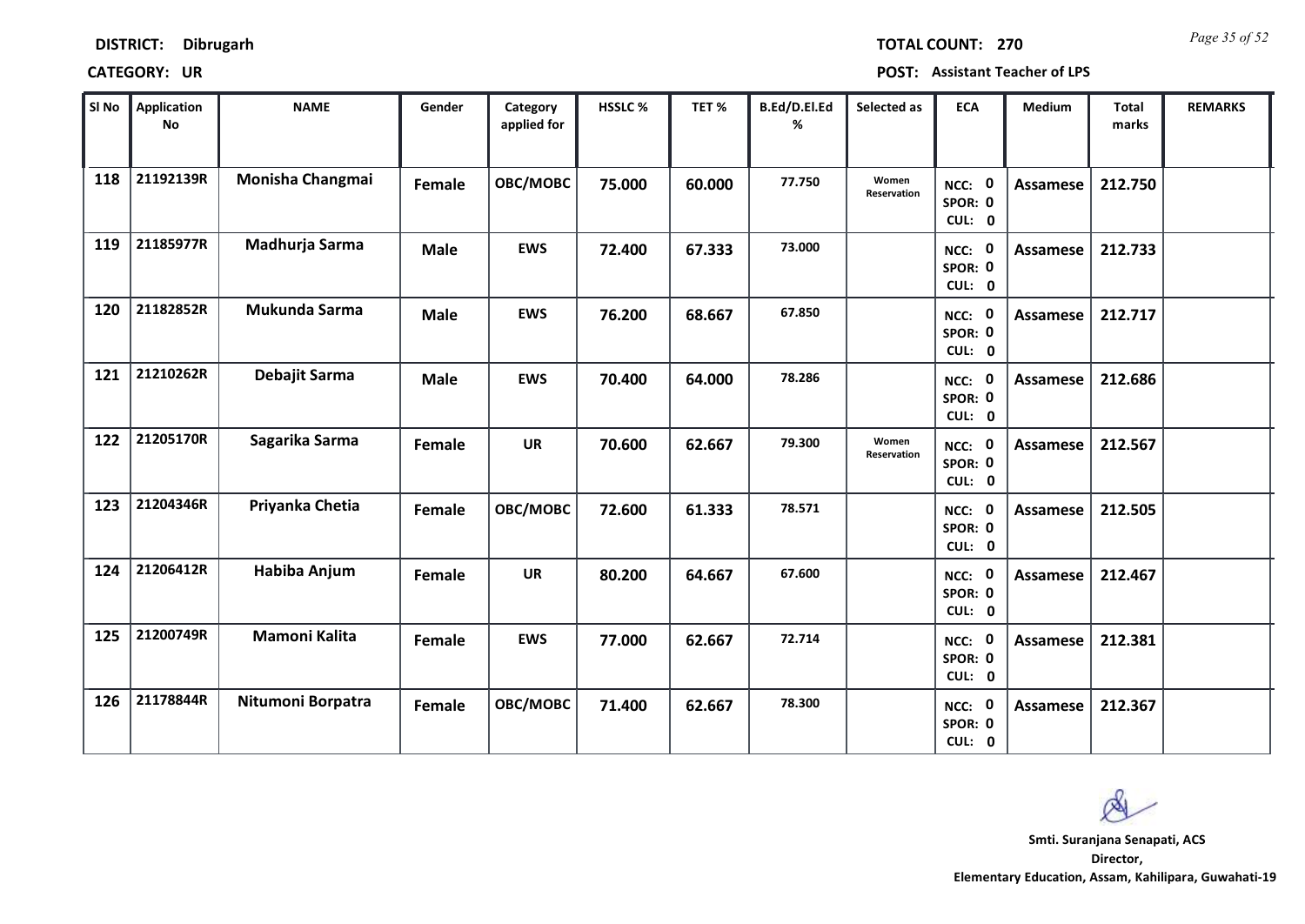| <b>DISTRICT:</b> | <b>Dibrugarh</b> |
|------------------|------------------|
|------------------|------------------|

*Page 36 of 52* **TOTAL COUNT: 270**

| SI No | <b>Application</b><br>No | <b>NAME</b>               | Gender      | Category<br>applied for | HSSLC % | TET%   | B.Ed/D.El.Ed<br>% | Selected as | <b>ECA</b>                                | <b>Medium</b>   | <b>Total</b><br>marks | <b>REMARKS</b> |
|-------|--------------------------|---------------------------|-------------|-------------------------|---------|--------|-------------------|-------------|-------------------------------------------|-----------------|-----------------------|----------------|
| 127   | 21177000R                | Jimi Saikia               | Female      | <b>EWS</b>              | 72.000  | 63.333 | 76.950            |             | NCC: 0<br>SPOR: 0<br>CUL: 0               | <b>Assamese</b> | 212.283               |                |
| 128   | 21165083R                | <b>Mofidul Islam</b>      | <b>Male</b> | <b>UR</b>               | 72.800  | 64.667 | 74.786            |             | NCC: 0<br>SPOR: 0<br>CUL: 0               | Assamese        | 212.252               |                |
| 129   | 21174104R                | <b>Bhumika Kalita</b>     | Female      | <b>EWS</b>              | 71.400  | 64.000 | 76.786            |             | NCC: 0<br>SPOR: 0<br>CUL: 0               | Assamese        | 212.186               |                |
| 130   | 21193933R                | Pranamika Sarma           | Female      | <b>UR</b>               | 76.400  | 60.000 | 75.786            |             | $\mathbf{0}$<br>NCC:<br>SPOR: 0<br>CUL: 0 | Assamese        | 212.186               |                |
| 131   | 21190374R                | <b>Surajeet Dhar</b>      | <b>Male</b> | <b>UR</b>               | 71.200  | 63.333 | 77.500            |             | NCC: 0<br>SPOR: 0<br>CUL: 0               | Assamese        | 212.033               |                |
| 132   | 21165775R                | <b>Md Abul Kalam Azad</b> | <b>Male</b> | <b>EWS</b>              | 76.000  | 62.667 | 73.357            |             | NCC: 0<br>SPOR: 0<br>CUL: 0               | <b>Assamese</b> | 212.024               |                |
| 133   | 21168450R                | <b>Bulti Paul</b>         | Female      | OBC/MOBC                | 77.000  | 60.667 | 74.350            |             | NCC: 0<br>SPOR: 0<br>CUL: 0               | Assamese        | 212.017               |                |
| 134   | 21174387R                | Nayani Datta              | Female      | <b>EWS</b>              | 67.800  | 68.000 | 76.214            |             | NCC: 0<br>SPOR: 0<br>CUL: 0               | <b>Assamese</b> | 212.014               |                |
| 135   | 21182080R                | Jyotisandhya<br>Choudhury | Female      | <b>UR</b>               | 70.600  | 68.000 | 73.400            |             | NCC: 0<br>SPOR: 0<br>CUL: 0               | Assamese        | 212.000               |                |

 $\infty$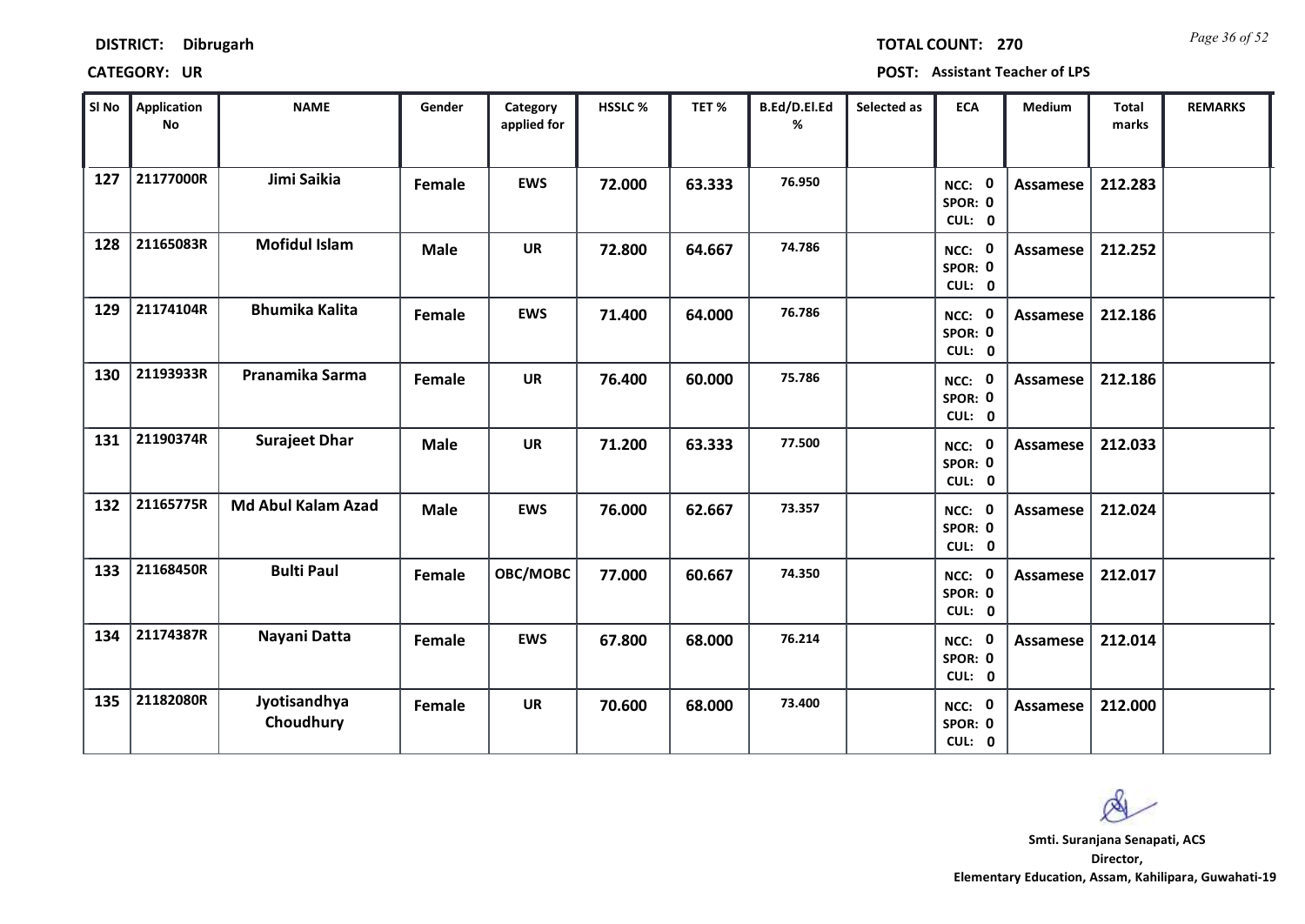| <b>DISTRICT:</b> | <b>Dibrugarh</b> |
|------------------|------------------|
|------------------|------------------|

*Page 37 of 52* **TOTAL COUNT: 270**

| SI No | <b>Application</b><br><b>No</b> | <b>NAME</b>           | Gender      | Category<br>applied for | HSSLC% | TET%   | B.Ed/D.El.Ed<br>% | Selected as | <b>ECA</b>                  | Medium          | Total<br>marks | <b>REMARKS</b> |
|-------|---------------------------------|-----------------------|-------------|-------------------------|--------|--------|-------------------|-------------|-----------------------------|-----------------|----------------|----------------|
| 136   | 21188572R                       | Upashana Bora         | Female      | <b>EWS</b>              | 79.000 | 61.333 | 71.643            |             | NCC: 0<br>SPOR: 0<br>CUL: 0 | <b>Assamese</b> | 211.976        |                |
| 137   | 21210750R                       | Gitanjali Devi        | Female      | <b>EWS</b>              | 70.400 | 62.000 | 79.571            |             | NCC: 0<br>SPOR: 0<br>CUL: 0 | Assamese        | 211.971        |                |
| 138   | 21202341R                       | Dimpi Hazarika        | Female      | <b>EWS</b>              | 75.400 | 60.667 | 75.889            |             | NCC: 0<br>SPOR: 0<br>CUL: 0 | <b>Assamese</b> | 211.956        |                |
| 139   | 21190610R                       | <b>Mustahid Alam</b>  | <b>Male</b> | <b>EWS</b>              | 74.400 | 65.333 | 72.200            |             | NCC: 0<br>SPOR: 0<br>CUL: 0 | <b>Assamese</b> | 211.933        |                |
| 140   | 21178826R                       | <b>Kamalika Das</b>   | Female      | <b>UR</b>               | 64.800 | 66.667 | 80.450            |             | NCC: 0<br>SPOR: 0<br>CUL: 0 | <b>Assamese</b> | 211.917        |                |
| 141   | 21182724R                       | <b>Raktim Goswami</b> | <b>Male</b> | <b>UR</b>               | 70.200 | 62.667 | 79.000            |             | NCC: 0<br>SPOR: 0<br>CUL: 0 | Assamese        | 211.867        |                |
| 142   | 21181803R                       | <b>Shahnaz Zerin</b>  | Female      | <b>UR</b>               | 65.800 | 64.000 | 82.050            |             | NCC: 0<br>SPOR: 0<br>CUL: 0 | Assamese        | 211.850        |                |
| 143   | 21188812R                       | Lashmi Rekha Dutta    | Female      | <b>EWS</b>              | 81.800 | 60.000 | 70.000            |             | NCC: 0<br>SPOR: 0<br>CUL: 0 | Assamese        | 211.800        |                |
| 144   | 21202554R                       | <b>Kuldip Varma</b>   | <b>Male</b> | <b>UR</b>               | 78.600 | 66.667 | 66.500            |             | NCC: 0<br>SPOR: 0<br>CUL: 0 | Assamese        | 211.767        |                |

Q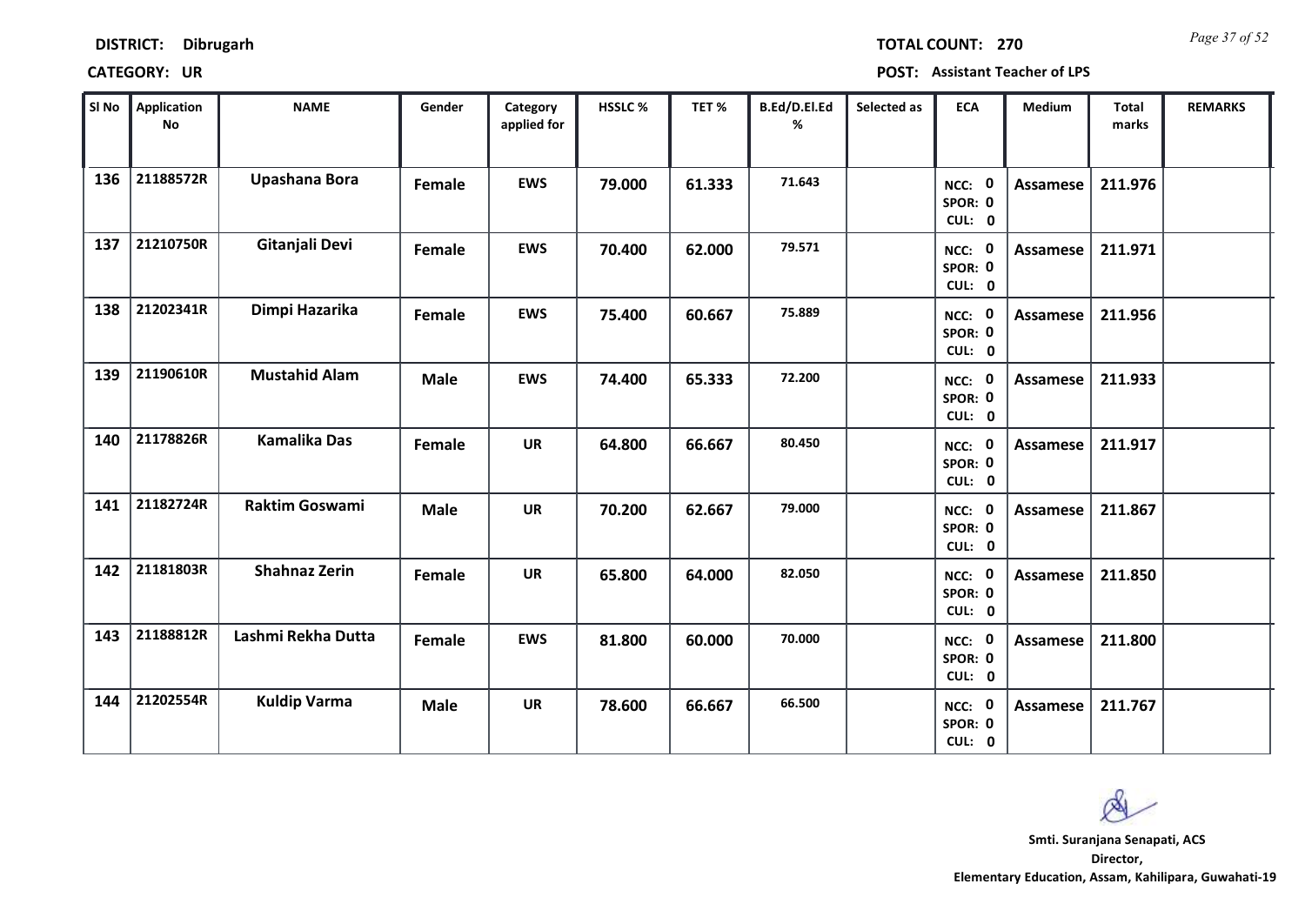*Page 38 of 52* **TOTAL COUNT: 270**

| SI No | Application<br>$\mathsf{No}$ | <b>NAME</b>             | Gender      | Category<br>applied for | <b>HSSLC %</b> | TET%   | B.Ed/D.El.Ed<br>% | Selected as | <b>ECA</b>                  | <b>Medium</b>   | <b>Total</b><br>marks | <b>REMARKS</b> |
|-------|------------------------------|-------------------------|-------------|-------------------------|----------------|--------|-------------------|-------------|-----------------------------|-----------------|-----------------------|----------------|
| 145   | 21185540R                    | Himakshi Deka           | Female      | <b>EWS</b>              | 75.600         | 60.000 | 76.150            |             | NCC: 0<br>SPOR: 0<br>CUL: 0 | <b>Assamese</b> | 211.750               |                |
| 146   | 21191969R                    | <b>Anowar Hussain</b>   | <b>Male</b> | <b>EWS</b>              | 72.400         | 65.333 | 73.975            |             | NCC: 0<br>SPOR: 0<br>CUL: 0 | Assamese        | 211.708               |                |
| 147   | 21200165R                    | Mitali Kalita           | Female      | <b>EWS</b>              | 79.200         | 60.000 | 72.400            |             | NCC: 0<br>SPOR: 0<br>CUL: 0 | <b>Assamese</b> | 211.600               |                |
| 148   | 21195854R                    | <b>Rahul Krishna</b>    | <b>Male</b> | <b>EWS</b>              | 74.200         | 60.667 | 76.667            |             | NCC: 0<br>SPOR: 0<br>CUL: 0 | <b>Assamese</b> | 211.533               |                |
| 149   | 21166940R                    | Priyanka Saikia         | Female      | <b>EWS</b>              | 72.800         | 62.000 | 76.722            |             | NCC: 0<br>SPOR: 0<br>CUL: 0 | Assamese        | 211.522               |                |
| 150   | 21169525R                    | <b>Abhilash Jaiswal</b> | <b>Male</b> | <b>UR</b>               | 75.200         | 62.000 | 74.286            |             | NCC: 0<br>SPOR: 0<br>CUL: 0 | <b>Assamese</b> | 211.486               |                |
| 151   | 21204187R                    | <b>Trishna Gogoi</b>    | Female      | <b>OBC/MOBC</b>         | 67.000         | 63.333 | 81.150            |             | NCC: 0<br>SPOR: 0<br>CUL: 0 | <b>Assamese</b> | 211.483               |                |
| 152   | 21184683R                    | <b>Firoj Ahmed</b>      | <b>Male</b> | <b>EWS</b>              | 69.200         | 62.667 | 79.600            |             | NCC: 0<br>SPOR: 0<br>CUL: 0 | <b>Assamese</b> | 211.467               |                |
| 153   | 21105773                     | Puja Borah              | Female      | <b>UR</b>               | 82.400         | 61.333 | 67.667            |             | NCC: 0<br>SPOR: 0<br>CUL: 0 | Assamese        | 211.400               |                |

 $\infty$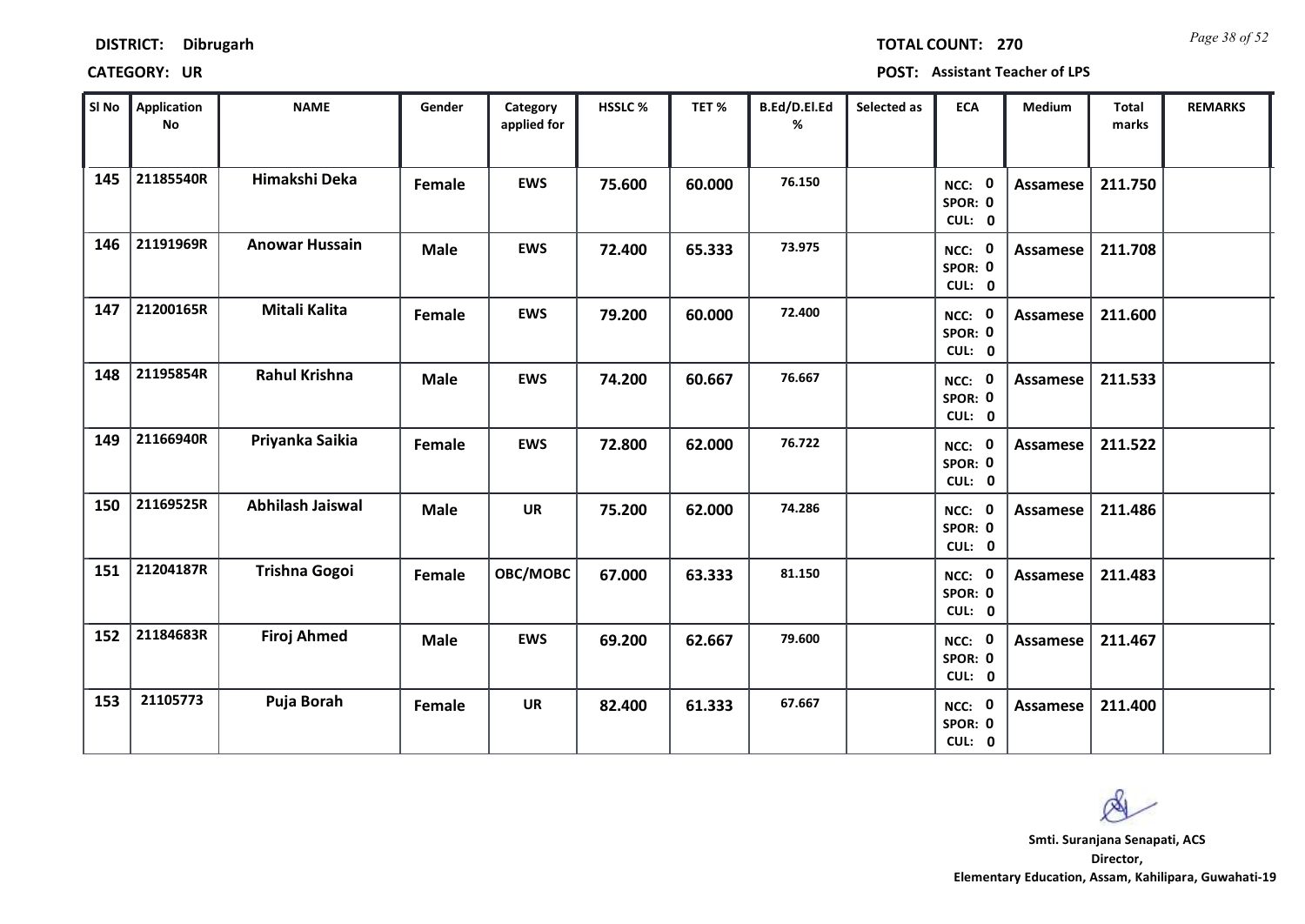*Page 39 of 52* **TOTAL COUNT: 270**

| SI No | Application<br>$\mathsf{No}$ | <b>NAME</b>                | Gender      | Category<br>applied for | <b>HSSLC %</b> | TET%   | B.Ed/D.El.Ed<br>% | Selected as | <b>ECA</b>                         | <b>Medium</b>   | <b>Total</b><br>marks | <b>REMARKS</b> |
|-------|------------------------------|----------------------------|-------------|-------------------------|----------------|--------|-------------------|-------------|------------------------------------|-----------------|-----------------------|----------------|
| 154   | 21192188R                    | <b>Indra Bhusal</b>        | Female      | <b>UR</b>               | 72.800         | 62.000 | 76.556            |             | NCC: 0<br>SPOR: 0<br>CUL: 0        | <b>Assamese</b> | 211.356               |                |
| 155   | 21187597R                    | Joydeep Ekka               | <b>Male</b> | OBC/MOBC                | 77.200         | 62.000 | 72.143            |             | NCC: 0<br>SPOR: 0<br>CUL: 0        | Assamese        | 211.343               |                |
| 156   | 21186630R                    | Deepjita Barman            | Female      | <b>UR</b>               | 71.000         | 65.333 | 75.000            |             | NCC: 0<br>SPOR: 0<br>CUL: 0        | Assamese        | 211.333               |                |
| 157   | 21110789                     | Nabanita Gogoi             | Female      | OBC/MOBC                | 71.400         | 60.667 | 79.250            |             | NCC: 0<br>SPOR: 0<br>CUL: 0        | Assamese        | 211.317               |                |
| 158   | 21205189R                    | <b>Bhupali Chakravarty</b> | Female      | <b>EWS</b>              | 76.800         | 62.667 | 71.848            |             | NCC: 0<br>SPOR: 0<br>CUL: 0        | Assamese        | 211.315               |                |
| 159   | 21209447R                    | <b>Rofikul Islam</b>       | <b>Male</b> | <b>UR</b>               | 68.800         | 68.667 | 73.800            |             | NCC: 0<br>SPOR: 0<br>CUL: 0        | <b>Assamese</b> | 211.267               |                |
| 160   | 21189639R                    | <b>Happy Moni Boruah</b>   | Female      | <b>OBC/MOBC</b>         | 62.600         | 72.000 | 76.650            |             | NCC: 0<br>SPOR: 0<br>CUL: 0        | <b>Assamese</b> | 211.250               |                |
| 161   | 21108552                     | Anamika Borah              | Female      | OBC/MOBC                | 75.000         | 65.333 | 65.889            |             | <b>NCC: 5</b><br>SPOR: 0<br>CUL: 0 | <b>Assamese</b> | 211.222               |                |
| 162   | 21181191R                    | Lima Ojah                  | Female      | <b>UR</b>               | 75.000         | 64.000 | 72.214            |             | NCC: 0<br>SPOR: 0<br>CUL: 0        | <b>Assamese</b> | 211.214               |                |

 $\infty$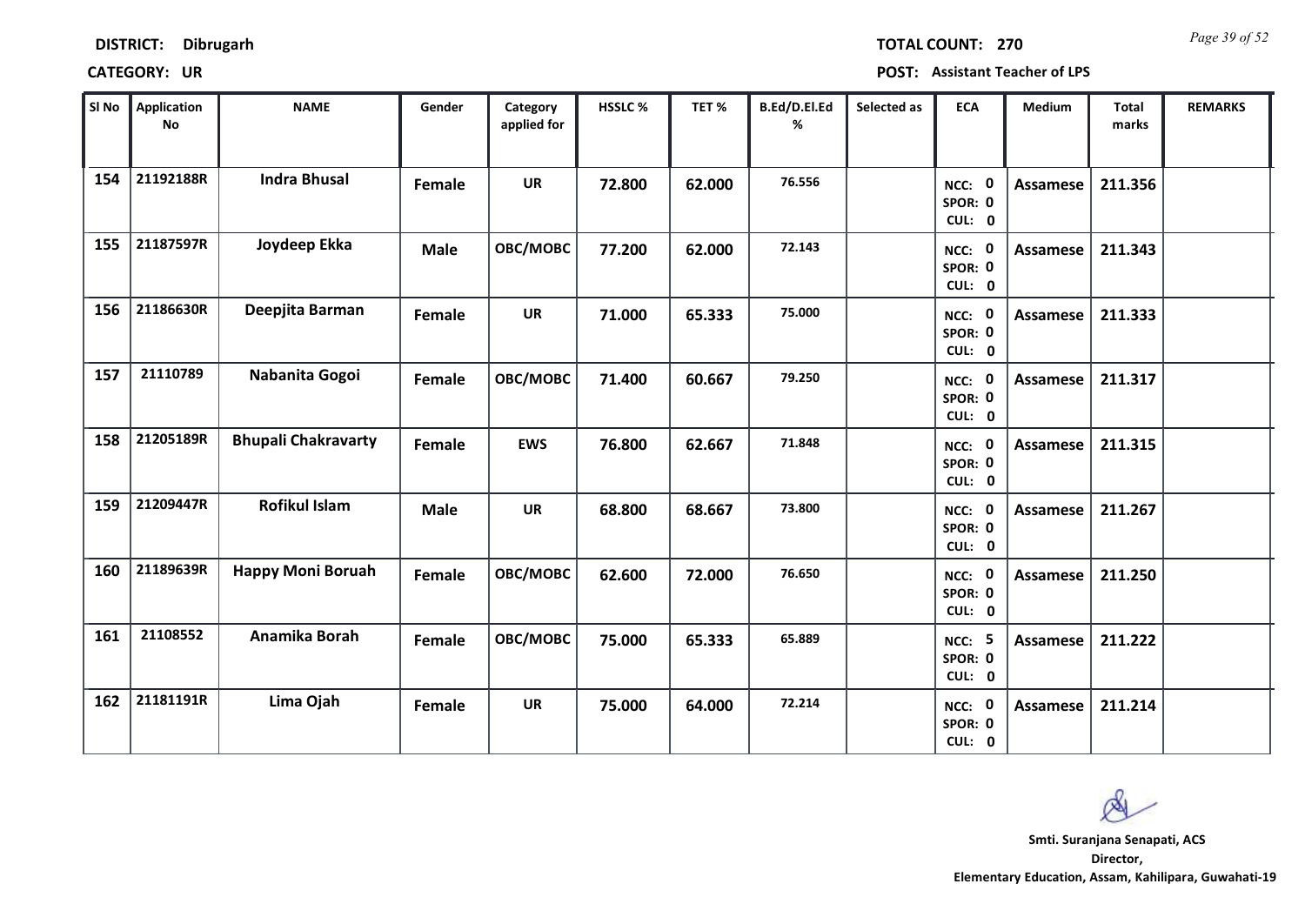*Page 40 of 52* **TOTAL COUNT: 270**

| SI No | <b>Application</b><br><b>No</b> | <b>NAME</b>               | Gender      | Category<br>applied for | HSSLC % | TET%   | B.Ed/D.El.Ed<br>% | Selected as | <b>ECA</b>                         | Medium          | Total<br>marks | <b>REMARKS</b> |
|-------|---------------------------------|---------------------------|-------------|-------------------------|---------|--------|-------------------|-------------|------------------------------------|-----------------|----------------|----------------|
| 163   | 21201392R                       | Krishna Kabari Borah      | Female      | <b>EWS</b>              | 62.200  | 72.667 | 76.300            |             | NCC: 0<br>SPOR: 0<br>CUL: 0        | <b>Assamese</b> | 211.167        |                |
| 164   | 21177186R                       | <b>Machud Elias Khan</b>  | <b>Male</b> | <b>UR</b>               | 63.000  | 68.667 | 79.500            |             | NCC: 0<br>SPOR: 0<br>CUL: 0        | Assamese        | 211.167        |                |
| 165   | 21173113R                       | Nayan Mani Barua          | <b>Male</b> | <b>EWS</b>              | 75.400  | 60.000 | 75.714            |             | NCC: 0<br>SPOR: 0<br>CUL: 0        | Assamese        | 211.114        |                |
| 166   | 21175111R                       | <b>Kishour Dutta</b>      | <b>Male</b> | OBC/MOBC                | 65.600  | 65.333 | 75.150            |             | <b>NCC: 5</b><br>SPOR: 0<br>CUL: 0 | <b>Assamese</b> | 211.083        |                |
| 167   | 21178445R                       | <b>Parismita Das</b>      | Female      | <b>SC</b>               | 74.000  | 62.667 | 74.350            |             | NCC: 0<br>SPOR: 0<br>CUL: 0        | <b>Assamese</b> | 211.017        |                |
| 168   | 21170106R                       | <b>Trisala Sarmah</b>     | Female      | <b>UR</b>               | 73.000  | 68.667 | 69.333            |             | NCC: 0<br>SPOR: 0<br>CUL: 0        | <b>Assamese</b> | 211.000        |                |
| 169   | 21182433R                       | <b>Abu Daium Ahmed</b>    | <b>Male</b> | <b>EWS</b>              | 72.400  | 65.333 | 73.250            |             | NCC: 0<br>SPOR: 0<br>CUL: 0        | Assamese        | 210.983        |                |
| 170   | 21196520R                       | Majaharul Islam<br>Ahmed  | <b>Male</b> | <b>EWS</b>              | 73.200  | 63.333 | 74.430            |             | NCC: 0<br>SPOR: 0<br>CUL: 0        | Assamese        | 210.964        |                |
| 171   | 21200882R                       | Laizu Yasminara<br>Khatun | Female      | <b>EWS</b>              | 73.200  | 65.333 | 72.429            |             | NCC: 0<br>SPOR: 0<br>CUL: 0        | Assamese        | 210.962        |                |

 $\infty$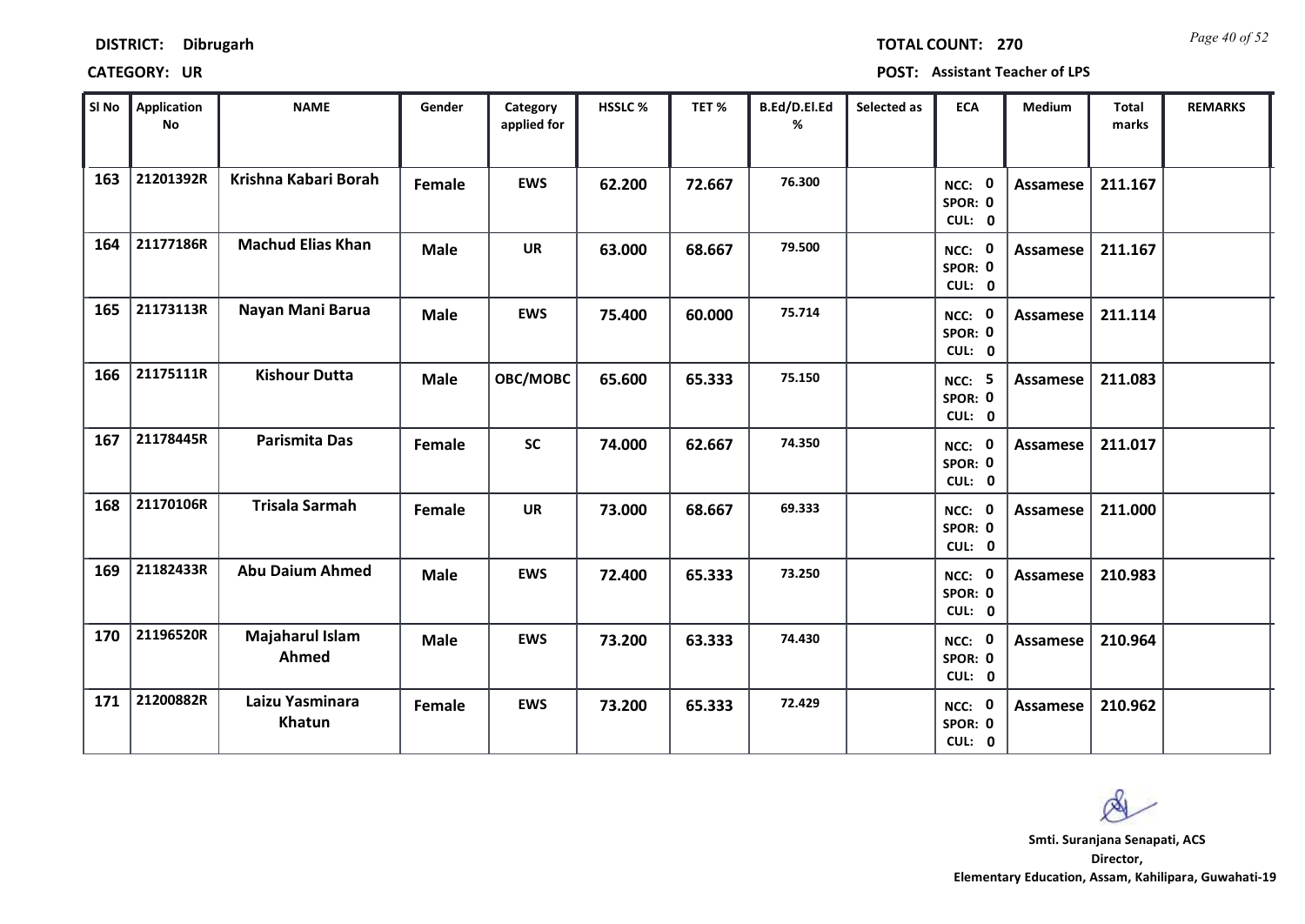*Page 41 of 52* **TOTAL COUNT: 270**

| SI No | <b>Application</b><br>$\mathsf{No}$ | <b>NAME</b>               | Gender      | Category<br>applied for | <b>HSSLC %</b> | TET%   | B.Ed/D.El.Ed<br>% | Selected as | <b>ECA</b>                  | <b>Medium</b>   | <b>Total</b><br>marks | <b>REMARKS</b> |
|-------|-------------------------------------|---------------------------|-------------|-------------------------|----------------|--------|-------------------|-------------|-----------------------------|-----------------|-----------------------|----------------|
| 172   | 21173896R                           | <b>Gitu Pratim Sarmah</b> | <b>Male</b> | <b>UR</b>               | 69.200         | 64.667 | 77.071            |             | NCC: 0<br>SPOR: 0<br>CUL: 0 | <b>Assamese</b> | 210.938               |                |
| 173   | 21179569R                           | Junali Gogoi              | Female      | OBC/MOBC                | 73.200         | 63.333 | 74.400            |             | NCC: 0<br>SPOR: 0<br>CUL: 0 | Assamese        | 210.933               |                |
| 174   | 21202649R                           | Jeutirekha Haloi          | Female      | <b>UR</b>               | 67.800         | 62.000 | 81.111            |             | NCC: 0<br>SPOR: 0<br>CUL: 0 | Assamese        | 210.911               |                |
| 175   | 21203154R                           | Rashmi Saikia             | Female      | <b>EWS</b>              | 76.800         | 68.667 | 65.429            |             | NCC: 0<br>SPOR: 0<br>CUL: 0 | Assamese        | 210.895               |                |
| 176   | 21183423R                           | <b>Nasmin Sultana</b>     | Female      | <b>EWS</b>              | 83.600         | 60.000 | 67.286            |             | NCC: 0<br>SPOR: 0<br>CUL: 0 | <b>Assamese</b> | 210.886               |                |
| 177   | 21174561R                           | <b>Rohul Amin Sheikh</b>  | <b>Male</b> | <b>EWS</b>              | 70.600         | 63.333 | 76.944            |             | NCC: 0<br>SPOR: 0<br>CUL: 0 | <b>Assamese</b> | 210.878               |                |
| 178   | 21178077R                           | <b>Gargie Gogoi</b>       | Female      | OBC/MOBC                | 80.400         | 63.333 | 67.000            |             | NCC: 0<br>SPOR: 0<br>CUL: 0 | Assamese        | 210.733               |                |
| 179   | 21186920R                           | Kabita Kumari             | Female      | OBC/MOBC                | 71.400         | 65.333 | 74.000            |             | NCC: 0<br>SPOR: 0<br>CUL: 0 | <b>Assamese</b> | 210.733               |                |
| 180   | 21197260R                           | Ashik Mostafa Islam       | <b>Male</b> | <b>EWS</b>              | 69.200         | 66.667 | 74.850            |             | NCC: 0<br>SPOR: 0<br>CUL: 0 | Assamese        | 210.717               |                |

 $\infty$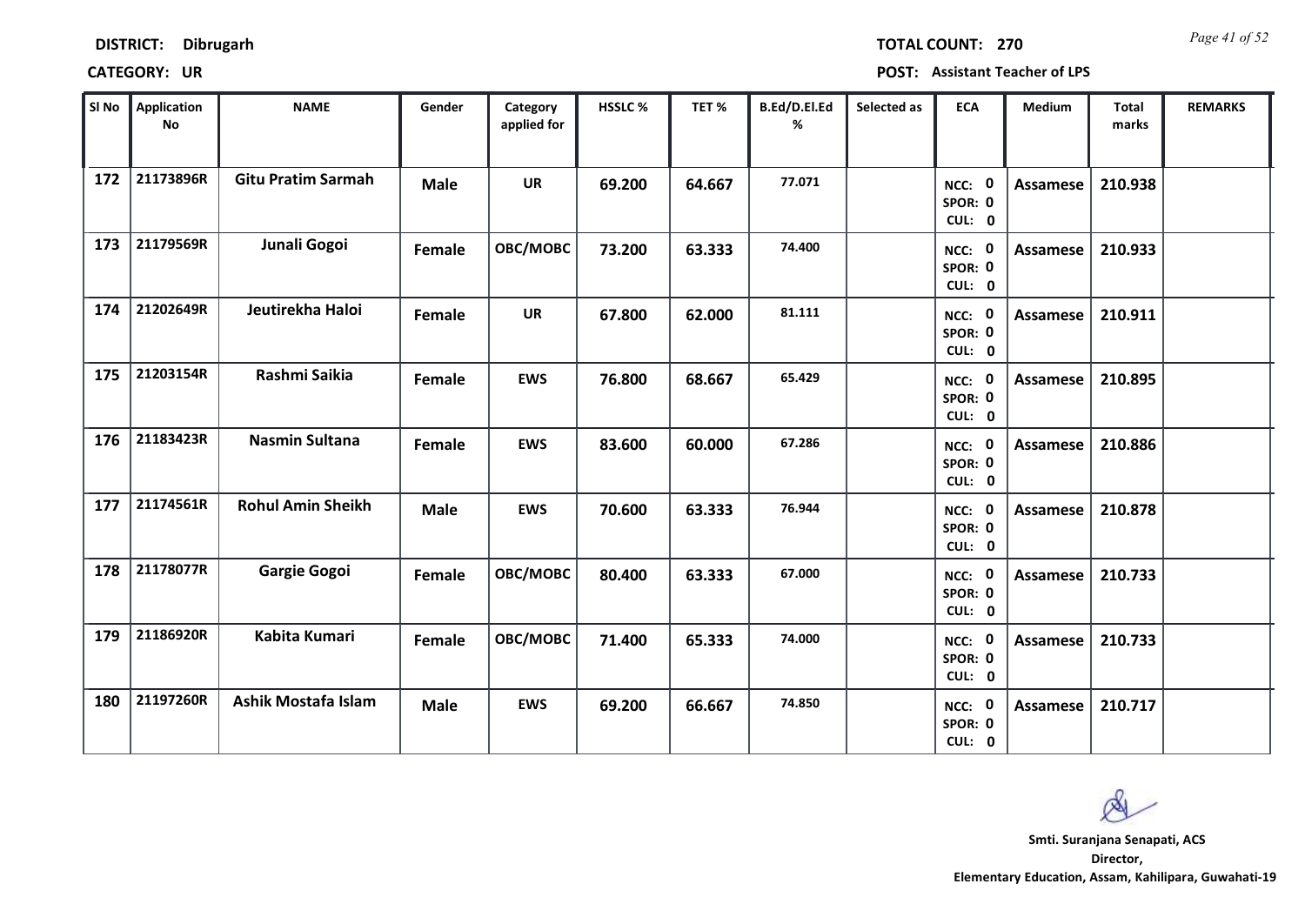| <b>DISTRICT:</b> | <b>Dibrugarh</b> |
|------------------|------------------|
|------------------|------------------|

*Page 42 of 52* **TOTAL COUNT: 270**

| SI No | <b>Application</b><br><b>No</b> | <b>NAME</b>            | Gender      | Category<br>applied for | HSSLC % | TET %  | B.Ed/D.El.Ed<br>% | Selected as | <b>ECA</b>                               | Medium          | <b>Total</b><br>marks | <b>REMARKS</b> |
|-------|---------------------------------|------------------------|-------------|-------------------------|---------|--------|-------------------|-------------|------------------------------------------|-----------------|-----------------------|----------------|
| 181   | 21169803R                       | <b>Faruk Ahmed</b>     | <b>Male</b> | <b>EWS</b>              | 72.000  | 70.000 | 68.714            |             | $\mathbf 0$<br>NCC:<br>SPOR: 0<br>CUL: 0 | <b>Assamese</b> | 210.714               |                |
| 182   | 21193675R                       | <b>Imtiaz Alam</b>     | <b>Male</b> | <b>UR</b>               | 76.600  | 64.000 | 70.071            |             | NCC: 0<br>SPOR: 0<br>CUL: 0              | Assamese        | 210.671               |                |
| 183   | 21177822R                       | <b>Bikash Lahan</b>    | <b>Male</b> | OBC/MOBC                | 61.800  | 70.000 | 78.850            |             | NCC: 0<br>SPOR: 0<br>CUL: 0              | Assamese        | 210.650               |                |
| 184   | 21210417R                       | <b>Ushmita Goswami</b> | Female      | <b>UR</b>               | 75.000  | 62.000 | 73.643            |             | NCC: 0<br>SPOR: 0<br>CUL: 0              | <b>Assamese</b> | 210.643               |                |
| 185   | 21205384R                       | <b>Imran Ahmed</b>     | <b>Male</b> | <b>EWS</b>              | 62.200  | 60.000 | 88.400            |             | NCC: 0<br>SPOR: 0<br>CUL: 0              | Assamese        | 210.600               |                |
| 186   | 21196459R                       | Manika Saikia          | Female      | OBC/MOBC                | 65.600  | 62.000 | 83.000            |             | NCC: 0<br>SPOR: 0<br>CUL: 0              | Assamese        | 210.600               |                |
| 187   | 21201794R                       | Sabina Yasmin Goni     | Female      | <b>EWS</b>              | 69.400  | 67.333 | 73.857            |             | 0<br>NCC:<br>SPOR: 0<br>CUL: 0           | Assamese        | 210.590               |                |
| 188   | 21185433R                       | <b>Hafizur Rohman</b>  | <b>Male</b> | <b>UR</b>               | 67.800  | 66.667 | 76.071            |             | NCC: 0<br>SPOR: 0<br>CUL: 0              | <b>Assamese</b> | 210.538               |                |
| 189   | 21190320R                       | <b>Ivarani Dutta</b>   | Female      | <b>EWS</b>              | 79.600  | 60.667 | 70.200            |             | NCC: 0<br>SPOR: 0<br>CUL: 0              | Assamese        | 210.467               |                |

 $\infty$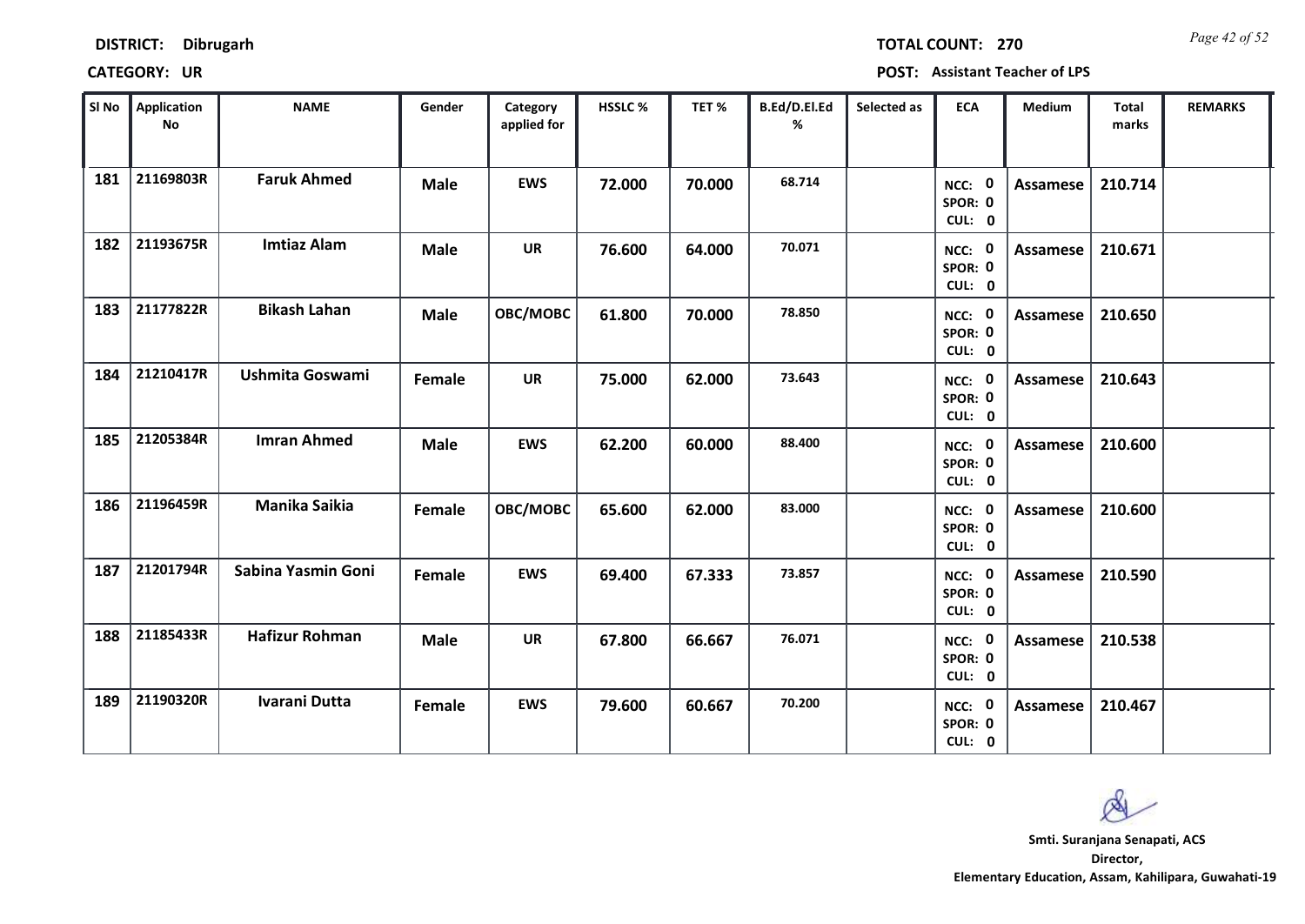| <b>DISTRICT:</b> | <b>Dibrugarh</b> |
|------------------|------------------|
|------------------|------------------|

*Page 43 of 52* **TOTAL COUNT: 270**

| SI No | <b>Application</b><br>No | <b>NAME</b>          | Gender        | Category<br>applied for | HSSLC % | TET%   | B.Ed/D.El.Ed<br>% | Selected as | <b>ECA</b>                  | Medium          | Total<br>marks | <b>REMARKS</b> |
|-------|--------------------------|----------------------|---------------|-------------------------|---------|--------|-------------------|-------------|-----------------------------|-----------------|----------------|----------------|
| 190   | 21188170R                | Kalyani Gogoi        | Female        | OBC/MOBC                | 73.400  | 60.000 | 77.050            |             | NCC: 0<br>SPOR: 0<br>CUL: 0 | <b>Assamese</b> | 210.450        |                |
| 191   | 21170155R                | <b>Golam Rabbani</b> | <b>Male</b>   | <b>EWS</b>              | 76.000  | 60.000 | 74.450            |             | NCC: 0<br>SPOR: 0<br>CUL: 0 | Assamese        | 210.450        |                |
| 192   | 21170221R                | Daizy Haloi          | Female        | <b>UR</b>               | 81.600  | 60.000 | 68.786            |             | NCC: 0<br>SPOR: 0<br>CUL: 0 | <b>Assamese</b> | 210.386        |                |
| 193   | 21187301R                | Deijee Talukdar      | <b>Female</b> | <b>UR</b>               | 84.600  | 60.000 | 65.786            |             | NCC: 0<br>SPOR: 0<br>CUL: 0 | <b>Assamese</b> | 210.386        |                |
| 194   | 21189330R                | Ankita Bhuyan        | Female        | <b>EWS</b>              | 70.000  | 66.667 | 73.714            |             | NCC: 0<br>SPOR: 0<br>CUL: 0 | <b>Assamese</b> | 210.381        |                |
| 195   | 21178440R                | Dhruba Jyoti Bhuyan  | <b>Male</b>   | <b>UR</b>               | 68.800  | 62.667 | 78.900            |             | NCC: 0<br>SPOR: 0<br>CUL: 0 | <b>Assamese</b> | 210.367        |                |
| 196   | 21185575R                | Kangkana Barman      | Female        | <b>EWS</b>              | 71.600  | 62.667 | 76.100            |             | NCC: 0<br>SPOR: 0<br>CUL: 0 | Assamese        | 210.367        |                |
| 197   | 21199462R                | <b>Babul Islam</b>   | <b>Male</b>   | <b>EWS</b>              | 71.000  | 66.000 | 73.316            |             | NCC: 0<br>SPOR: 0<br>CUL: 0 | <b>Assamese</b> | 210.316        |                |
| 198   | 21170294R                | Rabina Azmi Mondal   | Female        | <b>UR</b>               | 78.200  | 62.000 | 70.100            |             | NCC: 0<br>SPOR: 0<br>CUL: 0 | <b>Assamese</b> | 210.300        |                |

 $\infty$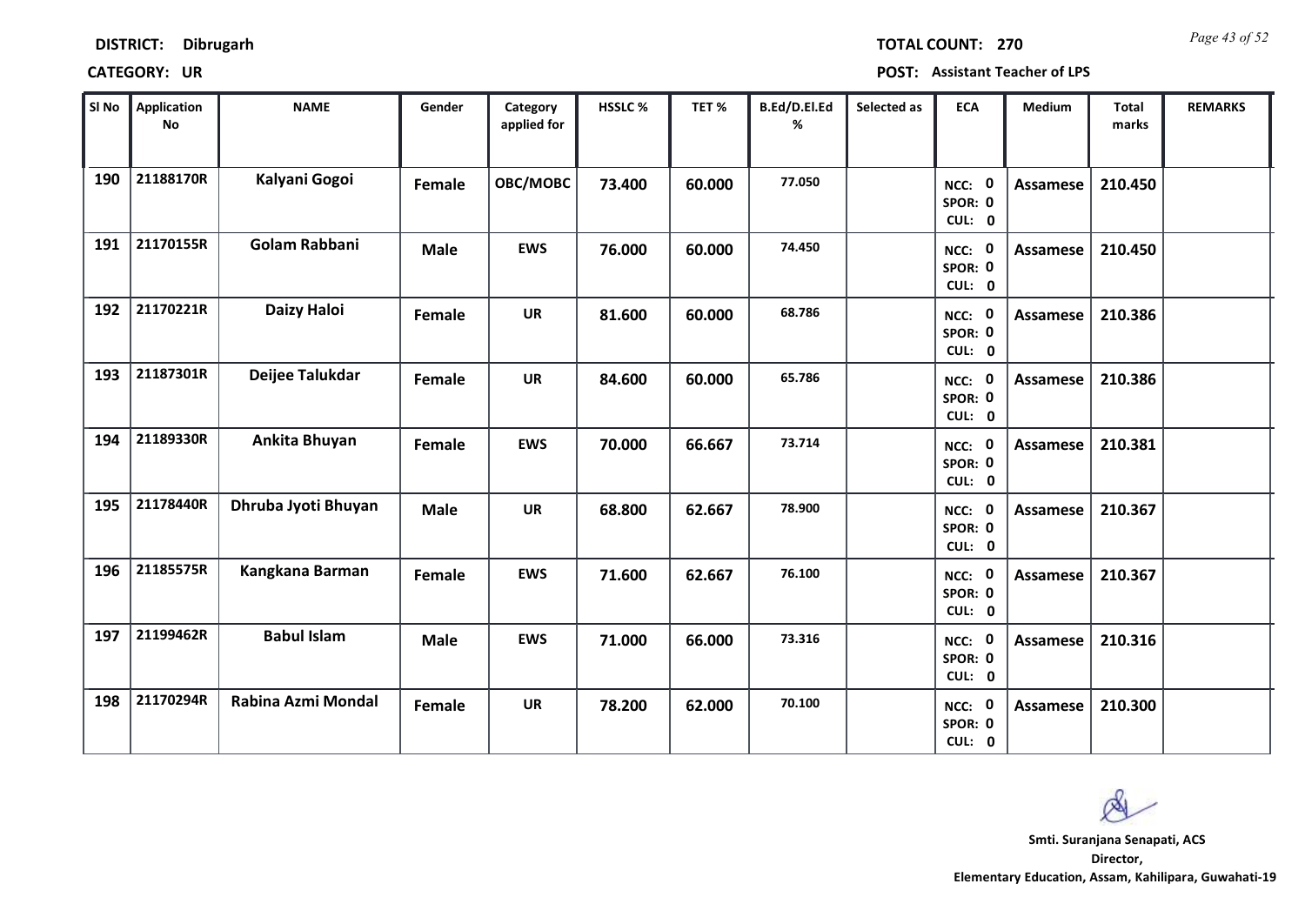| <b>DISTRICT:</b> | <b>Dibrugarh</b> |
|------------------|------------------|
|------------------|------------------|

*Page 44 of 52* **TOTAL COUNT: 270**

| SI No | <b>Application</b><br>No | <b>NAME</b>                 | Gender      | Category<br>applied for | HSSLC% | TET%   | B.Ed/D.El.Ed<br>% | Selected as | <b>ECA</b>                  | Medium          | Total<br>marks | <b>REMARKS</b> |
|-------|--------------------------|-----------------------------|-------------|-------------------------|--------|--------|-------------------|-------------|-----------------------------|-----------------|----------------|----------------|
| 199   | 21168842R                | <b>Jyotirmoy Sarmah</b>     | <b>Male</b> | <b>EWS</b>              | 70.800 | 62.000 | 77.500            |             | NCC: 0<br>SPOR: 0<br>CUL: 0 | Assamese        | 210.300        |                |
| 200   | 21184462R                | Priyanka Hazarika           | Female      | <b>EWS</b>              | 59.400 | 70.667 | 80.200            |             | NCC: 0<br>SPOR: 0<br>CUL: 0 | Assamese        | 210.267        |                |
| 201   | 21187220R                | <b>Aminul Hoque</b>         | <b>Male</b> | <b>EWS</b>              | 69.600 | 64.667 | 76.000            |             | NCC: 0<br>SPOR: 0<br>CUL: 0 | Assamese        | 210.267        |                |
| 202   | 21110271                 | <b>Mridusmita Mohan</b>     | Female      | OBC/MOBC                | 81.600 | 60.000 | 68.667            |             | NCC: 0<br>SPOR: 0<br>CUL: 0 | Assamese        | 210.267        |                |
| 203   | 21168709R                | Santa Roy Karmakar          | Female      | <b>UR</b>               | 76.200 | 60.000 | 74.050            |             | NCC: 0<br>SPOR: 0<br>CUL: 0 | <b>Assamese</b> | 210.250        |                |
| 204   | 21189914R                | <b>Sachin Das</b>           | <b>Male</b> | OBC/MOBC                | 70.800 | 64.000 | 75.400            |             | NCC: 0<br>SPOR: 0<br>CUL: 0 | <b>Assamese</b> | 210.200        |                |
| 205   | 21166864R                | <b>Tasfina Farhin Ahmed</b> | Female      | <b>EWS</b>              | 73.400 | 60.000 | 76.786            |             | NCC: 0<br>SPOR: 0<br>CUL: 0 | Assamese        | 210.186        |                |
| 206   | 21179113R                | <b>Jinu Prova Hemrom</b>    | Female      | OBC/MOBC                | 75.000 | 64.667 | 70.500            |             | NCC: 0<br>SPOR: 0<br>CUL: 0 | <b>Assamese</b> | 210.167        |                |
| 207   | 21166147R                | Pallabi Borah               | Female      | OBC/MOBC                | 73.800 | 60.000 | 76.350            |             | NCC: 0<br>SPOR: 0<br>CUL: 0 | Assamese        | 210.150        |                |

Ø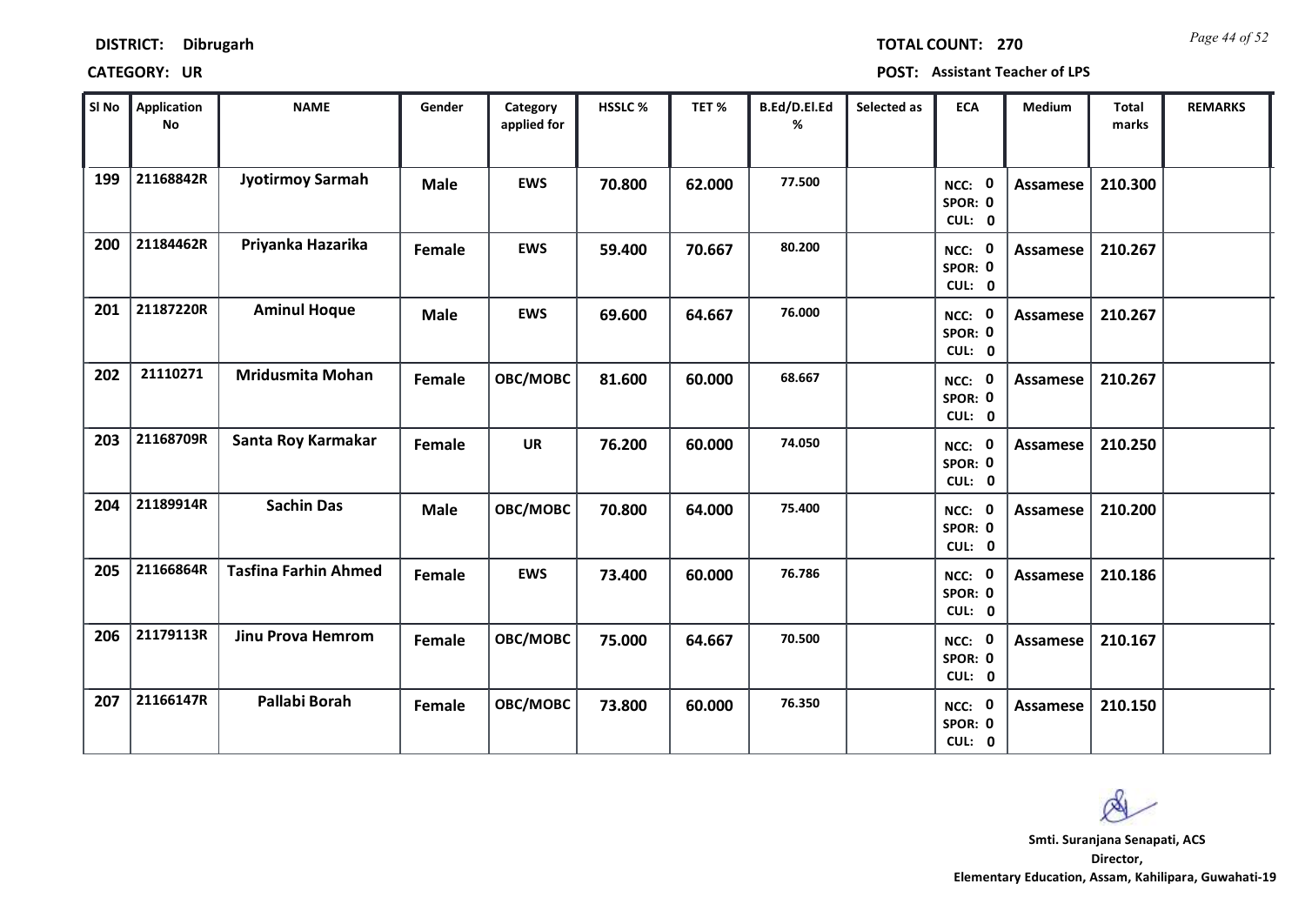| <b>DISTRICT:</b> | <b>Dibrugarh</b> |
|------------------|------------------|
|------------------|------------------|

*Page 45 of 52* **TOTAL COUNT: 270**

| SI No | <b>Application</b><br><b>No</b> | <b>NAME</b>           | Gender      | Category<br>applied for | <b>HSSLC %</b> | TET %  | B.Ed/D.El.Ed<br>% | Selected as | <b>ECA</b>                  | <b>Medium</b>   | <b>Total</b><br>marks | <b>REMARKS</b> |
|-------|---------------------------------|-----------------------|-------------|-------------------------|----------------|--------|-------------------|-------------|-----------------------------|-----------------|-----------------------|----------------|
| 208   | 21178041R                       | <b>Shaha Alom</b>     | <b>Male</b> | <b>EWS</b>              | 73.600         | 62.667 | 73.850            |             | NCC: 0<br>SPOR: 0<br>CUL: 0 | <b>Assamese</b> | 210.117               |                |
| 209   | 21177626R                       | Debajit Sarmah        | <b>Male</b> | <b>EWS</b>              | 70.600         | 66.667 | 72.786            |             | NCC: 0<br>SPOR: 0<br>CUL: 0 | Assamese        | 210.052               |                |
| 210   | 21193523R                       | <b>Bhanita Barman</b> | Female      | <b>EWS</b>              | 78.200         | 60.000 | 71.750            |             | NCC: 0<br>SPOR: 0<br>CUL: 0 | Assamese        | 209.950               |                |
| 211   | 21176157R                       | Jyotishmita Azmi      | Female      | <b>UR</b>               | 68.400         | 68.000 | 73.500            |             | NCC: 0<br>SPOR: 0<br>CUL: 0 | <b>Assamese</b> | 209.900               |                |
| 212   | 21185806R                       | <b>Basiron Nessa</b>  | Female      | <b>EWS</b>              | 71.800         | 60.000 | 78.100            |             | NCC: 0<br>SPOR: 0<br>CUL: 0 | <b>Assamese</b> | 209.900               |                |
| 213   | 21179099R                       | <b>Daisy Devi</b>     | Female      | <b>UR</b>               | 65.400         | 60.000 | 84.500            |             | NCC: 0<br>SPOR: 0<br>CUL: 0 | <b>Assamese</b> | 209.900               |                |
| 214   | 21204025R                       | Md Hassen Ali         | <b>Male</b> | <b>EWS</b>              | 69.400         | 70.000 | 70.500            |             | NCC: 0<br>SPOR: 0<br>CUL: 0 | Assamese        | 209.900               |                |
| 215   | 21198545R                       | Dikshita Sarma        | Female      | <b>EWS</b>              | 76.200         | 61.333 | 72.300            |             | NCC: 0<br>SPOR: 0<br>CUL: 0 | <b>Assamese</b> | 209.833               |                |
| 216   | 21204507R                       | <b>Pulash Kalita</b>  | <b>Male</b> | <b>UR</b>               | 72.600         | 62.000 | 75.200            |             | NCC: 0<br>SPOR: 0<br>CUL: 0 | <b>Assamese</b> | 209.800               |                |

 $\infty$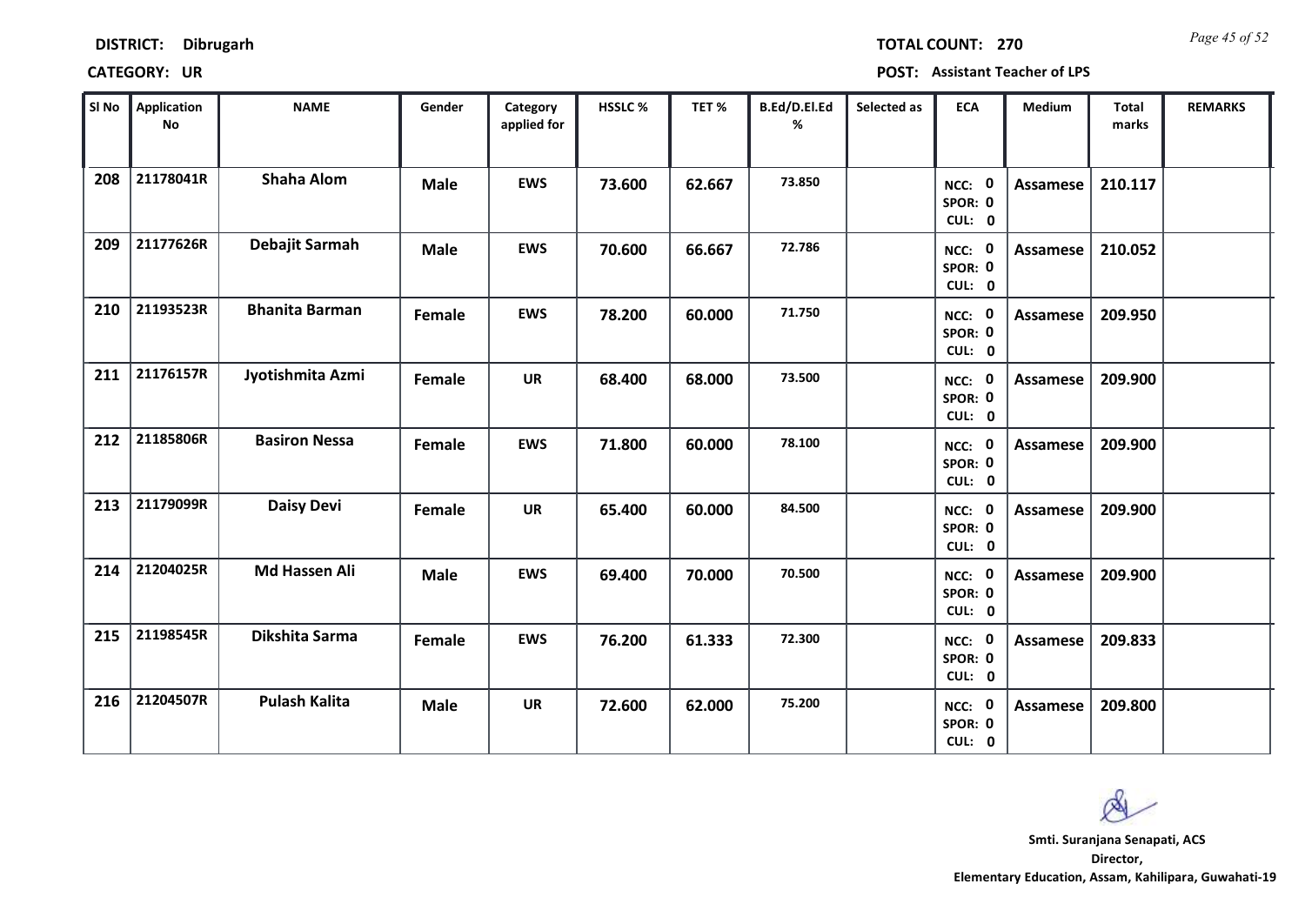| <b>DISTRICT:</b> | <b>Dibrugarh</b> |
|------------------|------------------|
|------------------|------------------|

*Page 46 of 52* **TOTAL COUNT: 270**

| SI No | <b>Application</b><br>No | <b>NAME</b>               | Gender      | Category<br>applied for | <b>HSSLC%</b> | TET %  | B.Ed/D.El.Ed<br>% | Selected as | <b>ECA</b>                          | <b>Medium</b>   | <b>Total</b><br>marks | <b>REMARKS</b> |
|-------|--------------------------|---------------------------|-------------|-------------------------|---------------|--------|-------------------|-------------|-------------------------------------|-----------------|-----------------------|----------------|
| 217   | 21193894R                | <b>Abhijit Borah</b>      | <b>Male</b> | OBC/MOBC                | 65.000        | 66.667 | 78.100            |             | NCC: 0<br>SPOR: 0<br>CUL: 0         | Assamese        | 209.767               |                |
| 218   | 21182969R                | <b>Tulumoni Gogoi</b>     | Female      | OBC/MOBC                | 58.000        | 60.667 | 81.100            |             | <b>NCC: 10</b><br>SPOR: 0<br>CUL: 0 | Assamese        | 209.767               |                |
| 219   | 21191296R                | <b>Baharul Islam Rana</b> | <b>Male</b> | <b>EWS</b>              | 78.400        | 60.000 | 71.357            |             | NCC: 0<br>SPOR: 0<br>CUL: 0         | Assamese        | 209.757               |                |
| 220   | 21189682R                | <b>Swagata Das</b>        | Female      | <b>EWS</b>              | 72.800        | 60.667 | 76.286            |             | NCC: 0<br>SPOR: 0<br>CUL: 0         | Assamese        | 209.752               |                |
| 221   | 21197706R                | Naznin Faruqui            | Female      | <b>UR</b>               | 70.800        | 60.000 | 78.950            |             | NCC: 0<br>SPOR: 0<br>CUL: 0         | Assamese        | 209.750               |                |
| 222   | 21179365R                | <b>Sushil Duwari</b>      | <b>Male</b> | OBC/MOBC                | 68.600        | 60.667 | 80.400            |             | NCC: 0<br>SPOR: 0<br>CUL: 0         | Assamese        | 209.667               |                |
| 223   | 21187464R                | Purabi Sarma              | Female      | <b>UR</b>               | 64.000        | 60.000 | 75.643            |             | NCC: 0<br>SPOR: 0<br><b>CUL: 10</b> | Assamese        | 209.643               |                |
| 224   | 21176601R                | <b>Runa Laila</b>         | Female      | <b>EWS</b>              | 74.000        | 60.000 | 75.643            |             | NCC: 0<br>SPOR: 0<br>CUL: 0         | <b>Assamese</b> | 209.643               |                |
| 225   | 21183161R                | Prabal Hazarika           | <b>Male</b> | <b>EWS</b>              | 68.400        | 66.667 | 74.571            |             | NCC: 0<br>SPOR: 0<br>CUL: 0         | Assamese        | 209.638               |                |

 $\infty$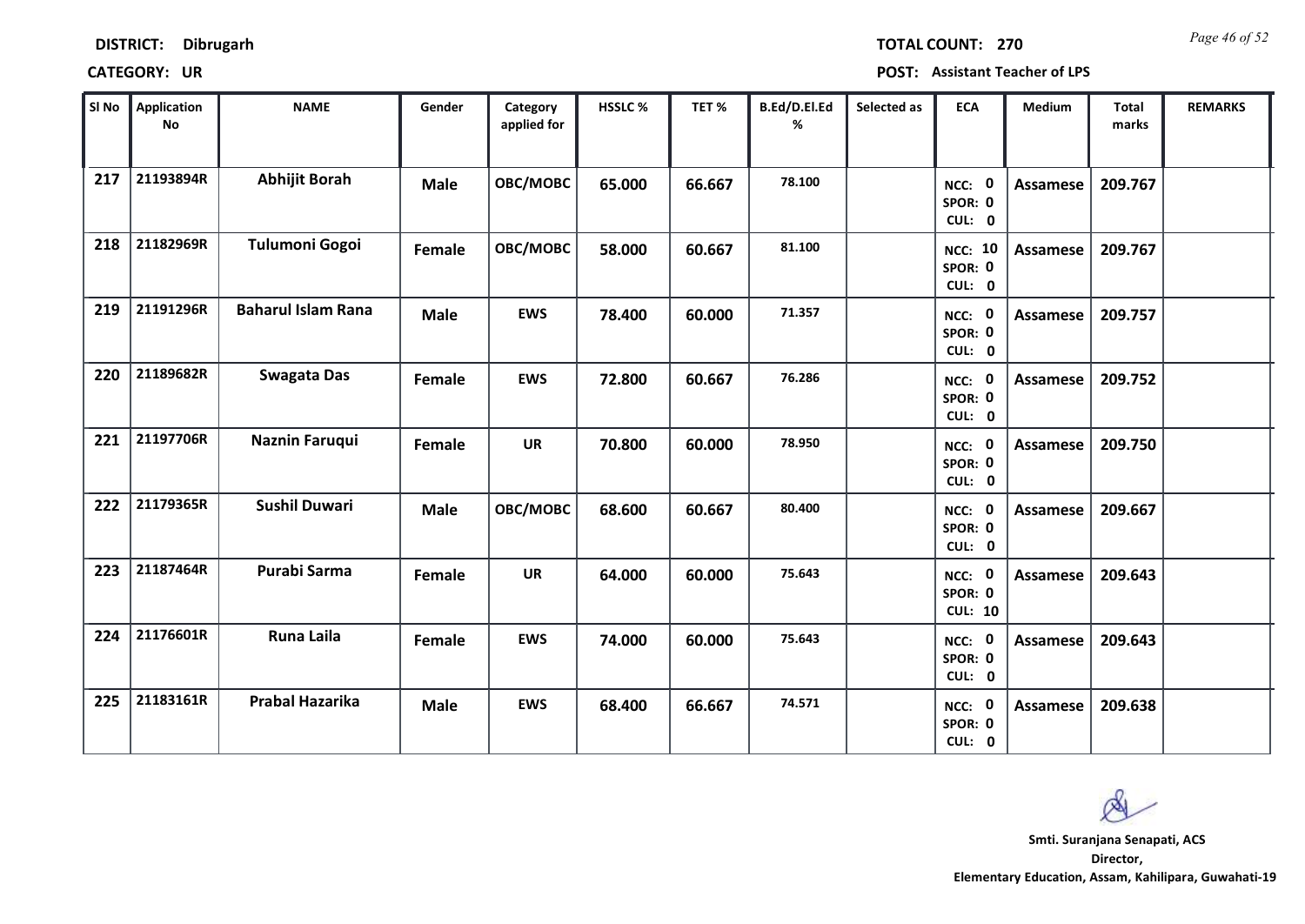*Page 47 of 52* **TOTAL COUNT: 270**

| SI No | <b>Application</b><br>No | <b>NAME</b>           | Gender      | Category<br>applied for | HSSLC % | TET%   | B.Ed/D.El.Ed<br>% | Selected as | <b>ECA</b>                  | Medium          | Total<br>marks | <b>REMARKS</b> |
|-------|--------------------------|-----------------------|-------------|-------------------------|---------|--------|-------------------|-------------|-----------------------------|-----------------|----------------|----------------|
| 226   | 21202564R                | Hiranya Sarma         | <b>Male</b> | <b>EWS</b>              | 59.400  | 63.333 | 86.900            |             | NCC: 0<br>SPOR: 0<br>CUL: 0 | <b>Assamese</b> | 209.633        |                |
| 227   | 21187176R                | Arpana Borah          | Female      | OBC/MOBC                | 72.000  | 63.333 | 74.286            |             | NCC: 0<br>SPOR: 0<br>CUL: 0 | Assamese        | 209.619        |                |
| 228   | 21179843R                | Dhrubajyoti Gogoi     | <b>Male</b> | OBC/MOBC                | 73.600  | 64.667 | 71.350            |             | NCC: 0<br>SPOR: 0<br>CUL: 0 | <b>Assamese</b> | 209.617        |                |
| 229   | 21181519R                | <b>Moonmee Boruah</b> | Female      | OBC/MOBC                | 75.400  | 64.667 | 69.550            |             | NCC: 0<br>SPOR: 0<br>CUL: 0 | Assamese        | 209.617        |                |
| 230   | 21183853R                | <b>Mofidul Islam</b>  | <b>Male</b> | <b>EWS</b>              | 71.600  | 60.000 | 78.000            |             | NCC: 0<br>SPOR: 0<br>CUL: 0 | <b>Assamese</b> | 209.600        |                |
| 231   | 21187243R                | Trishnamoni Nath      | Female      | OBC/MOBC                | 71.400  | 63.333 | 74.850            |             | NCC: 0<br>SPOR: 0<br>CUL: 0 | <b>Assamese</b> | 209.583        |                |
| 232   | 21165391R                | Sopikul Islam         | <b>Male</b> | <b>EWS</b>              | 71.400  | 63.333 | 74.850            |             | NCC: 0<br>SPOR: 0<br>CUL: 0 | Assamese        | 209.583        |                |
| 233   | 21176019R                | <b>Mofidul Islam</b>  | <b>Male</b> | <b>EWS</b>              | 70.600  | 64.667 | 74.300            |             | NCC: 0<br>SPOR: 0<br>CUL: 0 | <b>Assamese</b> | 209.567        |                |
| 234   | 21211431R                | Hasan Rajek Ali       | <b>Male</b> | <b>UR</b>               | 60.200  | 77.333 | 72.000            |             | NCC: 0<br>SPOR: 0<br>CUL: 0 | <b>Assamese</b> | 209.533        |                |

Q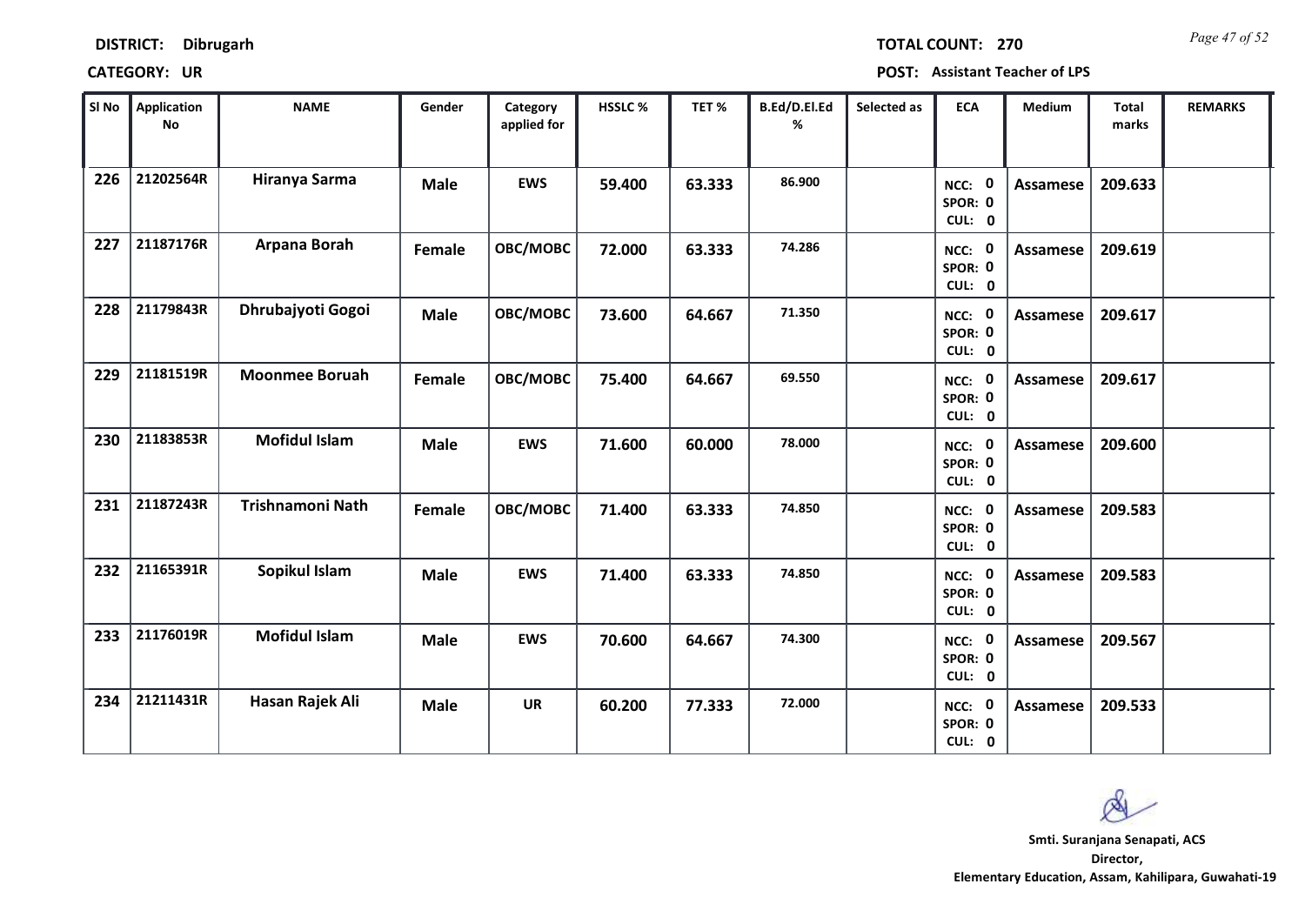| <b>DISTRICT:</b> | <b>Dibrugarh</b> |
|------------------|------------------|
|------------------|------------------|

*Page 48 of 52* **TOTAL COUNT: 270**

| SI No | <b>Application</b><br>No | <b>NAME</b>              | Gender      | Category<br>applied for | HSSLC% | TET%   | B.Ed/D.El.Ed<br>% | Selected as | <b>ECA</b>                  | Medium          | Total<br>marks | <b>REMARKS</b> |  |
|-------|--------------------------|--------------------------|-------------|-------------------------|--------|--------|-------------------|-------------|-----------------------------|-----------------|----------------|----------------|--|
| 235   | 21188140R                | <b>Saurabh Adhikary</b>  | <b>Male</b> | <b>EWS</b>              | 67.600 | 64.667 | 77.250            |             | NCC: 0<br>SPOR: 0<br>CUL: 0 | <b>Assamese</b> | 209.517        |                |  |
| 236   | 21172455R                | <b>Dhanmoni Sarma</b>    | <b>Male</b> | <b>EWS</b>              | 73.800 | 65.333 | 70.357            |             | NCC: 0<br>SPOR: 0<br>CUL: 0 | <b>Assamese</b> | 209.490        |                |  |
| 237   | 21176724R                | <b>Reziul Islam</b>      | <b>Male</b> | <b>EWS</b>              | 69.600 | 67.333 | 72.550            |             | NCC: 0<br>SPOR: 0<br>CUL: 0 | Assamese        | 209.483        |                |  |
| 238   | 21197705R                | <b>Hifzur Rahman</b>     | <b>Male</b> | <b>EWS</b>              | 72.200 | 64.667 | 72.571            |             | NCC: 0<br>SPOR: 0<br>CUL: 0 | Assamese        | 209.438        |                |  |
| 239   | 21108955                 | Parishma Dowarah         | Female      | OBC/MOBC                | 67.800 | 62.667 | 78.950            |             | NCC: 0<br>SPOR: 0<br>CUL: 0 | <b>Assamese</b> | 209.417        |                |  |
| 240   | 21169586R                | <b>Mizanur Rahman</b>    | <b>Male</b> | <b>EWS</b>              | 57.000 | 62.000 | 90.400            |             | NCC: 0<br>SPOR: 0<br>CUL: 0 | Assamese        | 209.400        |                |  |
| 241   | 21181563R                | Karabi Boruah            | Female      | OBC/MOBC                | 81.400 | 60.667 | 67.333            |             | NCC: 0<br>SPOR: 0<br>CUL: 0 | Assamese        | 209.400        |                |  |
| 242   | 21188966R                | Divya Sarma              | Female      | <b>UR</b>               | 73.200 | 62.000 | 74.200            |             | NCC: 0<br>SPOR: 0<br>CUL: 0 | Assamese        | 209.400        |                |  |
| 243   | 21209242R                | <b>Mostafijur Rahman</b> | <b>Male</b> | <b>EWS</b>              | 73.400 | 60.000 | 76.000            |             | NCC: 0<br>SPOR: 0<br>CUL: 0 | Assamese        | 209.400        |                |  |

 $\alpha$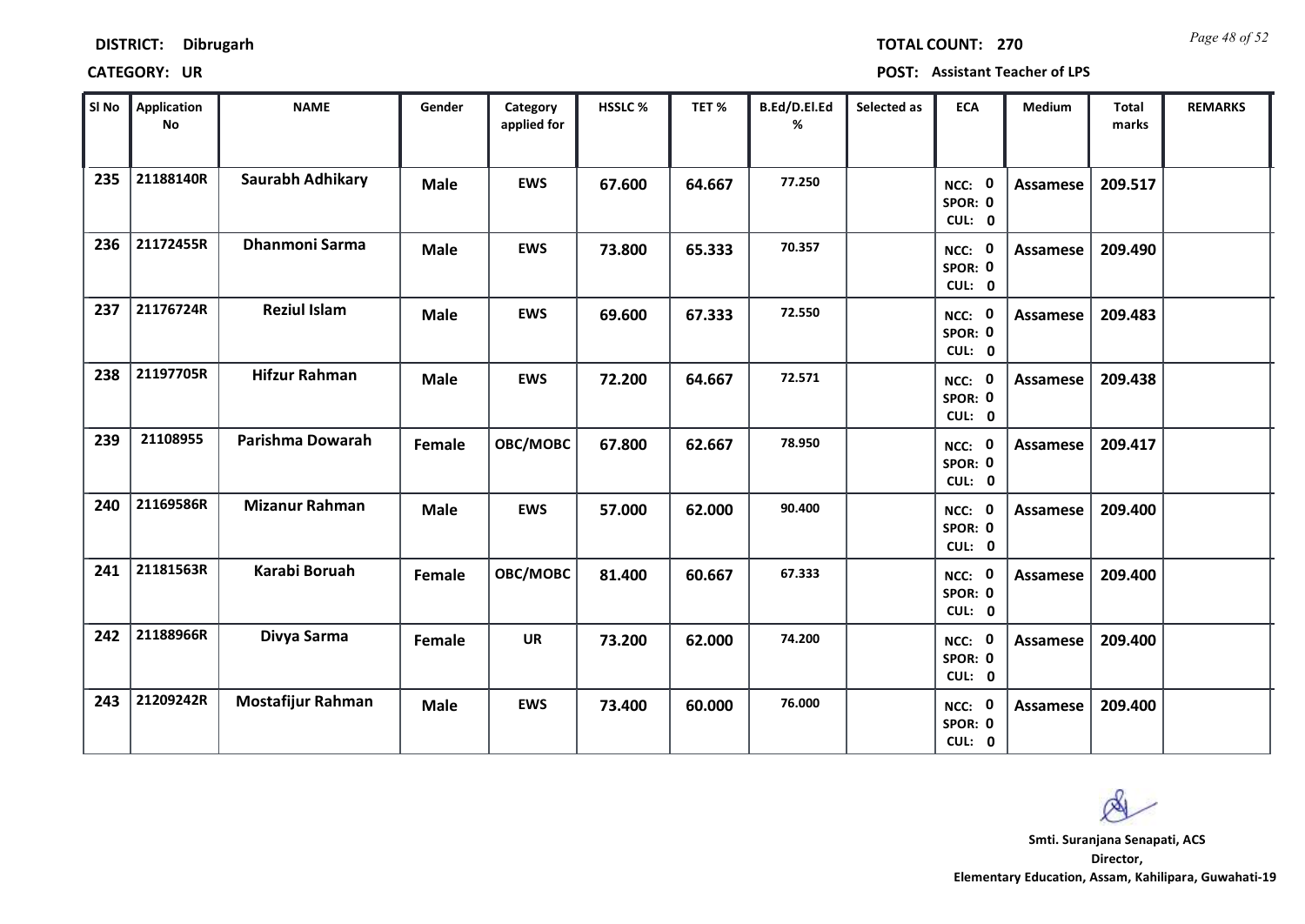*Page 49 of 52* **TOTAL COUNT: 270**

| SI No | <b>Application</b><br>No | <b>NAME</b>                        | Gender      | Category<br>applied for | HSSLC% | TET%   | B.Ed/D.El.Ed<br>% | Selected as | <b>ECA</b>                  | Medium          | Total<br>marks | <b>REMARKS</b> |
|-------|--------------------------|------------------------------------|-------------|-------------------------|--------|--------|-------------------|-------------|-----------------------------|-----------------|----------------|----------------|
| 244   | 21175149R                | Joyshree Bordoloi                  | Female      | <b>UR</b>               | 78.600 | 60.000 | 70.786            |             | NCC: 0<br>SPOR: 0<br>CUL: 0 | <b>Assamese</b> | 209.386        |                |
| 245   | 21193412R                | <b>Farida Khanam</b>               | Female      | <b>EWS</b>              | 65.200 | 65.333 | 78.818            |             | NCC: 0<br>SPOR: 0<br>CUL: 0 | Assamese        | 209.352        |                |
| 246   | 21178770R                | <b>Shahanaz Ahmed</b>              | Female      | <b>EWS</b>              | 70.400 | 62.000 | 76.929            |             | NCC: 0<br>SPOR: 0<br>CUL: 0 | Assamese        | 209.329        |                |
| 247   | 21197926R                | <b>Nilu Sikder</b>                 | <b>Male</b> | <b>EWS</b>              | 70.200 | 62.667 | 76.450            |             | NCC: 0<br>SPOR: 0<br>CUL: 0 | <b>Assamese</b> | 209.317        |                |
| 248   | 21168100R                | <b>Chitra Rupa Kakoty</b>          | Female      | <b>UR</b>               | 72.000 | 60.667 | 76.643            |             | NCC: 0<br>SPOR: 0<br>CUL: 0 | Assamese        | 209.310        |                |
| 249   | 21196380R                | <b>Kaushik Ballav</b><br>Choudhury | <b>Male</b> | <b>EWS</b>              | 69.000 | 68.000 | 72.300            |             | NCC: 0<br>SPOR: 0<br>CUL: 0 | Assamese        | 209.300        |                |
| 250   | 21100194                 | Markanda Kishor<br><b>Kaushik</b>  | <b>Male</b> | <b>UR</b>               | 75.000 | 60.000 | 74.300            |             | NCC: 0<br>SPOR: 0<br>CUL: 0 | Assamese        | 209.300        |                |
| 251   | 21175821R                | <b>Chandan Dehingia</b>            | <b>Male</b> | OBC/MOBC                | 60.200 | 73.333 | 75.750            |             | NCC: 0<br>SPOR: 0<br>CUL: 0 | <b>Assamese</b> | 209.283        |                |
| 252   | 21181224R                | Juri Deka                          | Female      | <b>EWS</b>              | 71.800 | 63.333 | 74.143            |             | NCC: 0<br>SPOR: 0<br>CUL: 0 | Assamese        | 209.276        |                |

 $\infty$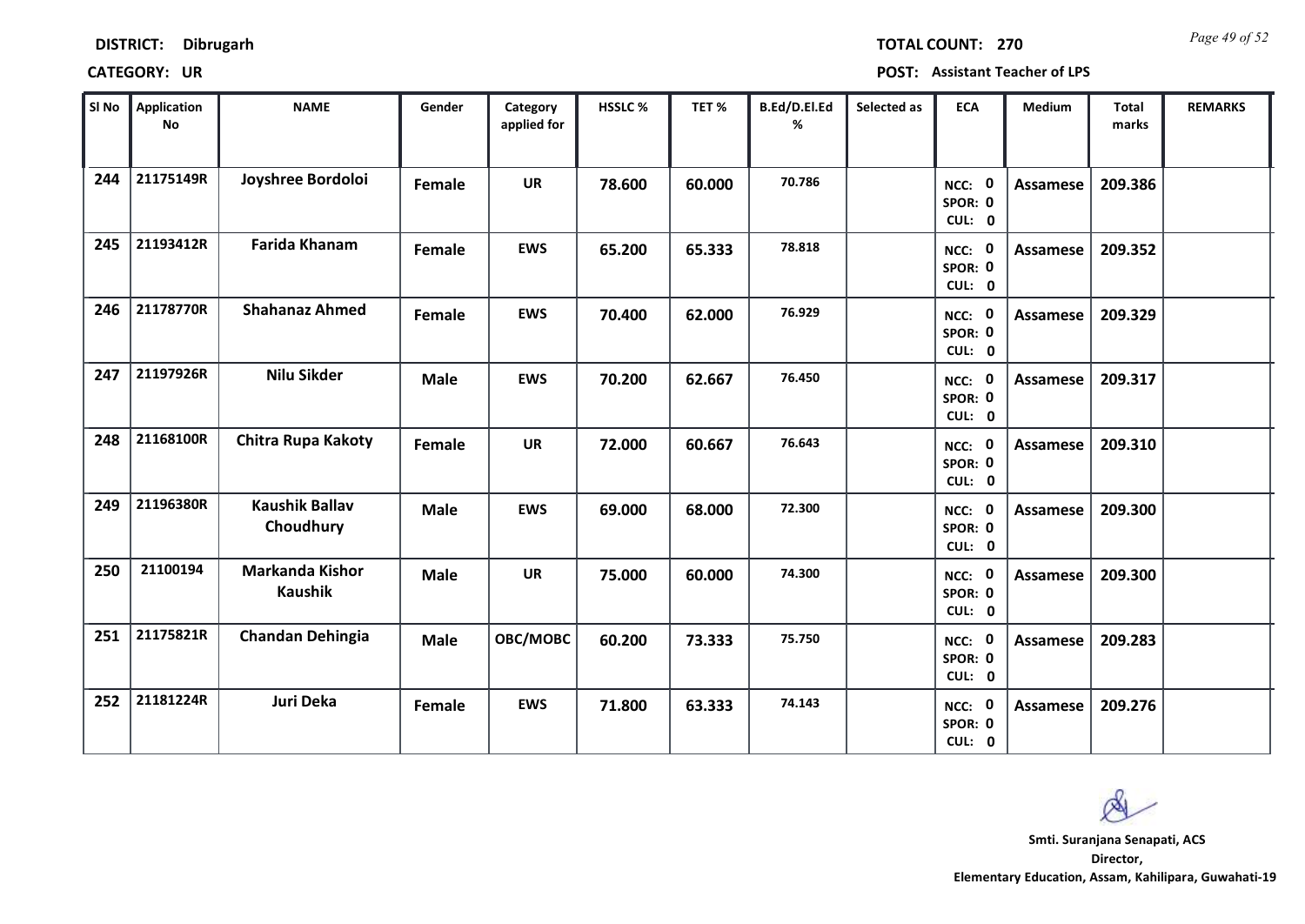**DISTRICT: Dibrugarh**

*Page 50 of 52* **TOTAL COUNT: 270**

| SI No | <b>Application</b><br>No | <b>NAME</b>                   | Gender      | Category<br>applied for | HSSLC % | TET%   | B.Ed/D.El.Ed<br>% | Selected as | <b>ECA</b>                          | Medium          | Total<br>marks | <b>REMARKS</b> |
|-------|--------------------------|-------------------------------|-------------|-------------------------|---------|--------|-------------------|-------------|-------------------------------------|-----------------|----------------|----------------|
| 253   | 21186453R                | Karnajyoti Borpatra<br>Gohain | <b>Male</b> | OBC/MOBC                | 70.400  | 62.667 | 76.200            |             | NCC: 0<br>SPOR: 0<br>CUL: 0         | <b>Assamese</b> | 209.267        |                |
| 254   | 21186618R                | Mijanur Rahman                | <b>Male</b> | <b>EWS</b>              | 70.800  | 66.000 | 72.450            |             | NCC: 0<br>SPOR: 0<br>CUL: 0         | Assamese        | 209.250        |                |
| 255   | 21206698R                | Papuli Hazarika               | Female      | <b>STP</b>              | 70.200  | 62.000 | 77.050            |             | NCC: 0<br>SPOR: 0<br>CUL: 0         | <b>Assamese</b> | 209.250        |                |
| 256   | 21176047R                | Shaha Ali                     | <b>Male</b> | <b>EWS</b>              | 68.000  | 68.667 | 72.571            |             | NCC: 0<br>SPOR: 0<br>CUL: 0         | <b>Assamese</b> | 209.238        |                |
| 257   | 21207875R                | Deep Bikash Das               | <b>Male</b> | <b>EWS</b>              | 71.000  | 62.667 | 75.571            |             | NCC: 0<br>SPOR: 0<br>CUL: 0         | <b>Assamese</b> | 209.238        |                |
| 258   | 21170780R                | Jayshree Lahkar               | Female      | <b>UR</b>               | 77.800  | 61.333 | 60.083            |             | NCC: 0<br>SPOR: 0<br><b>CUL: 10</b> | <b>Assamese</b> | 209.217        |                |
| 259   | 21198622R                | <b>Nazrin Ahmed</b>           | Female      | <b>UR</b>               | 62.800  | 69.333 | 77.071            |             | NCC: 0<br>SPOR: 0<br>CUL: 0         | Assamese        | 209.205        |                |
| 260   | 21192837R                | <b>Kartik Deuri</b>           | <b>Male</b> | <b>UR</b>               | 64.600  | 65.333 | 79.250            |             | NCC: 0<br>SPOR: 0<br>CUL: 0         | <b>Assamese</b> | 209.183        |                |
| 261   | 21206144R                | <b>Nasir Uddin Ahmed</b>      | <b>Male</b> | <b>EWS</b>              | 65.800  | 62.000 | 81.364            |             | NCC: 0<br>SPOR: 0<br>CUL: 0         | <b>Assamese</b> | 209.164        |                |

Q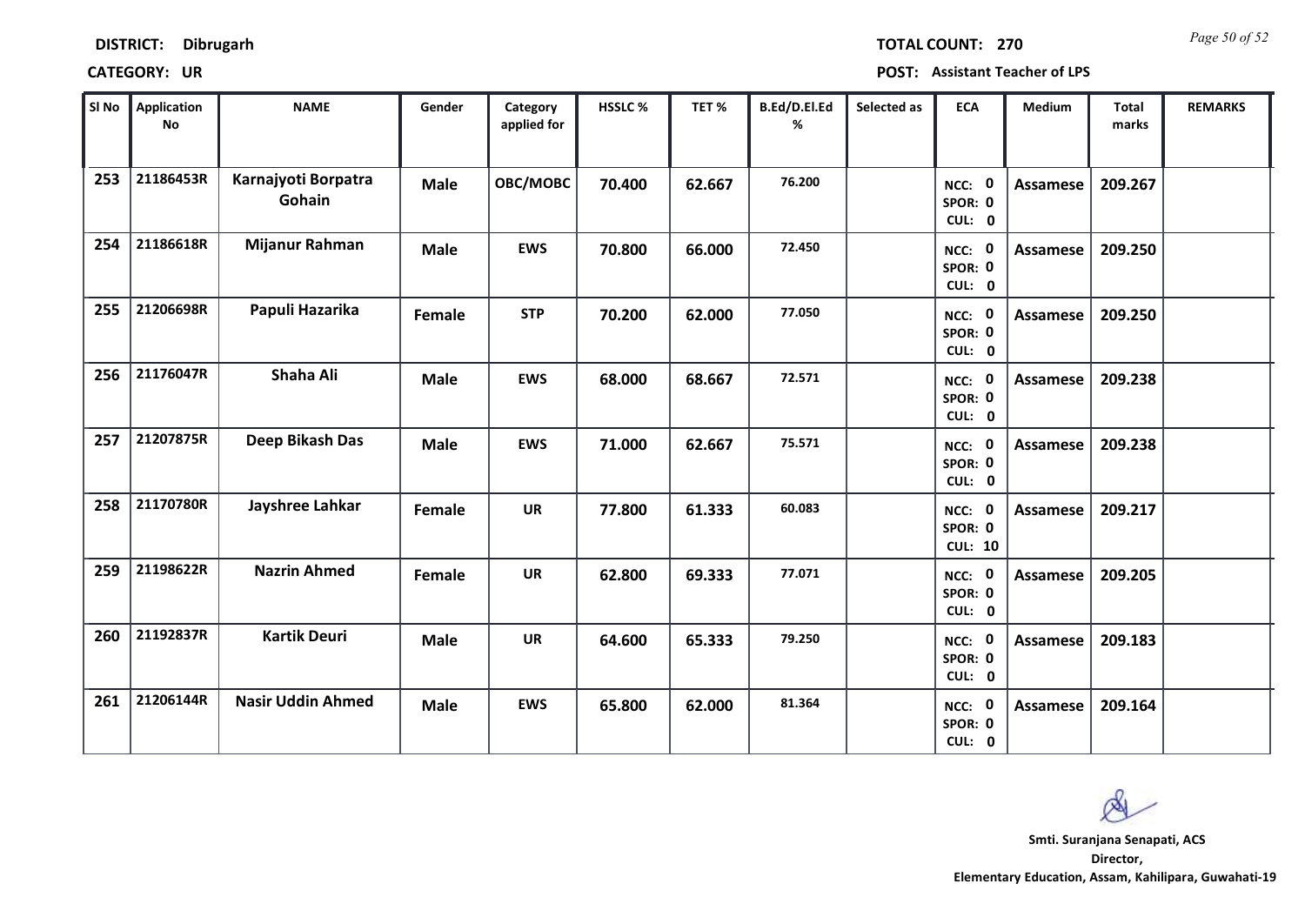| <b>DISTRICT:</b> | Dibrugarh |
|------------------|-----------|
|------------------|-----------|

*Page 51 of 52* **TOTAL COUNT: 270**

| SI <sub>No</sub> | <b>Application</b><br><b>No</b> | <b>NAME</b>                           | Gender      | Category<br>applied for | HSSLC % | TET %  | B.Ed/D.El.Ed<br>% | Selected as | <b>ECA</b>                  | Medium          | <b>Total</b><br>marks | <b>REMARKS</b> |
|------------------|---------------------------------|---------------------------------------|-------------|-------------------------|---------|--------|-------------------|-------------|-----------------------------|-----------------|-----------------------|----------------|
| 262              | 21167275R                       | <b>Baser Ali</b>                      | <b>Male</b> | <b>EWS</b>              | 73.400  | 60.000 | 75.750            |             | NCC: 0<br>SPOR: 0<br>CUL: 0 | <b>Assamese</b> | 209.150               |                |
| 263              | 21194855R                       | <b>Parbin Sultana</b>                 | Female      | <b>EWS</b>              | 62.200  | 66.000 | 80.929            |             | NCC: 0<br>SPOR: 0<br>CUL: 0 | Assamese        | 209.129               |                |
| 264              | 21165407R                       | <b>Ashraful Bepari</b>                | <b>Male</b> | <b>EWS</b>              | 66.200  | 66.667 | 76.250            |             | NCC: 0<br>SPOR: 0<br>CUL: 0 | <b>Assamese</b> | 209.117               |                |
| 265              | 21181608R                       | <b>Mir Rabbil Ahmed</b>               | <b>Male</b> | <b>EWS</b>              | 67.400  | 66.667 | 75.050            |             | NCC: 0<br>SPOR: 0<br>CUL: 0 | Assamese        | 209.117               |                |
| 266              | 21193070R                       | <b>Md Muklesur Rahman</b>             | <b>Male</b> | <b>EWS</b>              | 67.000  | 68.667 | 73.444            |             | NCC: 0<br>SPOR: 0<br>CUL: 0 | <b>Assamese</b> | 209.111               |                |
| 267              | 21193619R                       | Saurav Majumdar                       | <b>Male</b> | <b>EWS</b>              | 72.800  | 66.667 | 69.643            |             | NCC: 0<br>SPOR: 0<br>CUL: 0 | <b>Assamese</b> | 209.110               |                |
| 268              | 21196126R                       | <b>Mintu Ahmed</b>                    | <b>Male</b> | <b>UR</b>               | 78.400  | 60.000 | 70.700            |             | NCC: 0<br>SPOR: 0<br>CUL: 0 | Assamese        | 209.100               |                |
| 269              | 21181418R                       | <b>Moumita Saha</b>                   | Female      | <b>UR</b>               | 75.400  | 60.000 | 73.700            |             | NCC: 0<br>SPOR: 0<br>CUL: 0 | <b>Assamese</b> | 209.100               |                |
| 270              | 21182297R                       | <b>Salima Nasrin</b><br>Khanam Jotdar | Female      | <b>UR</b>               | 70.400  | 61.333 | 77.357            |             | NCC: 0<br>SPOR: 0<br>CUL: 0 | Assamese        | 209.090               |                |

 $\infty$